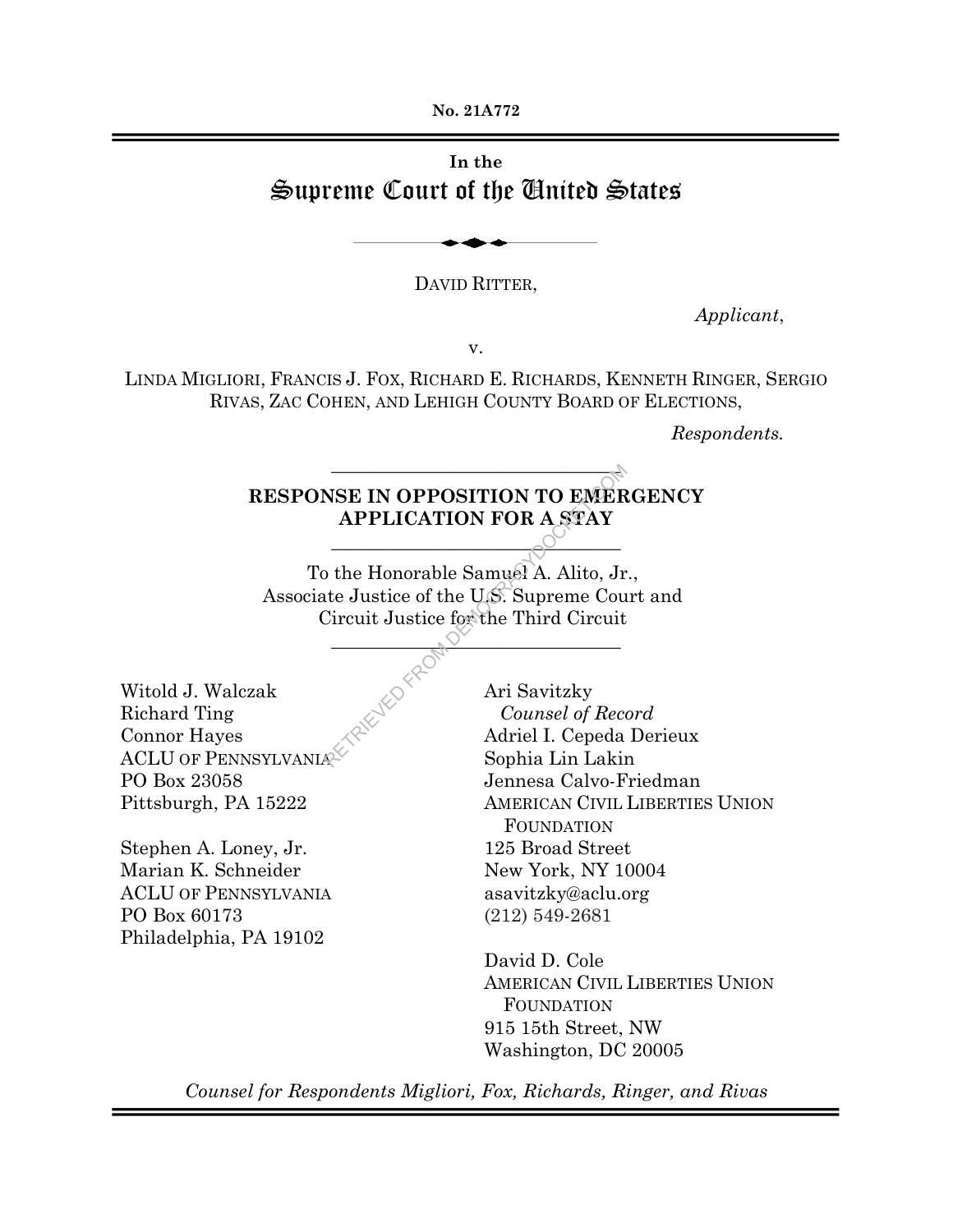# **TABLE OF CONTENTS**

|      | STATEMENT.                                         |                                                               |  |
|------|----------------------------------------------------|---------------------------------------------------------------|--|
| 1.   |                                                    |                                                               |  |
| 2.   |                                                    |                                                               |  |
| 3.   |                                                    | The Board Votes to Count the Ballots and                      |  |
| 4.   |                                                    | Plaintiff Voters Sue to Protect Their Right to Vote and       |  |
|      |                                                    |                                                               |  |
| I.   | THIS COURT IS NOT LIKELY TO GRANT CERTIORARI OR TO |                                                               |  |
|      | A.                                                 | Ritter's Lack of Standing Makes This Case a                   |  |
|      | <b>B.</b>                                          | The Right-of-Action Issue Is Not Worthy of Certiorari and     |  |
|      | $C$ .                                              | The Merits Determination Here Is Not Worthy of Certiorari     |  |
| II.  |                                                    | THE BALANCE OF FARMS AND THE EQUITIES WEIGH<br>AGAINST A STAX |  |
|      | А.                                                 | Ritter's Irreparable Harm Arguments Are Misplaced 31          |  |
|      | <b>B.</b>                                          |                                                               |  |
| III. |                                                    |                                                               |  |
|      |                                                    |                                                               |  |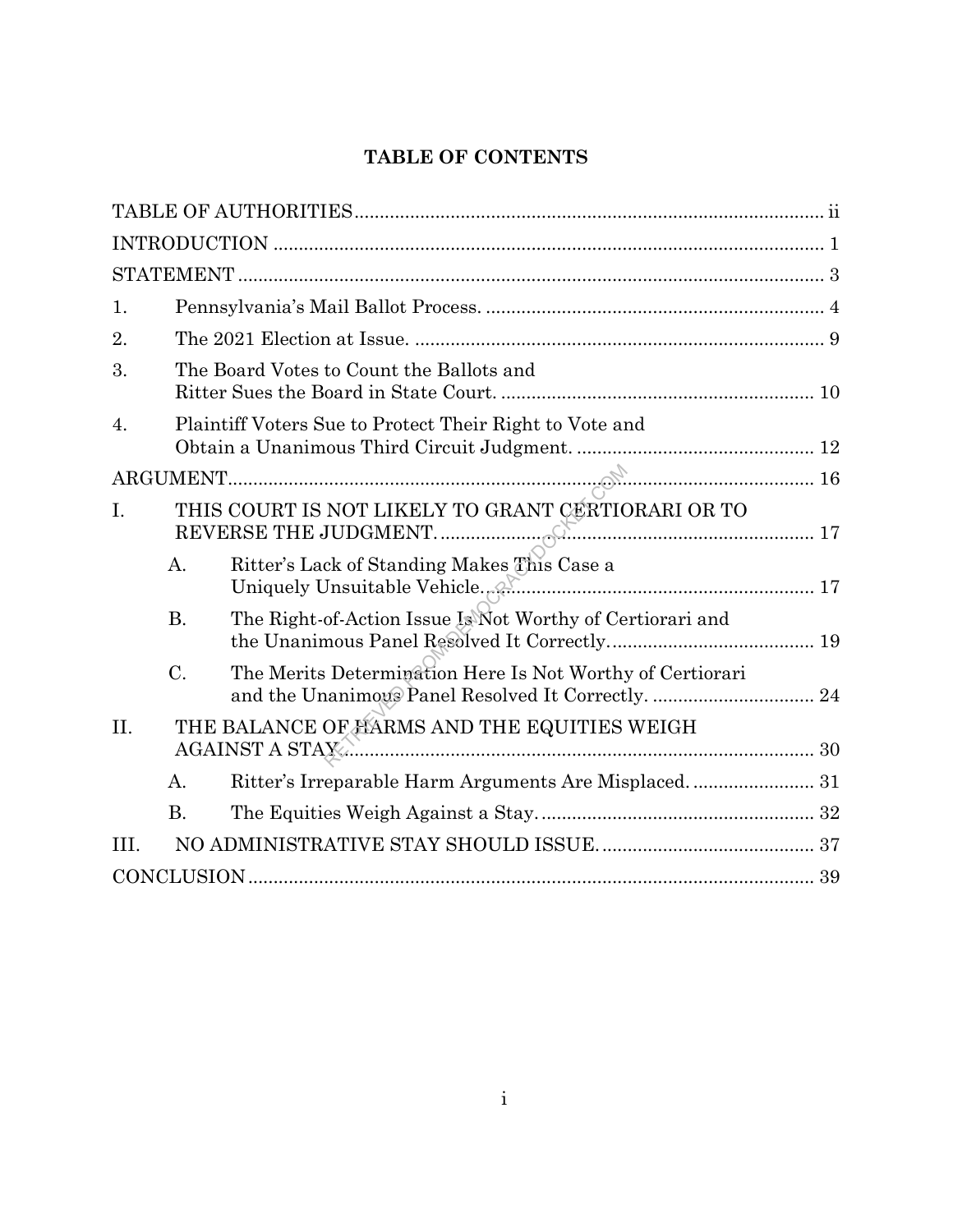# **TABLE OF AUTHORITIES**

### **Cases**

| Abbott v. Perez,                                       |  |
|--------------------------------------------------------|--|
| Alexander v. Sandoval,                                 |  |
| Board of Trustees of University of Alabama v. Garrett, |  |
| Bowyer v. Ducey,                                       |  |
| Carson v. Simon,                                       |  |
| City of Boerne v. Flores,                              |  |
| City of Rancho Palos Verdes, Cal. v. Abrams,           |  |
| Diaz v. Cobb,                                          |  |
|                                                        |  |
| E.E.O.C. v. Federal Labor Relations Authority,         |  |
| Fitzgerald v. Barnstable School Committee,             |  |
| Florida State Conference of N.A.A.C.P. v. Browning,    |  |
| Ford v. Tennessee Senate,                              |  |
| Frank v. Walker,                                       |  |
| Gill v. Whitford,                                      |  |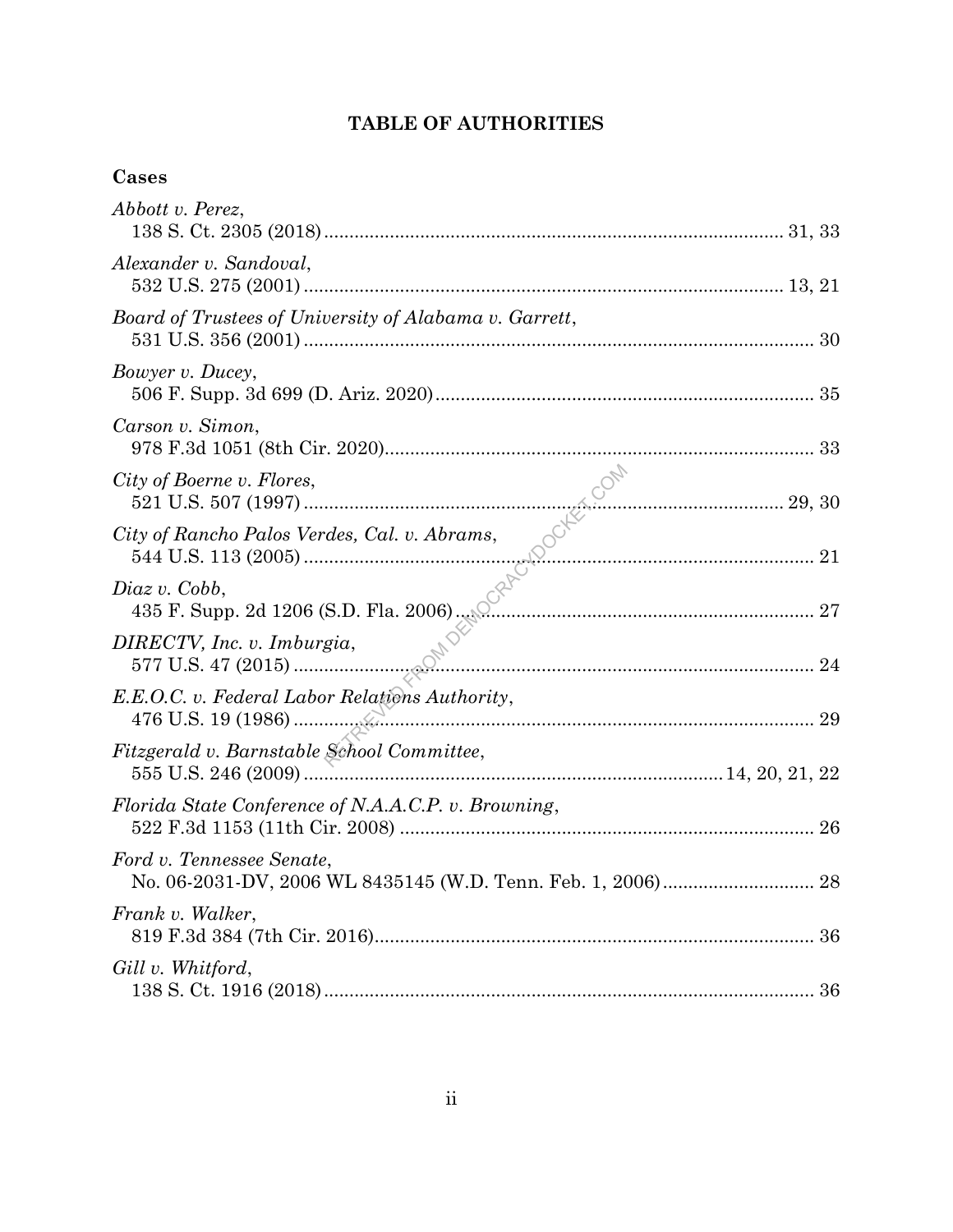| Gonzaga University v. Doe,                                                                                                 |  |
|----------------------------------------------------------------------------------------------------------------------------|--|
| Hollingsworth v. Perry,                                                                                                    |  |
| Hollingsworth v. Perry,                                                                                                    |  |
| In re Canvass of Absentee and Mail-In Ballots of Nov. 3, 2020 General Election,                                            |  |
| League of Women Voters of Arkansas v. Thurston,                                                                            |  |
| Martin v. Crittenden,                                                                                                      |  |
| McKay v. Thompson,                                                                                                         |  |
| Merrill v. Milligan,                                                                                                       |  |
| Nevada Department of Human Resources v. Hibbs,                                                                             |  |
| Ohio Coalition for the Homeless v. Husted                                                                                  |  |
| Republican National Committee v. Common Cause R.I.,                                                                        |  |
| Reynolds v. Sims,                                                                                                          |  |
| Ritter v. Lehigh County Board of Elections,<br>No. 1322 C.D. 2021, 2022 WL 16577 (Pa. Commw. Ct. Jan. 3, 2022)  11, 12, 25 |  |
| Ruckelshaus v. Monsanto Co.,                                                                                               |  |
| Schwier v. Cox,                                                                                                            |  |
| Thomas v. Union Carbide Agricultural Products Co.,                                                                         |  |
| Trump v. New York,                                                                                                         |  |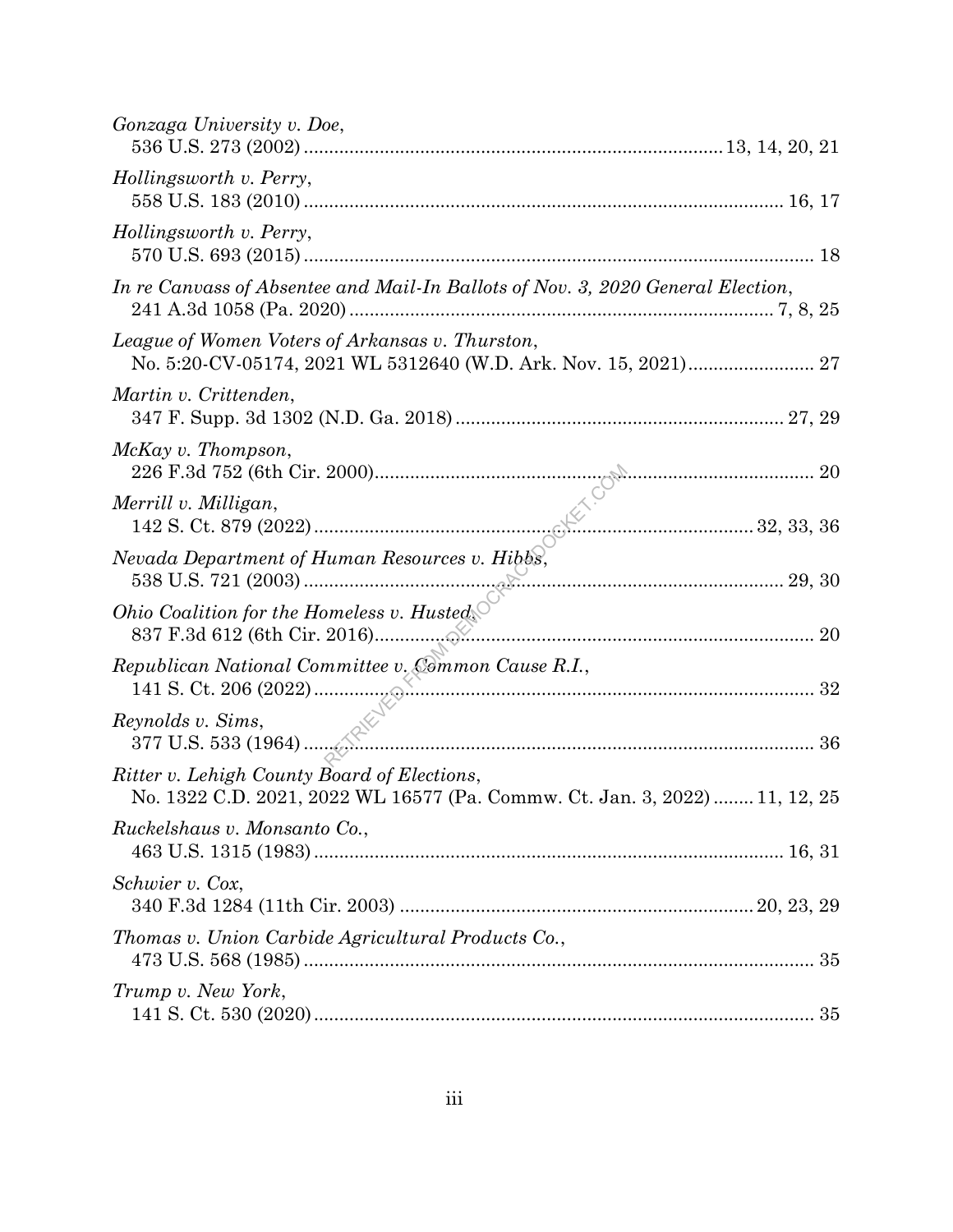| Trump v. Wisconsin Elections Commission,       |    |
|------------------------------------------------|----|
| Vaden v. Discover Bank,                        |    |
| Virginia House of Delegates v. Bethune-Hill,   |    |
| Wittman v. Personhuballah,                     |    |
| Wood v. Raffensperger,                         |    |
| <b>Constitution &amp; Statutes</b>             |    |
|                                                |    |
|                                                |    |
|                                                |    |
|                                                |    |
|                                                |    |
|                                                |    |
|                                                |    |
|                                                |    |
|                                                |    |
|                                                |    |
|                                                |    |
|                                                |    |
|                                                | 22 |
|                                                |    |
|                                                |    |
|                                                |    |
| Materiality Provision of the Civil Rights Act, |    |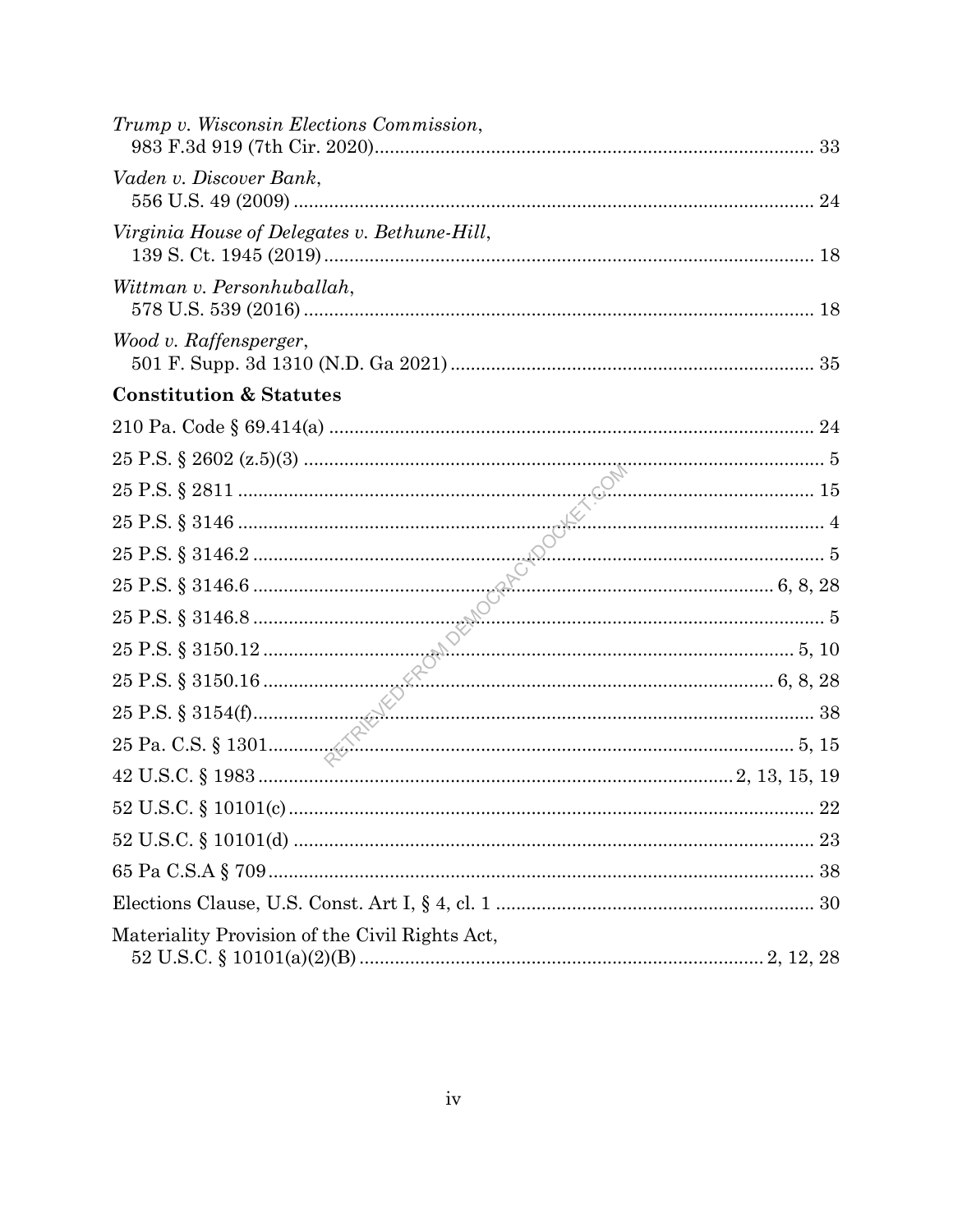# **Other Authorities**

| Act of Oct. 31, $\S 8(2019)$ ,                                                                                                                                                                                                                                                |  |
|-------------------------------------------------------------------------------------------------------------------------------------------------------------------------------------------------------------------------------------------------------------------------------|--|
| Civil Rights Act of 1957: Hearings on S. 83,                                                                                                                                                                                                                                  |  |
|                                                                                                                                                                                                                                                                               |  |
| H.R. Rep. No. 85-291 (1957),                                                                                                                                                                                                                                                  |  |
| Pennsylvania Department of State,<br>Guidance Concerning Examination of Absentee and Mail-In Ballot Return<br><i>Envelopes</i> at $2$ (Sept. 11, 2020),<br>https://www.dos.pa.gov/VotingElections/OtherServicesEvents/Documents/Examin<br>ation%20of%20Absentee%20and%20Mail- |  |
|                                                                                                                                                                                                                                                                               |  |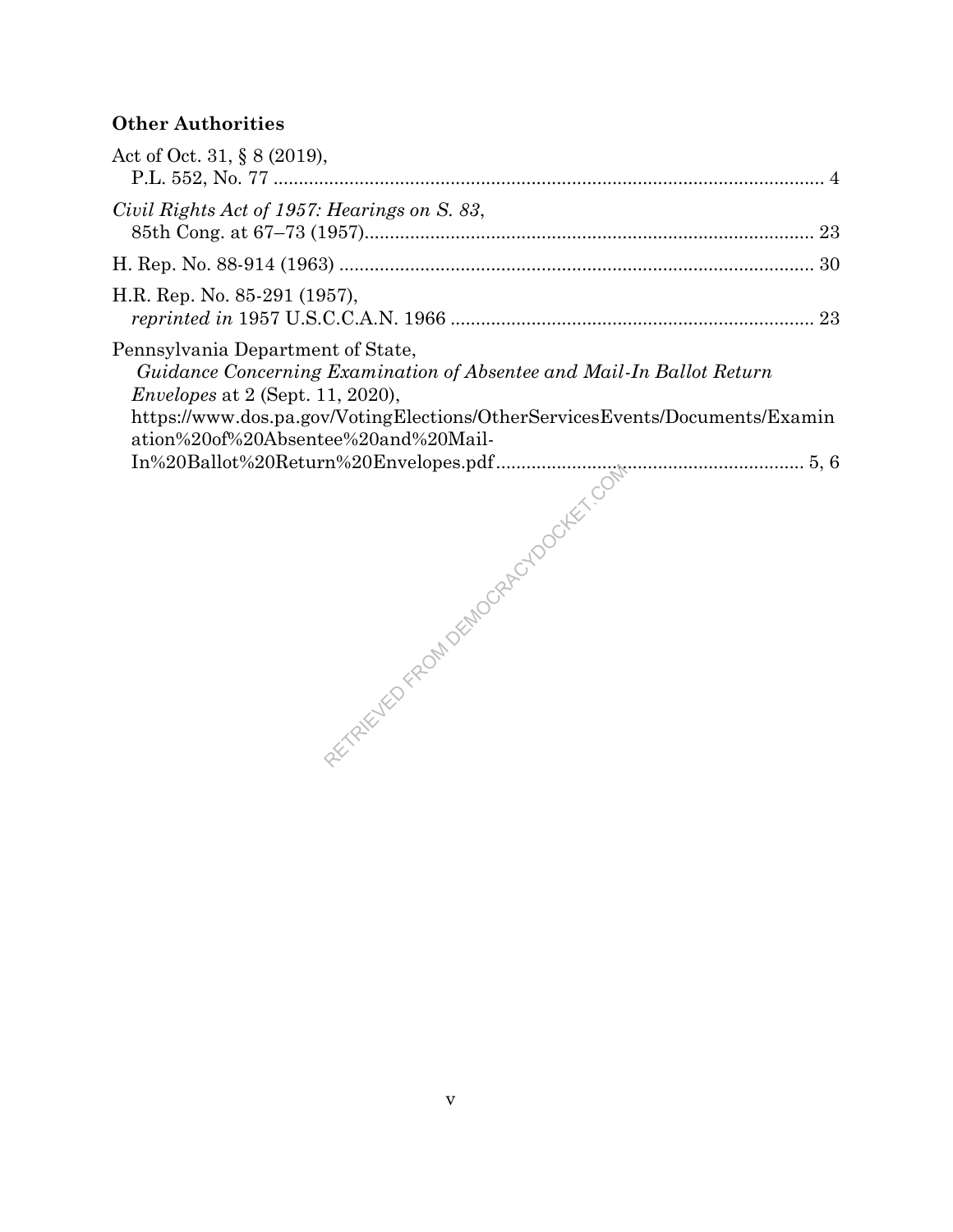To the Honorable Samuel A. Alito, Jr., Associate Justice of the United States Supreme Court and Circuit Justice for the Third Circuit:

#### **INTRODUCTION**

The Lehigh County Board of Elections voted unanimously in November 2021 to count the ballots at issue here—257 ballots cast by Republicans and Democrats alike, which all parties agree: (1) were timely received and date-stamped by election officials, (2) were cast by eligible, registered voters, whose qualifications were verified by the Board, and (3) do not implicate any fraud concerns.

Candidate David Ritter, the applicant here, brought post-election litigation in state court to disrupt that status quo. He succeeded in preventing the tabulation of the ballots based on the voters' inadvertent omission of a handwritten date on the outer return envelope containing the ballots. That handwritten date plays no part in assessing the voters' eligibility to vote or the timeliness of their ballots, which were date-stamped when received and were timely because they were received by 8 p.m. on Election Day. The handwritten date is so inconsequential that the Board of Elections accepted ballots where voters wrote *any date whatsoever* on the return envelope, even dates from decades ago. The county clerk affirmed he would have accepted envelope dates *from the future*. Yet voters who mistakenly omitted the envelope date were disenfranchised. Ritter, the applicant here, brought<br>at status quo. He succeeded in prev<br>voters' inadvertent omission of a l<br>ntaining the ballets. That handwrit<br>ribility to vote or the timeliness of t<br>ived and were timely because they<br>andw

On those undisputed facts, a unanimous Third Circuit panel ordered the ballots counted pursuant to the Civil Rights Act's Materiality Provision, 52 U.S.C.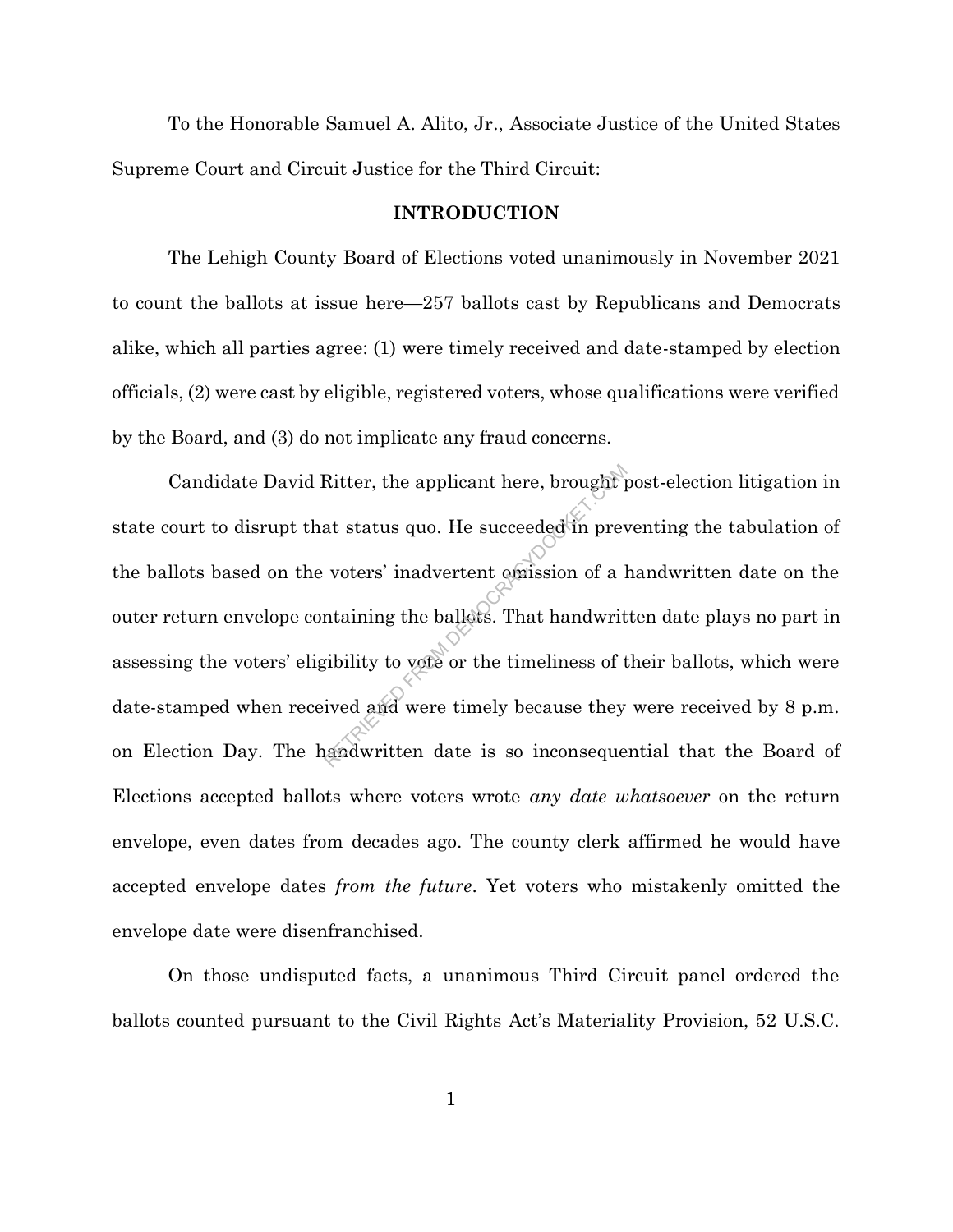§ 10101(a)(2)(B), the very result predicted by a majority of the Pennsylvania Supreme Court when it considered the envelope-dating rule in 2020. The Third Circuit's decision thereby restored the Board's initial decision to count the disputed ballots. This Court should preserve that status quo and deny the application for a stay.

Only Candidate-Intervenor Ritter disagrees with the result here. The Board of Elections, the actual defendant in this case, is not seeking certiorari and has not joined or supported this application for a stay. Ritter's standing to even pursue a further appeal is thus questionable at best. There is no split on the merits, and no serious dispute that 42 U.S.C. § 1983 affords voters a right to sue. At the end of the day, the decision below involves the routine application of a federal statute to a single local election, requiring the counting of 257 votes by voters who were unquestionably eligible to vote and whose votes were concededly received in a timely manner. And because it is undisputed that the contents of the handwritten return envelope date did not matter in this election, such that any string of numbers in the form of a date, even an *obviously incorrect one*, was accepted, this case raises no important federal issue. There can be no real dispute that the omission of a voter-written date is immaterial when the accuracy of the date does not matter. Appx. 19a (Matey, J., concurring) (defendants' concession that the accuracy of the date did not matter left "little room" to defend the case). On these facts, there is no likelihood that the Court will grant review, much less reverse.  $U.S.C. \S 1983$  affords voters a right<br>avolves the routine application of a f<br>the counting of 257 votes by voters v<br>se votes were concededly received if<br>that the contents of the handwritt<br>ection, such that any string of num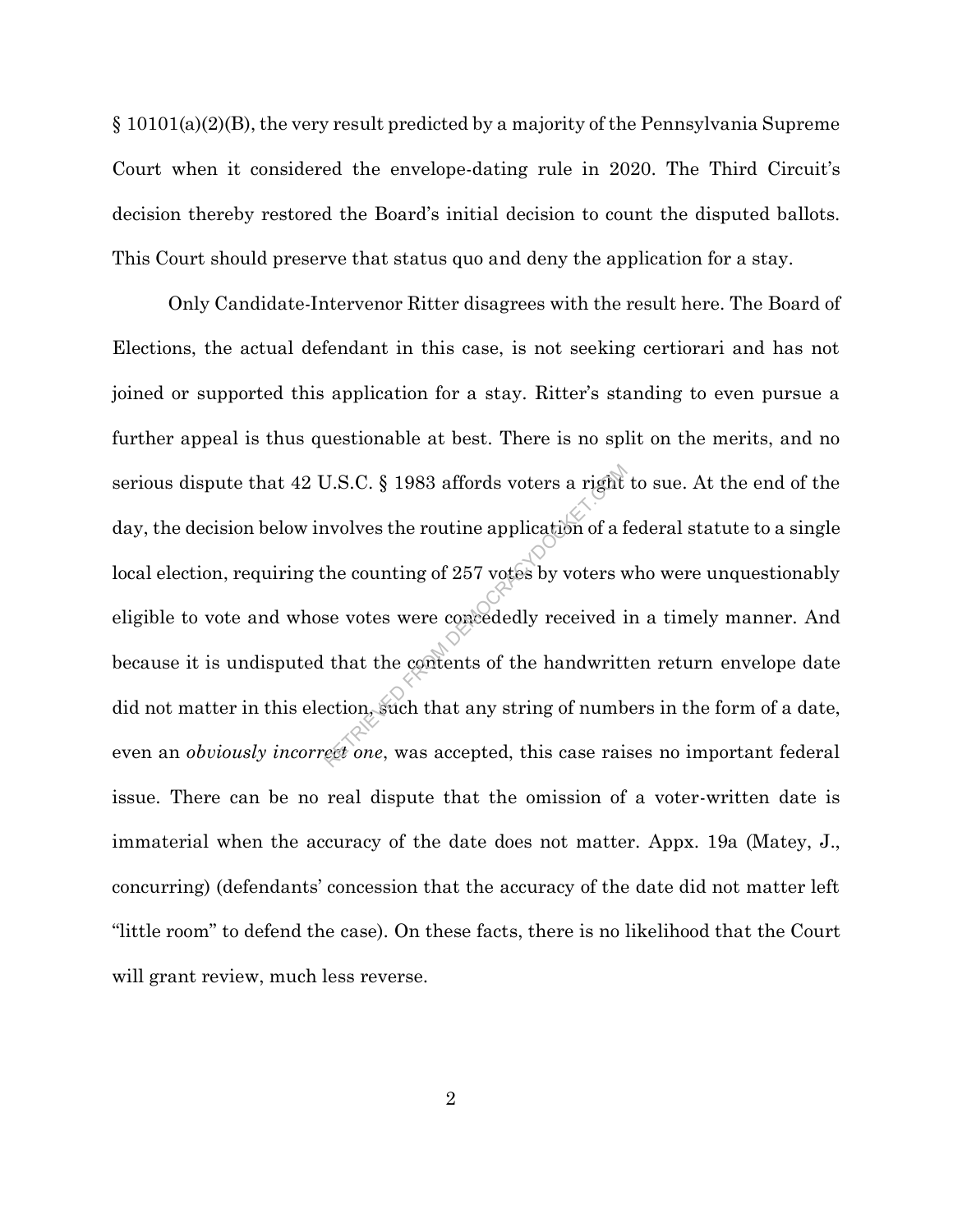Nor can Ritter meet the other stay requirements. His purported harm is speculative, as he cannot show that counting the additional votes will change the result. So is the suggestion that the decision here might affect other elections. And on the ostensible application of *Purcell* principles, Ritter identifies no burden at all on state or county actors, and fails even to acknowledge that *he is the one who initiated post-election litigation in the first place*. It was Ritter who sued the Board of Elections after it had voted unanimously in November 2021 to count the ballots at issue here, touching off months of delay and altering the status quo. The Third Circuit's decision restores the pre-litigation status quo, and denying a stay will preserve it, allowing this election to be concluded with every valid vote by every qualified voter counted. Executed based on a direction in sexetly denoted based on a direction in s

# **STATEMENT**

This case involves the disenfranchisement of 257 Lehigh County voters due to a trivial paperwork mistake on the return envelopes containing their mail ballots.<sup>1</sup> The ballots at issue were excluded based on a direction in state law that mail-ballot voters "fill out, date and sign" a form declaration on the outer envelope used to return mail ballots (the "Return Envelope"). Plaintiff Voters, all indisputably eligible and

<sup>&</sup>lt;sup>1</sup> For ease of reference, the term "mail ballots" is used herein to encompass both absentee and mail ballots. As noted below, the relevant rules governing the treatment of absentee and mail ballots are identical.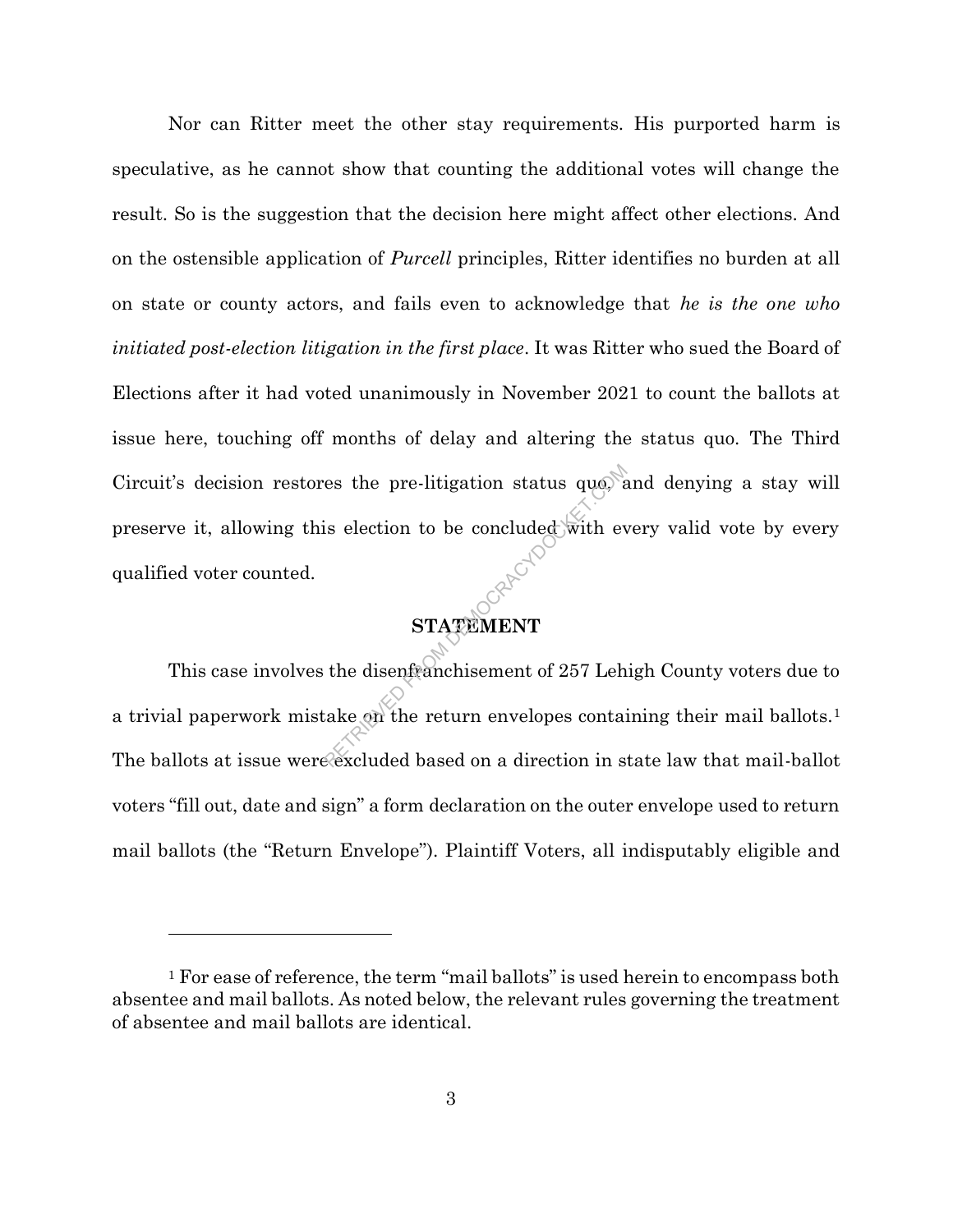registered to vote, signed the Return Envelopes and timely returned their ballots, which were then date-stamped by election officials. But the Plaintiffs omitted a handwritten date on the Return Envelopes containing their ballots, leading those ballots to be set aside. In contrast, voters who wrote a date in the wrong place on the Return Envelope, or wrote a date that was clearly incorrect, had their ballots counted. Any string of numbers was accepted, without regard to its accuracy.

A unanimous Third Circuit panel concluded that disenfranchising voters for failure to handwrite a date whose content did not matter violates the Materiality Provision of the Civil Rights Act, which prohibits denying the right of any individual to vote in any election" based on an "error or omission on any record or paper relating to any application, registration, or other act requisite to voting, if such error or omission is not material in determining whether such individual is qualified under State law to vote in such election." $\sqrt{52}$  U.S.C. § 10101(a)(2)(B). Appx. 7a-17a; Appx. 18a-20a (Matey, J., concurring). thts Act, which prohibits denying the<br>ased on an "error or omission on any<br>stration, or other act requisite to<br>in determining whether such indiv<br>a election." 62 U.S.C. § 10101(a)(2)<br>urring)

#### **1. Pennsylvania's Mail Ballot Process.**

Pennsylvania has long provided absentee-ballot options for voters who cannot attend a polling place on election day. *See* 25 P.S. § 3146.1–3146.9. In 2019, Pennsylvania enacted new mail-in voting provisions, which allow all registered, eligible voters to vote by mail. Act of Oct 31, 2019, P.L. 552, No. 77, § 8.

A voter seeking to vote absentee or by mail ballot must complete an application and provide their name, registration address, and proof of identification to their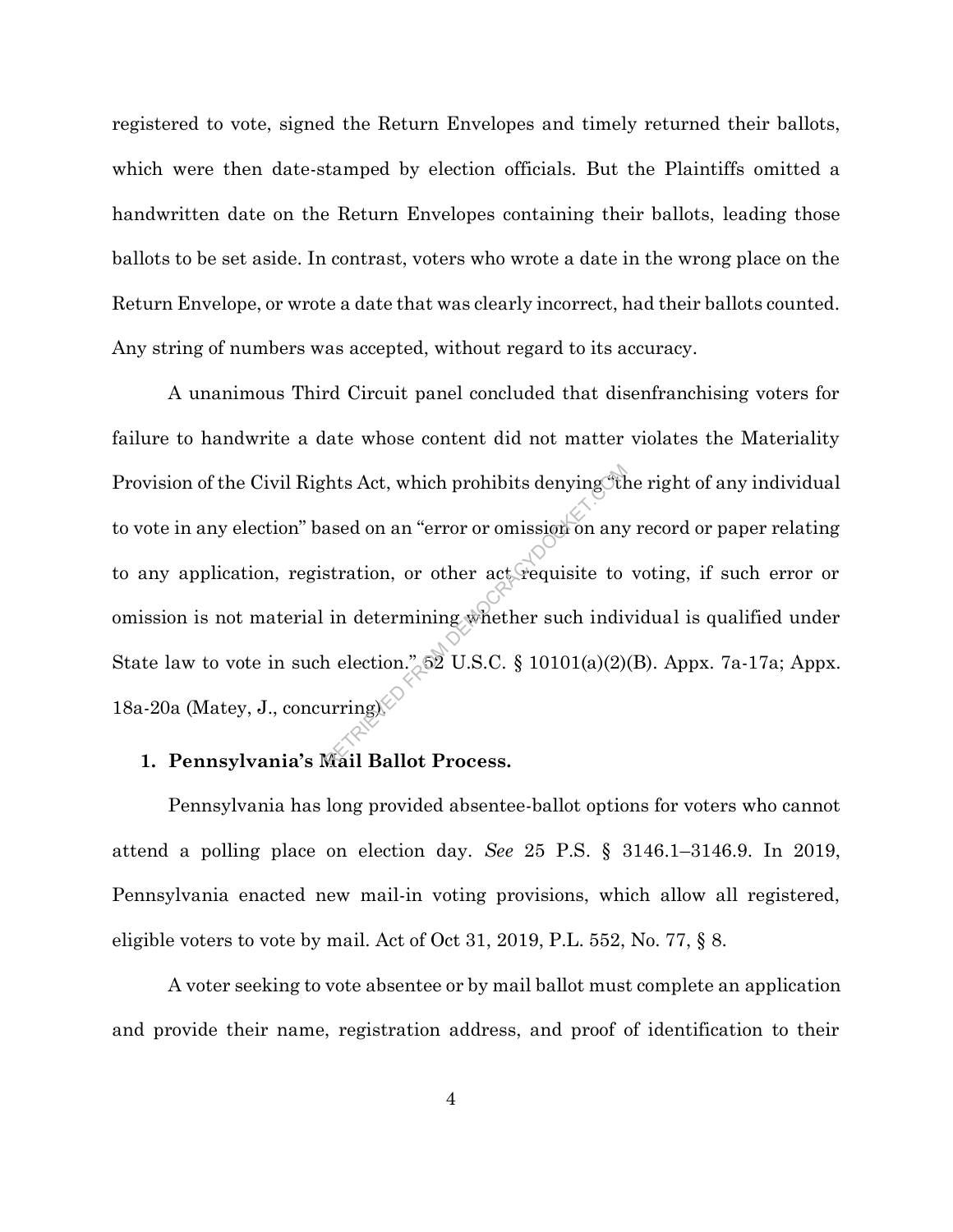county board of elections. 25 P.S. §§ 3146.2, 3150.12. Such proof of identification includes either a Pennsylvania driver's license number or the last 4 digits of the voter's social security number. 25 P.S.  $\S 2602(z.5)(3)$ . As part of the application process, voters provide all the information necessary to verify that they are qualified to vote in Pennsylvania—namely, that they are at least 18 years old, have been a U.S. citizen for at least one month, have resided in the election district for at least 30 days, and are not incarcerated on a felony conviction. 25 Pa. C.S. § 1301; *see* CA3 Dkt.33-2, JA 180–182 (mail ballot application).

After the application is submitted, the county board of elections confirms applicants' qualifications by verifying the provided proof of identification and comparing the information on the application with information contained in a voter's record. 25 P.S §§ 3146.2b, 3150.12b; *see also id*. § 3146.8(g)(4). <sup>2</sup> The county board's determinations on that score are conclusive unless challenged prior to Election Day. Id. Once the county board verifies the voter's identity and eligibility, it sends a mailballot package that contains a ballot, a "secrecy envelope" marked with the words "Official Election Ballot," and the pre-addressed outer Return Envelope, on which a voter declaration form is printed. *Id.* §§ 3146.6(a), 3150.16(a). Poll books kept by the tion is submitted, the county boastly and the provided proor on on the application with information on on the application with information is a subset of the second of the voter's identity and electric area conclusive unle

<sup>2</sup> See also Pa. Dep't of State, *Guidance Concerning Examination of Absentee and Mail-In Ballot Return Envelopes* at 2 (Sept. 11, 2020).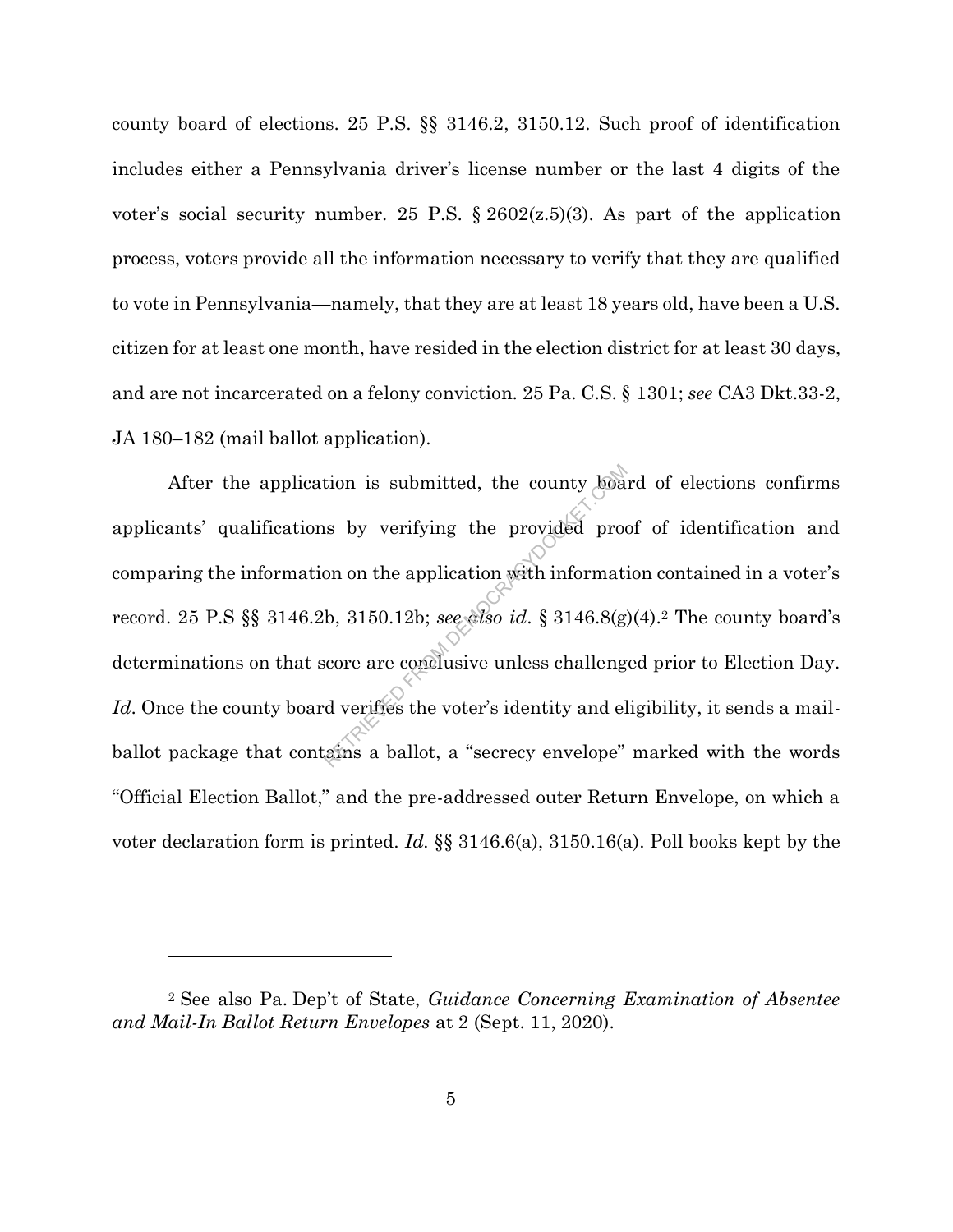county show which voters have requested mail ballots. *Id*. §§ 3146.6(b)(3), 3150.16(b)(3).

At "any time" after receiving their materials, the mail-ballot voter marks their ballot, puts it inside the secrecy envelope, and places the secrecy envelope in the Return Envelope. 25 P.S. §§ 3146.6(a), 3150.16(a). The voter delivers the ballot, in the requisite envelopes, by mail or in person to their county elections board. To be considered timely, a ballot must be received by 8 p.m. on Election Day. *Id*. §§ 3146.6(c), 3150.16(c). Upon receipt of a mail ballot, county boards of elections stamp the Return Envelope with the date of receipt to confirm its timeliness and log it in the Statewide Uniform Registry of Electors ("SURE") system, the voter registration system used to generate poll books. $\overline{3}$ 

This case involves the instructions regarding the Return Envelope in which a voter places their mail ballot, in particular the direction that a voter "shall … fill out, date and sign the declaration printed on such envelope." *See* 25 P.S. §§ 3146.6(a), 3150.16(a); *see also* CA3 Dkt.33-2, JA 130.<sup>4</sup> It is undisputed that Plaintiff Voters followed all of the above requirements—they signed the declarations on their Return ope with the date of receipt to confinition<br>niform Registry of Electors ("SUI<br>to generate poll books.<sup>3</sup><br>the instructions regarding the Ret<br>allot, in particular the direction that<br>ration printed on such envelope."

<sup>3</sup> See Pa. Dep't of State, *Guidance Concerning Examination of Absentee and Mail-In Ballot Return Envelopes* at 2-3 (Sept. 11, 2020).

<sup>4</sup> Ritter's stay application includes, on page 3, an image of a mail ballot envelope from a different election, namely the one from 2020. The one used in this election is reproduced in the record at CA3 Dkt.33-2, JA 187.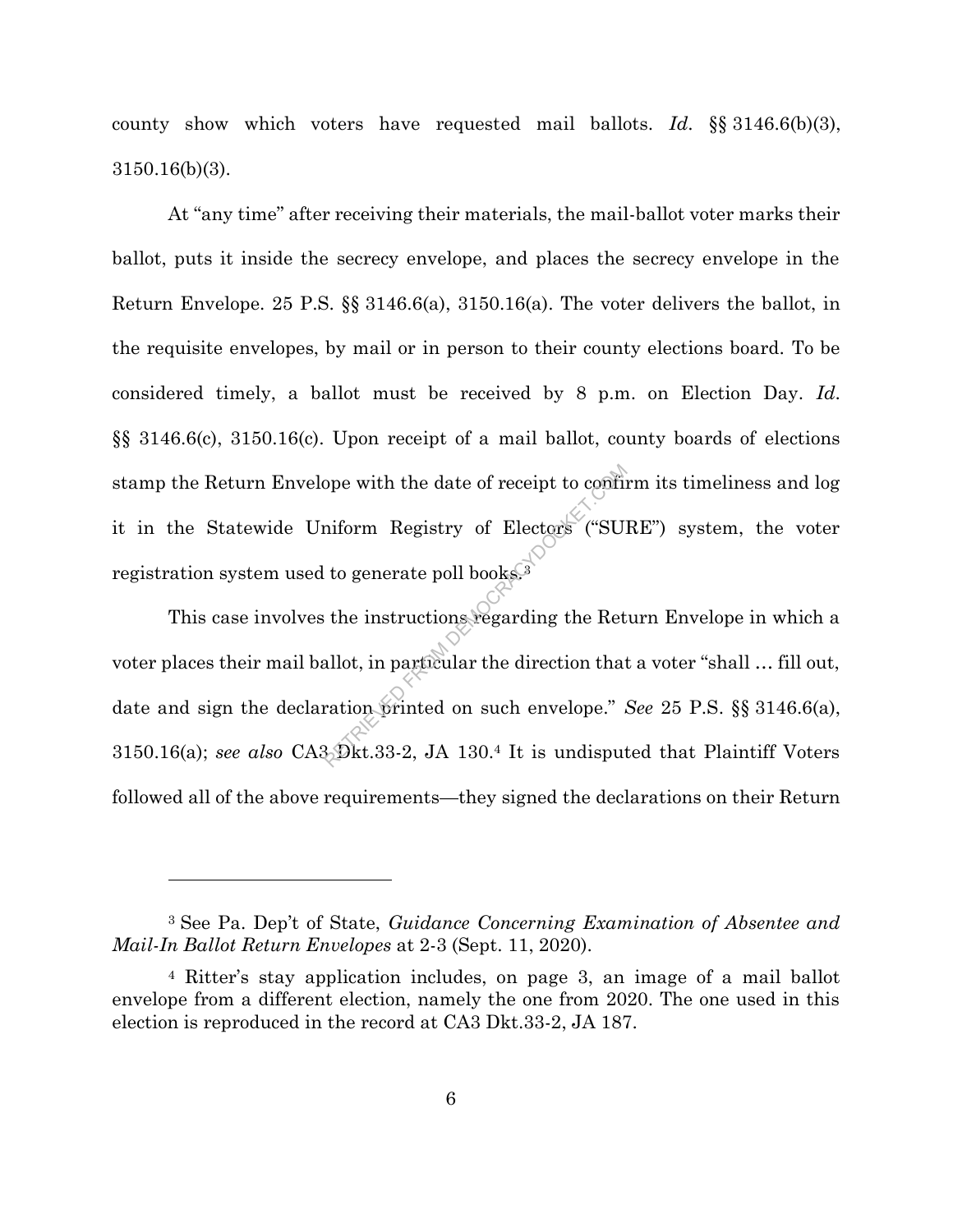Envelopes, and the Lehigh County Board of Elections (the "Board") date-stamped those envelopes confirming their timeliness—except that they did not add a superfluous handwritten date next to their signatures.

This envelope-dating provision was the subject of state-court litigation during the 2020 election cycle. There, the Pennsylvania Supreme Court concluded that mail ballots contained in signed but undated Return Envelopes would be counted. *In re Canvass of Absentee and Mail-In Ballots of Nov. 3, 2020 Gen. Election*, 241 A.3d 1058, 1062 (Pa. 2020). One of the four Justices in the majority, Justice Wecht, concurred separately, writing that he viewed the "shall … date" language in the Election Code as mandatory and thus a potential basis for voters to be disqualified, but that he would only apply that rule prospectively, in circumstances where voters were given "adequate instructions for completing the declaration of the elector—including conspicuous warnings regarding the consequences for failing strictly to adhere to those requirements." *Id*. at 1089 (Wecht, J., concurring and dissenting) (internal quotation marks omitted). he viewed the "shall ... date" langu<br>a potential basis for voters to be due prospectively, in circumstances<br>for completing the declaration of<br>egarding the consequences for fail:<br>at 1039 (Wecht, J., concurring a

A majority of the Justices also suggested, albeit without deciding, that invalidating votes for failure to comply with the envelope-dating provision "could lead to a violation of federal law by asking the state to deny the right to vote for immaterial reasons." *In re Canvass*, 241 A.3d 1058 at 1074 n.5 (opinion announcing the judgment for three Justices); *id*. at 1089 n.54 (Wecht, J., concurring and dissenting) (expressing similar concern). Justice Wecht was so concerned that he urged the Pennsylvania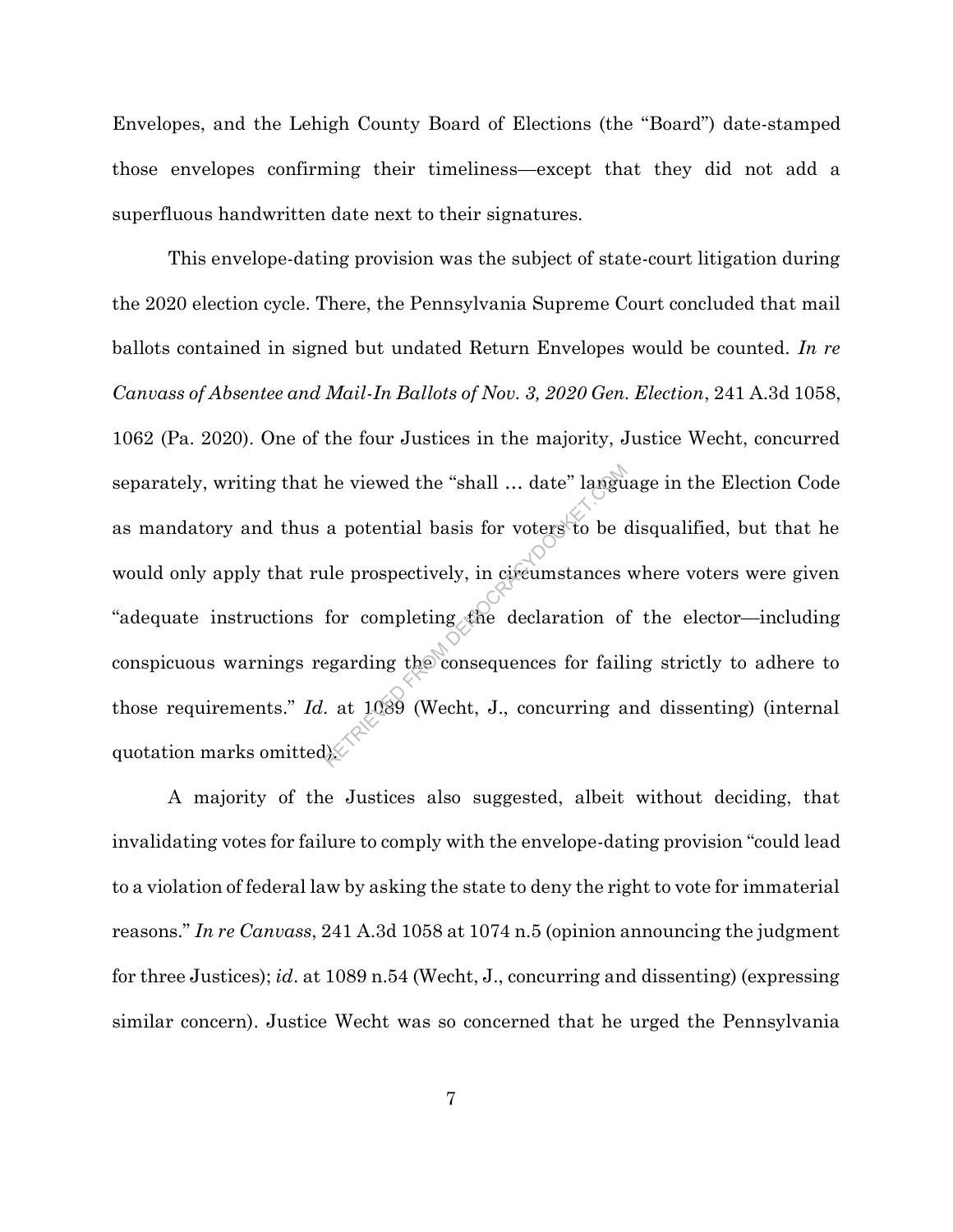General Assembly to review the Election Code with "[the Materiality Provision] in mind." *Id*. 5

Since the Pennsylvania Supreme Court's 2020 ruling counting timely-received mail ballots contained in signed but undated Return Envelopes, the Pennsylvania Department of State has also issued administrative guidance on the envelope-dating requirement. In the run-up to the 2021 elections at issue here, the Commonwealth instructed county boards of elections that ballots in undated Return Envelopes should not be counted but that "*there is no basis to reject a ballot for putting the 'wrong' date on the envelope, nor is the date written used to determine the eligibility of the voter*."

CA3 Dkt.33-2, JA 192 (emphasis added).

Consistent with that guidance, in the election at issue here, the Board counted ballots where the Return Envelopes had plainly wrong dates on them—where, for Reflexiten used to determine the<br>
mphasis added).<br>
hat guidance, in the election at issue<br>
m Envelopes had plainly wrong da<br>
hree Justices, in dissent, separately<br>
served by the envelope-dating r

<sup>&</sup>lt;sup>5</sup> The remaining three Justices, in dissent, separately attempted to articulate purposes that might be served by the envelope-dating rule, such as preventing supposed "back-dating" or "ensuring the elector completed the ballot within the proper time frame." *See In re Canvass*, 241 A.3d at 1091 (Dougherty, J., concurring and dissenting) (cited in Stay App. at 3-4). However, none of those suggested purposes were embraced by the majority. Indeed, because a ballot's timeliness under Pennsylvania law is determined by when it was received and stamped by the county board of elections, 25 P.S. §§ 3146.6(c), 3150.16(c), "back-dating" the envelope has no conceivable effect on whether a ballot is considered timely. *Accord* Appx. 16a ("Upon receipt, the [Board] timestamped the ballots, rendering whatever date was written on the ballot superfluous and meaningless."). Nor does the envelope date "ensur[e] the elector completed the ballot within the proper time frame," because under state law, the proper time frame is "any time" between when a voter receives the ballot and 8 p.m. on Election Day, 25 P.S. §§ 3146.6(a), 3150.16(a).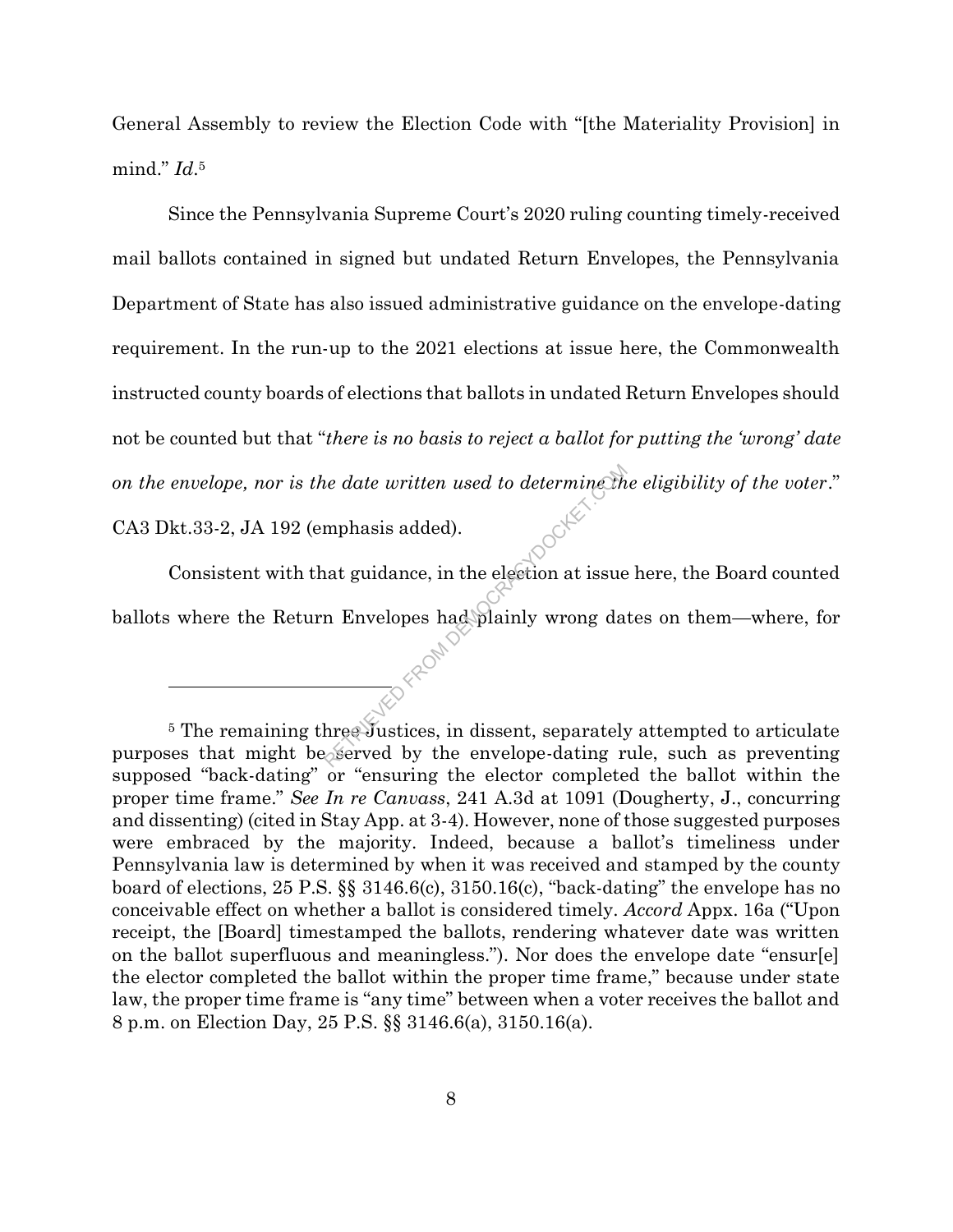example, a voter wrote their own birthdate instead of the date they signed the envelope. CA3 Dkt.33-2, JA 254–255. The county clerk affirmed that he would have accepted a mail ballot if the envelope date said "1960" or even was "a date in the future." *Id*. As the clerk explained, he did so because state law "doesn't say what date." *Id*.

#### **2. The 2021 Election at Issue.**

Plaintiff Voters are Lehigh County residents who cast mail ballots in the November 2021 county elections. Appx. 22a, 24a-25a. Their ballots, and those of 252 other Lehigh County mail-ballot voters, were set aside because they signed but did not write a date on the Return Envelope containing their mail ballots. *Id*.

Plaintiff Voters are long-time Pennsylvania voters, some registered as Democrats and some as Republicans. They are in their late 60s and 70s, and most have been voting in the county for decades—some for nearly half a century. CA3 Dkt.33-2, JA 62–77, 172–175. Like the five Plaintiff Voters, three-quarters of the 252 other Lehigh County voters facing disenfranchisement in the 2021 county election for failure to include a date on the mail ballot Return Envelope are senior citizens. CA3 Dkt.33-2, JA 169, ¶ 25. Fifteen are over the age of 90, and two were over 100 years old when they voted. *Id*. il-ballot voters, were set aside because<br>
Leturn Envelope containing their matrices<br>
are long-time Pennsylvania vote<br>
Republicans. They are in their late<br>
county for decades—some for nea-<br>
175 Tike the five Plaintiff Voter

It is undisputed that all of the Lehigh County voters whose ballots were excluded are eligible and registered to vote in Lehigh County. CA3 Dkt.33-2, JA 168, ¶¶ 23–24. The Board approved their mail-ballot applications and verified their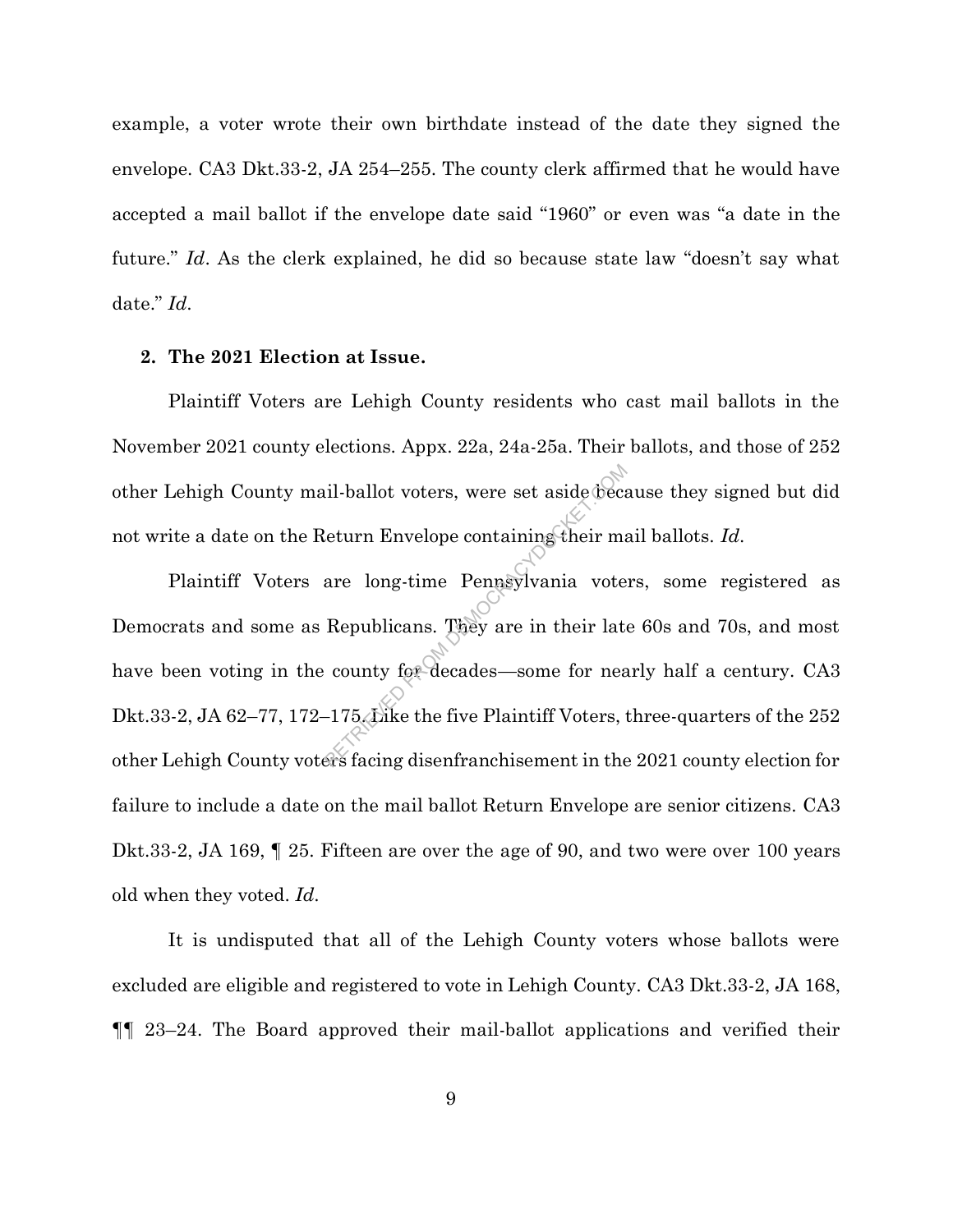qualifications. CA3 Dkt.33-2, JA 165-166, 168, ¶¶ 3, 24; *see also* 25 P.S. §§ 3146.2b(a), 3150.12b(a). The voters all signed the declarations on the Return Envelopes containing their mail ballots. CA3 Dkt.33-2, JA 168, ¶ 24. It is also stipulated that none of the ballots raises any fraud concerns. CA3 Dkt.33-2, JA 169, ¶ 26. The Board timely received the disputed ballots before the statutory deadline of 8 p.m. on Election Day, and date-stamped the Return Envelopes accordingly upon receipt. CA3 Dkt.33- 2, JA 168, ¶ 24 and 169, ¶ 26; *see also* CA3 Dkt.33-3, JA 449-458 (photocopies of the Board-stamped envelopes in the record).

### **3. The Board Votes to Count the Ballots and Ritter Sues the Board in State Court.**

On November 15, 2021, the Board voted unanimously to count the 257 mail ballots without a date on the outer envelope. CA3 Dkt.33-2, JA 169–170, ¶ 30–34; *id*. at JA 255-258. Among other reasons, the Board members explained that the voters had clearly intended to submit their mail ballots and made a "technical error," that there was no question that the ballots were "received on time," that "the signatures [on the Return Envelopes] match the poll book," and that the directive on the Return Envelope to include a date was in small print and could have been made "much more visible to the voters." CA3 Dkt.33-2, JA 256-257. s to Count the Ballots and Ritu<br>
2021, the Board voted whanimous<br>
the outer envelope CA3 Dkt.33-2,<br>
ther reasons the Board members e<br>
submit their mail ballots and made<br>
at the ballots were "received on tir

However, Ritter, one of the candidates running for election to the Lehigh County Court of Common Pleas in the 2021 general election, sued in state court to block the Board from counting the disputed ballots, arguing that doing so violated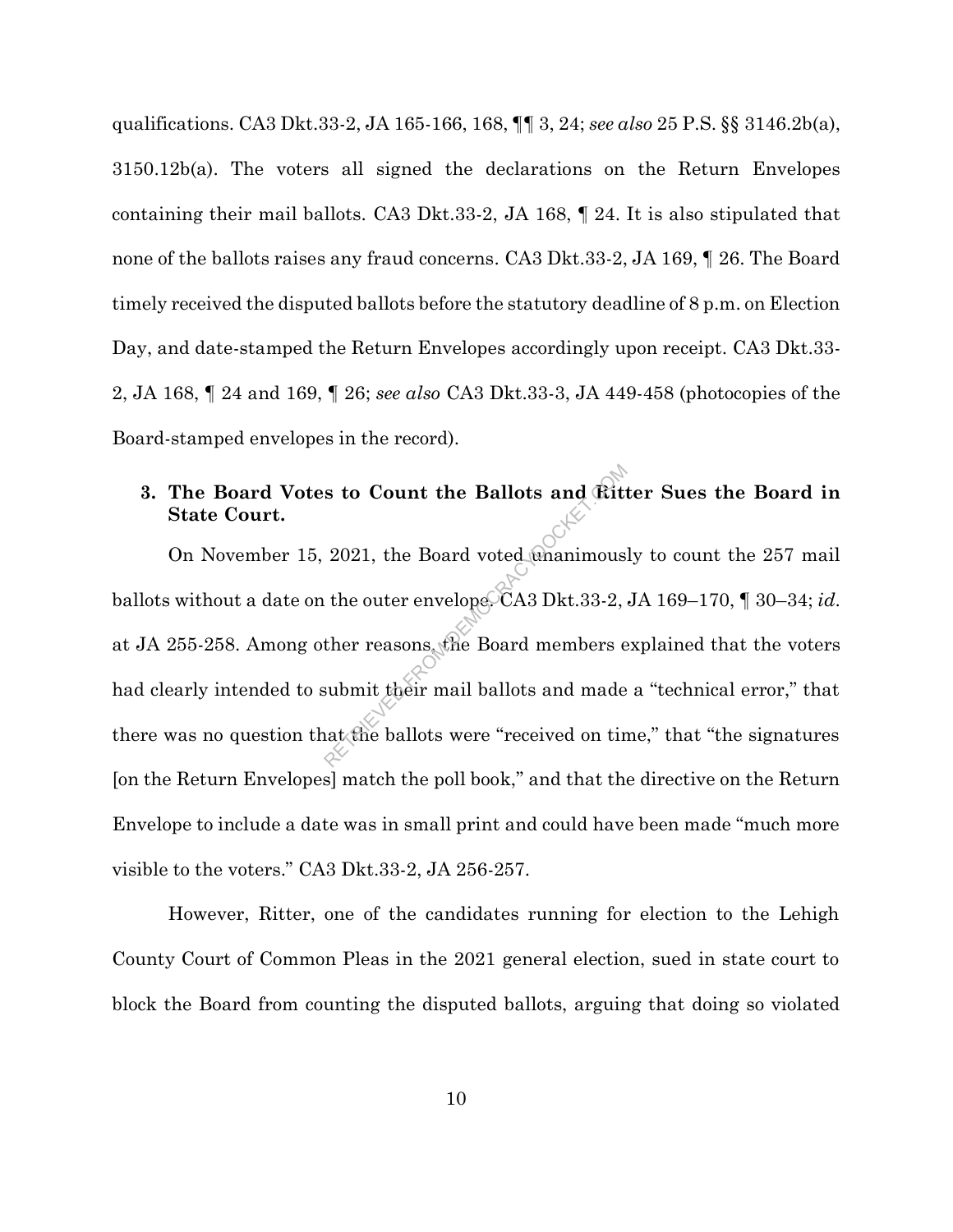state law. CA3 Dkt.33-2, JA 170, ¶¶ 34–35. Of the three Lehigh County judicial vacancies on the ballot in the 2021 county election, the Board certified the election of the two candidates who won by more than 257 votes. CA3 Dkt.33-2, JA 168, ¶¶ 19– 20. However, the difference between the third and fourth-place candidates (Ritter and Zachary Cohen, respectively) is currently 71 votes, less than the number of disputed ballots at issue here. *See* CA3 Dkt.33-2, JA 171, ¶ 50.

Certification of the election results for the third judicial seat was suspended by operation of state law during the state-court proceedings. In December, the Court of Common Pleas ruled against Ritter, holding that state law did not prevent the Board from counting the ballots, noting that there was no fraud here and, indeed, no apparent reason why the failure to place the date on the return envelope" should disenfranchise county voters. CA3 Dkt.33-2, JA 99. Ritter appealed. inst Ritter, holding that state law d<br>ts, noting that there was no frau<br>e failure to place the date on the<br>ters. CA3 Dkt.33-2, JA 99. Ritter ap<br>022, the Pennsylvania Commonw<br>lential 2-1 decision that state law r<br>lots submi

On January 3, 2022, the Pennsylvania Commonwealth Court held in an unpublished, non-precedential 2-1 decision that state law required the Board to set aside timely received ballots submitted in Return Envelopes that were date-stamped by elections officials but lacked a date handwritten by the voter. *Ritter v. Lehigh Cnty. Bd. of Elections*, No. 1322 C.D. 2021, 2022 WL 16577, at \*10 (Pa. Commw. Ct. Jan. 3, 2022). In two sentences of dicta at the end of its opinion, the court also stated that the Materiality Provision's prohibition against disenfranchising voters for minor paperwork errors was "not applicable" because the envelope-dating directive "does not, in any way, relate to whether that elector has met the qualifications necessary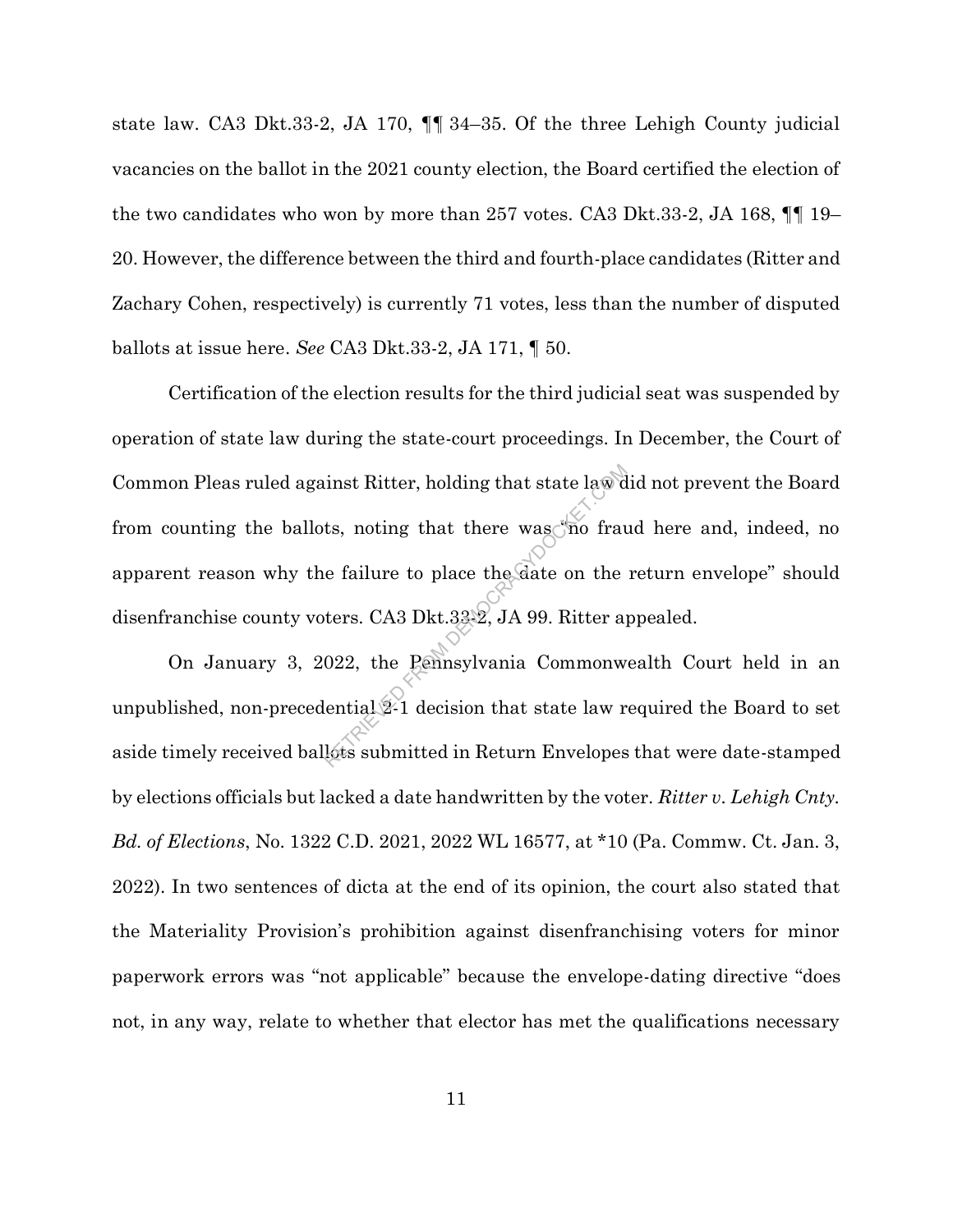to vote in the first place." *Id*. at \*9. The unpublished Commonwealth Court decision also suggested, without further analysis, that the envelope-dating requirement was material under the statute in light of the three-Justice minority opinion in the 2020 absentee ballots case. *Id*.; *see also supra* n.5. The Pennsylvania Supreme Court denied discretionary review, CA3 Dkt.33-3, JA 445, after which the Board moved to certify the election without counting the excluded ballots.

#### **4. Plaintiff Voters Sue to Protect Their Right to Vote and Obtain a Unanimous Third Circuit Judgment.**

Within days, Plaintiff Voters filed this federal action against the Board, seeking to restore the Board's initial decision to count the ballots in dispute. CA3 Dkt.33-2, JA 40. Plaintiff Voters alleged, among other things, that the refusal to count their ballots for failure to write an inconsequential date on the Return Envelope violates the Materiality Provision of the Civil Rights Act. JA 52–59. Candidates Ritter and Cohen intervened. Appx. 7a. MITT Voters filed this federal ages<br>
Soard's initial decision to count the<br>
EXPORE Solvent Companies to write an inconsequential date<br>
Provision of the Civil Rights Act. JA<br>
ppx. 7a

On March 16, 2022, the district court issued an opinion and order granting summary judgment to the defendants. Appx. 21a-22a. The district court concluded that the Materiality Provision provided for an individual right under federal law, but held that there was no private remedy to enforce the Materiality Provision in federal court. Appx. 38a-45a. Despite the fact that Plaintiff Voters sued under 42 U.S.C. § 1983 to enforce the right to vote guaranteed by the Materiality Provision, the district court's opinion did not mention Section 1983 or refer to the governing legal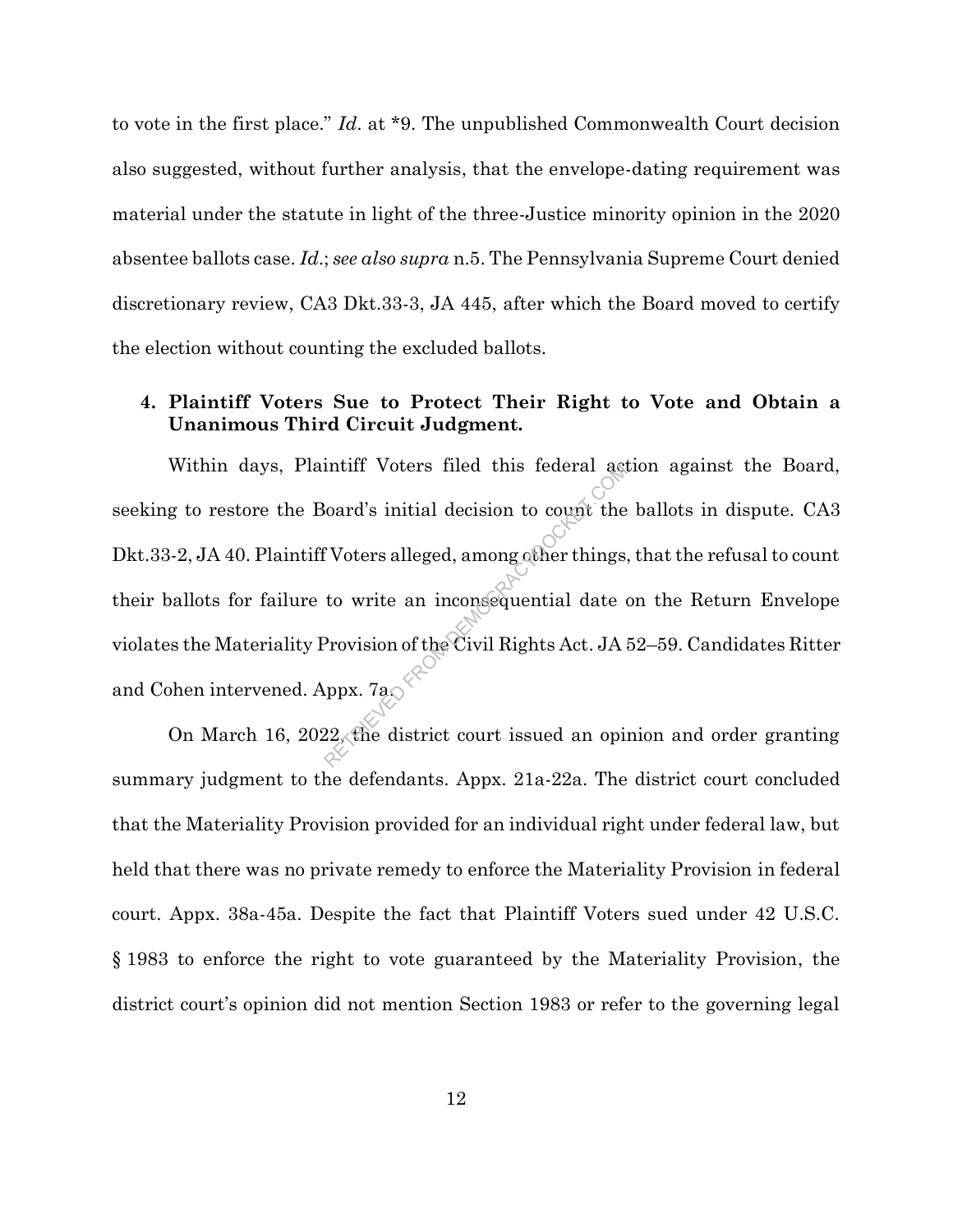standard for the availability of Section 1983 relief for violation of federal rights. The court instead relied on the test for whether there is an implied right of action to sue under the Materiality Provision itself pursuant to *Alexander v. Sandoval*, 532 U.S. 275 (2001). Appx. 38a-45a.

The Third Circuit reversed. The panel unanimously concluded that Plaintiff Voters have a right of action under Section 1983 and that the Materiality Provision bars the Board from denying the right to vote for failure to include a handwritten date on a Return Envelope, where, as here, the content or accuracy of the date does not matter. Appx. 7a-17a; Appx. 18a-20a (Matey, J., concurring); *see also* CA3 Dkt.82 (Amended Judgment).<sup>6</sup>

On the right-of-action issue, the court of appeals' majority opinion applied this Court's controlling decision in *Gonzaga University v. Doe*, 536 U.S. 273 (2002). Appx. 8a-9a. The court of appeals agreed with the district court that the Materiality Provision confers an individual federal right, which under *Gonzaga* is then presumptively enforceable in a Section 1983 action. *Id*. The court concluded that Ritter had failed to rebut that presumption with either "specific evidence from the statute itself" or a "comprehensive enforcement scheme that is incompatible with RETRIEU SA. 18a-20a (Matey, J., concurries)<br>
Return issue, the court of appeals' majo<br>
ion in *Gonzaga University v. Doe*, 53<br>
peals agreed with the district coundividual federal right, which uple in a Section 1983 action.

<sup>6</sup> On appeal, the Commonwealth of Pennsylvania appeared as *amicus curiae* in support of Plaintiff Voters' position, asserting that the handwritten envelope date served no purpose with respect to the voter's eligibility to vote in the election, e.g., CA3 Dkt.42.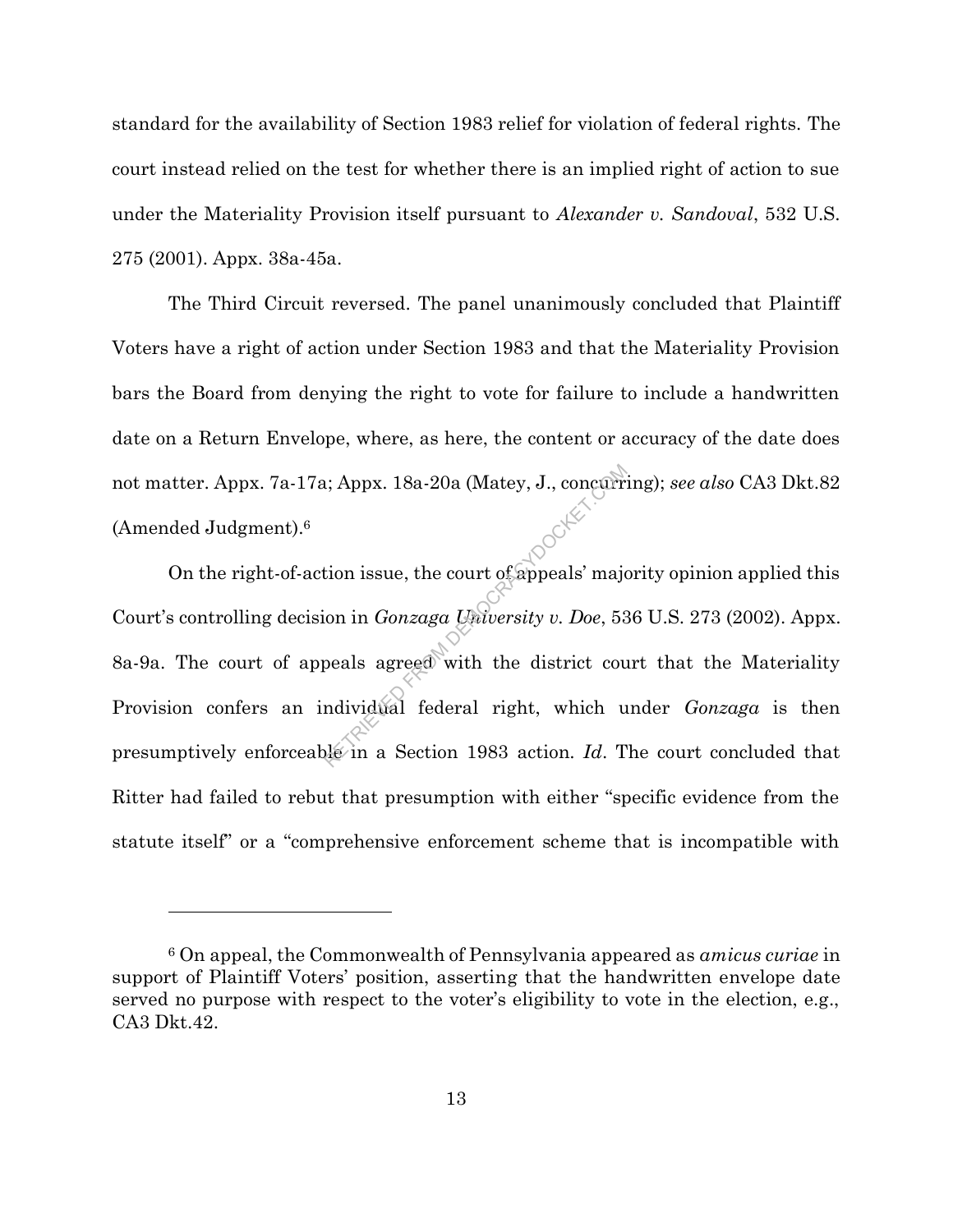individual enforcement under § 1983." *Id*. at 9a (quoting *Gonzaga*, 536 U.S. at 284); *see id*. at 9a-13a. Among other things, the court noted that, far from precluding private lawsuits, the statutory text "specifically contemplates an aggrieved party (i.e., private plaintiff) bringing this type of claim in court." *Id*. at 9a (citing 52 U.S.C. § 10101(d)). Moreover, while another subsection of the statute, subsection 10101(c), also provides for a parallel right of action by the Attorney General, the court explained that "the mere existence of a public remedy by the Attorney General is inadequate, without more, to rebut the presumption" of Section 1983 enforceability. *Id*. at 12a (citing *Fitzgerald v. Barnstable Sch. Comm.*, 555 U.S. 246, 256 (2009)).

On the merits, the court concluded that disenfranchising the Lehigh County voters for omitting a handwritten date on the mail ballot Return Envelope violated the Materiality Provision. Emphasizing defendants' concession that the *content* of the date made no difference to a voter's eligibility, the court concluded that omitting the date was not "material in determining whether [a voter] is qualified to vote under Pennsylvania law." Appx. 14a; *accord* 52 U.S.C. § 10101(a)(2)(B). ald v. Barnstable Sch. Comm., 555<br>
e court concluded that disenfranchical<br>
mdwritten date on the mail ballot R<br>
n. Emphasizing defendants' concessi<br>
to a voter's eligibility, the court con<br>
in determining whether [a voter]

The court first identified the criteria for qualification to vote under Pennsylvania law, namely that a voter is "18 years old, ha[s] been a citizen for at least one month, ha[s] lived in Pennsylvania and in their election district for at least thirty days, and [is] not imprisoned for a felony conviction." Appx. 14a (quoting Pennsylvania's amicus curiae brief, CA3 Dkt.42 at 10, and citing 25 P.S. § 2811 and 25 Pa.C.S. § 1301(a)). It then considered reasons why the envelope date might "help[]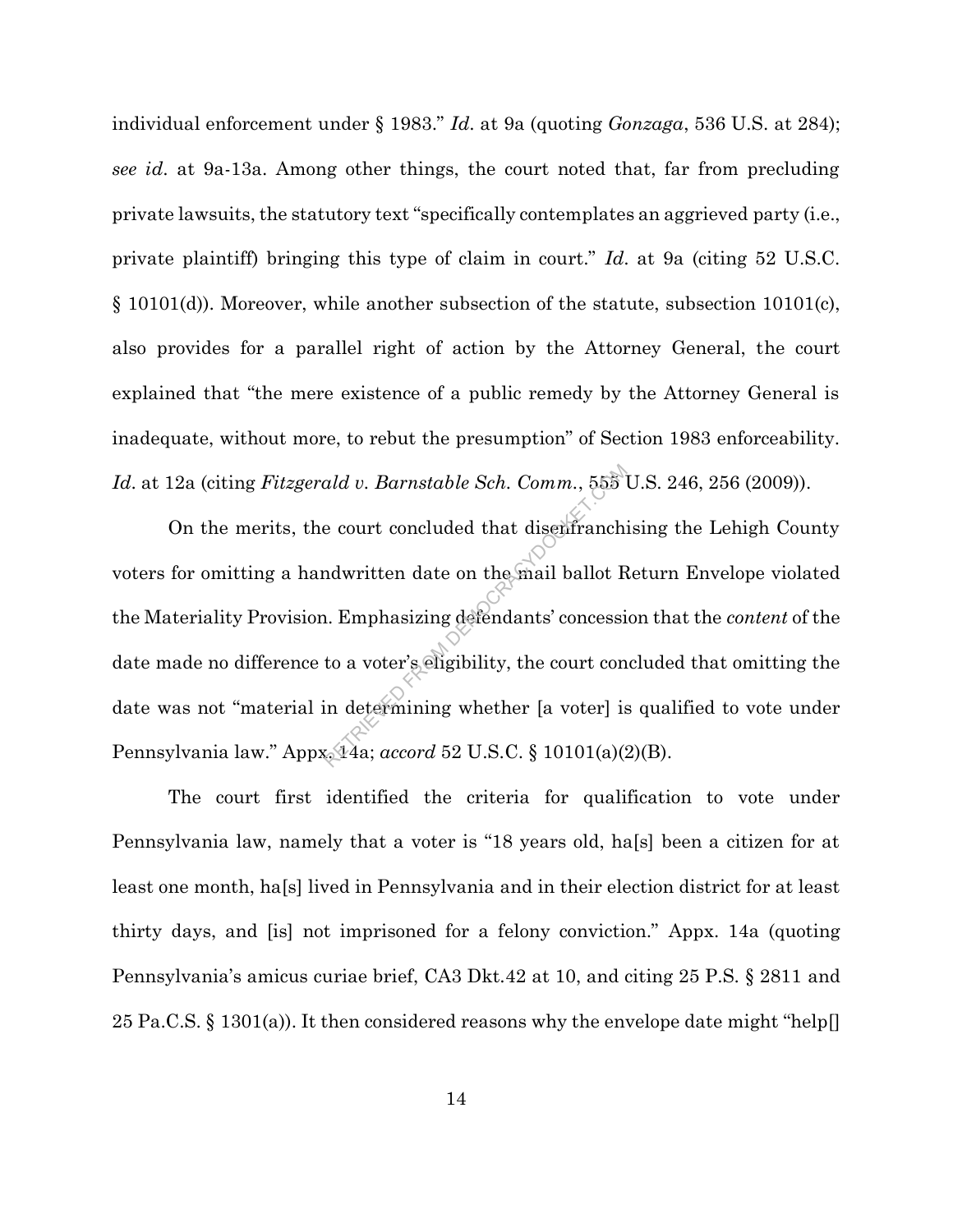determine any of these qualifications," concluding that "we can think of none." *Id*. The court explained it was "at a loss to understand how the date on the outside of the envelope could be material when incorrect dates—*including future dates*—are allowable but envelopes where the voter simply did not fill in a date are not." *Id*. at 15a. The court dismissed various proffered rationales for the envelope-date rule as unrelated to determining a voter's eligibility to vote in the election, emphasizing that the acceptance of obviously wrong dates was the "nail in the coffin" with respect to any materiality argument. *Id*. at 14a-15a. "If the substance of a string of numbers does not matter," the court explained, "then it is hard to understand how one could claim that this requirement has any use in determining a voter's qualifications." *Id*.

Judge Matey concurred as to both the right-of-action issue and on the merits. On the right-of-action issue, Judge Matey "agree[d] that [Plaintiff Voters] can enforce the Materiality Provision of the Civil Rights Act, 52 U.S.C. § 10101(a)(2)(B), under 42 U.S.C. § 1983," emphasizing that Ritter "did not challenge" that the Materiality Provision creates an individual federal right "[a]t all," rendering the statute presumptively enforceable via Section 1983. Appx. 18a-19a and n.2 (Matey, J., concurring). urt explained, "then it is hard tourn<br>ent has any use in determining a vorted as to both the right-of-action<br>ue, Judge Matey agree[d] that [Pla<br>n of the Civil Rights Act, 52 U.S.C. §<br>izing that Ritter "did not challeng<br>adi

On the merits, Judge Matey concluded that Ritter had offered "no evidence, and little argument, that the date requirement for voter declarations under the Pennsylvania Election Code … is material as defined in § 10101(a)(2)(B)." Appx. 19a. "Instead," Judge Matey explained, Ritter had conceded "that voter declarations with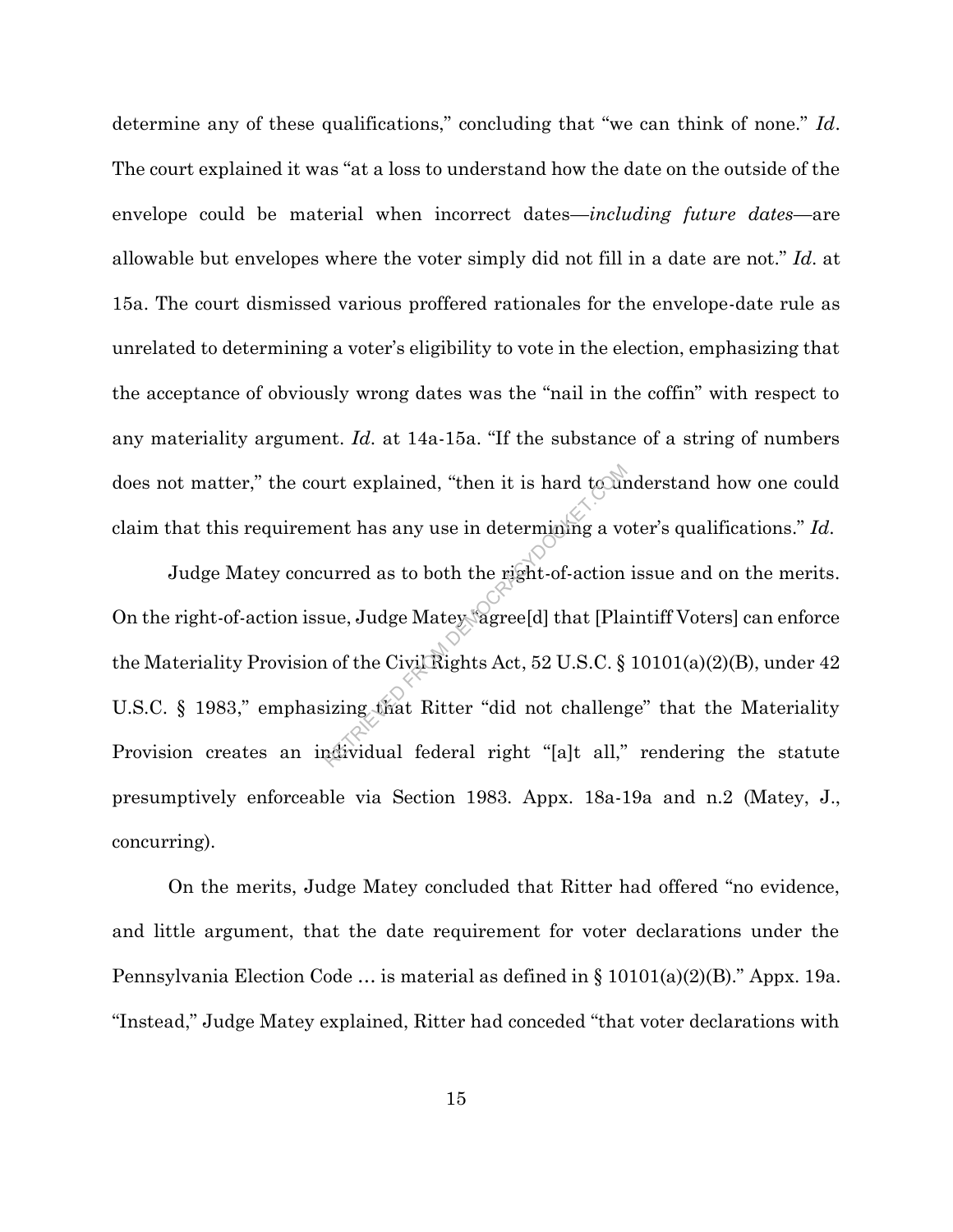inaccurate dates were counted in this election," leaving himself "little room … to defend the District Court's decision." *Id*. Judge Matey suggested that a different set of rules might raise "fresh facts and unforeseen outcomes in a different race," but concluded that "those are questions for tomorrow." *Id*. at 20a.

The Third Circuit's decision thus restored the status quo before Ritter challenged the Board's initial decision to count the disputed ballots. Ritter now seeks to upset the status quo again, requesting a stay of the Third Circuit's decision pending a petition for certiorari. The Board has not indicated that it will seek certiorari and has not joined or supported Ritter's stay application.

#### **ARGUMENT**

A stay from this Court is available "only under extraordinary circumstances." *E.g., Ruckelshaus v. Monsanto Co.*, 463 U.S. 1315, 1316 (1983) (Blackmun, J., in chambers). To obtain one, the applicant must first demonstrate a reasonable probability that four Justices are likely to grant certiorari, and a fair prospect that a majority of the Court will vote to reverse the judgment. *See, e.g., Hollingsworth v. Perry*, 558 U.S. 183, 190 (2010) (per curiam). In addition, an applicant must also show they are likely to suffer irreparable harm absent a stay and that the balance of the equities favors a stay. *See, e.g., Hollingsworth*, 558 U.S. at 190. Ritter cannot meet that demanding standard and his application should be denied. red Ritter's stay application.<br>
ARGUMENT<br>
Court is available "only under extractions<br>
misanto Co., 463 U.S. 1315, 1316 (<br>
Dine, the applicant must first deretics<br>
different integrals in the state of the state of the state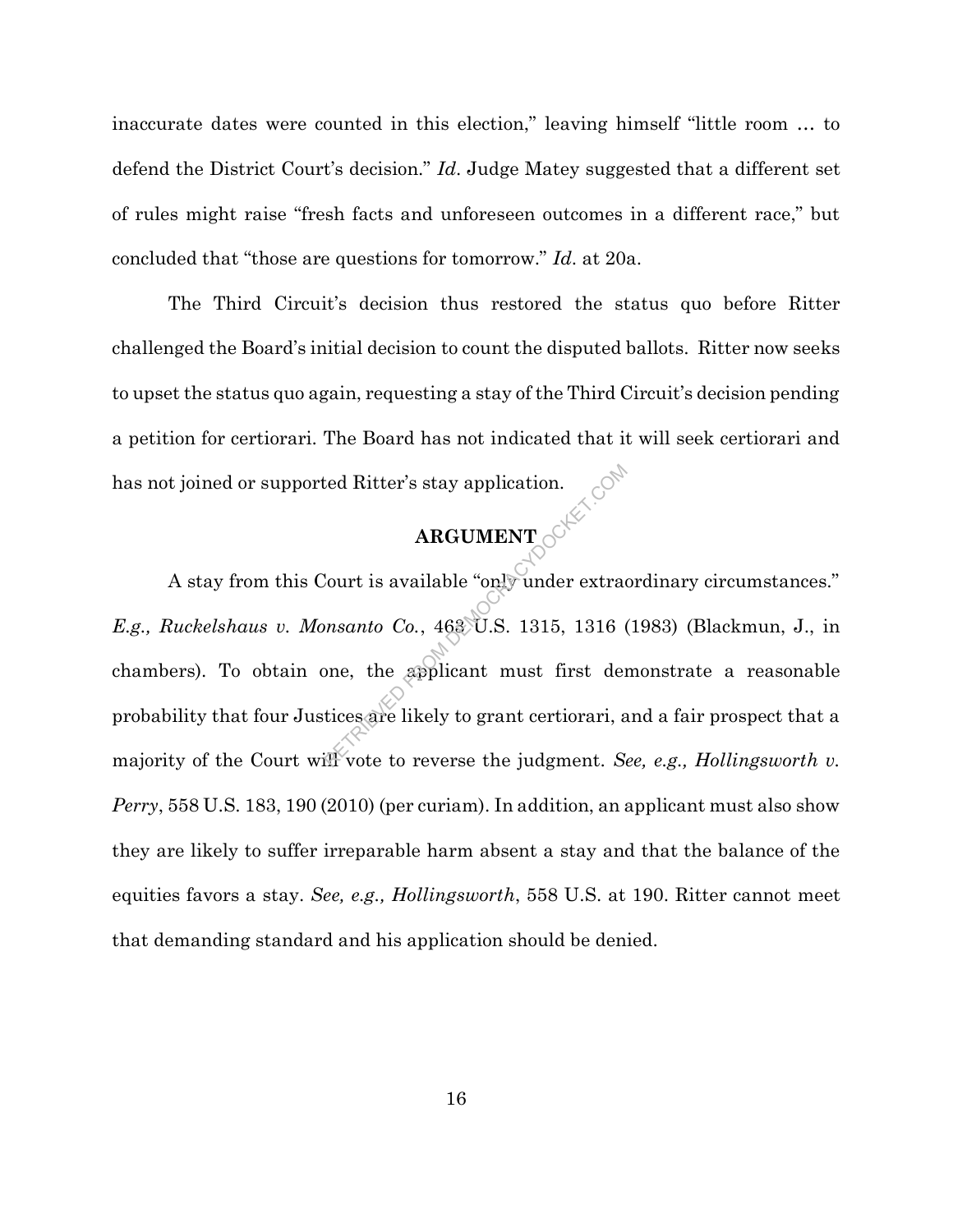#### **I. THIS COURT IS NOT LIKELY TO GRANT CERTIORARI OR TO REVERSE THE JUDGMENT.**

This Court is not likely to grant certiorari. The case involves the routine application of federal law to a single disputed local election. It presents no splits of authority requiring this Court's review, and no important federal question. And the case is a poor vehicle. Ritter, an intervenor, stands alone in seeking to continue litigating this case, and does so on the basis of uncontested facts that narrow the case considerably, including the undisputed fact that the actual content of the envelope date was so irrelevant that ballots in envelopes with obviously wrong dates from decades ago were counted. Nor is the Court likely to reverse, because the unanimous judgment of the court of appeals was correct.

#### **A. Ritter's Lack of Standing Makes This Case a Uniquely Unsuitable Vehicle.**

Ritter, an intervenor, is the only party suggesting he will appeal the Third Circuit's ruling. The Board of Elections has not signaled any interest in seeking Supreme Court review and has not joined Ritter's application for a stay. The Commonwealth of Pennsylvania appeared below in support of Plaintiff Voters' request to count the votes, agreeing that the date requirement was immaterial. *See* CA3 Dkt.42. Thus, neither the Commonwealth nor the County seeks this Court's intervention. Under these circumstances, Ritter likely lacks standing to independently prosecute a further appeal. That unavoidable vehicle problem makes a grant of certiorari especially unlikely here. d. Nor is the Court likely to reverse<br>appeals was correct.<br>Lack of Standing Makes This C:<br>ble Vehicle.<br>nor, is the only party suggesting hard of Elections has not signaled<br>and has not joined Ritter's appl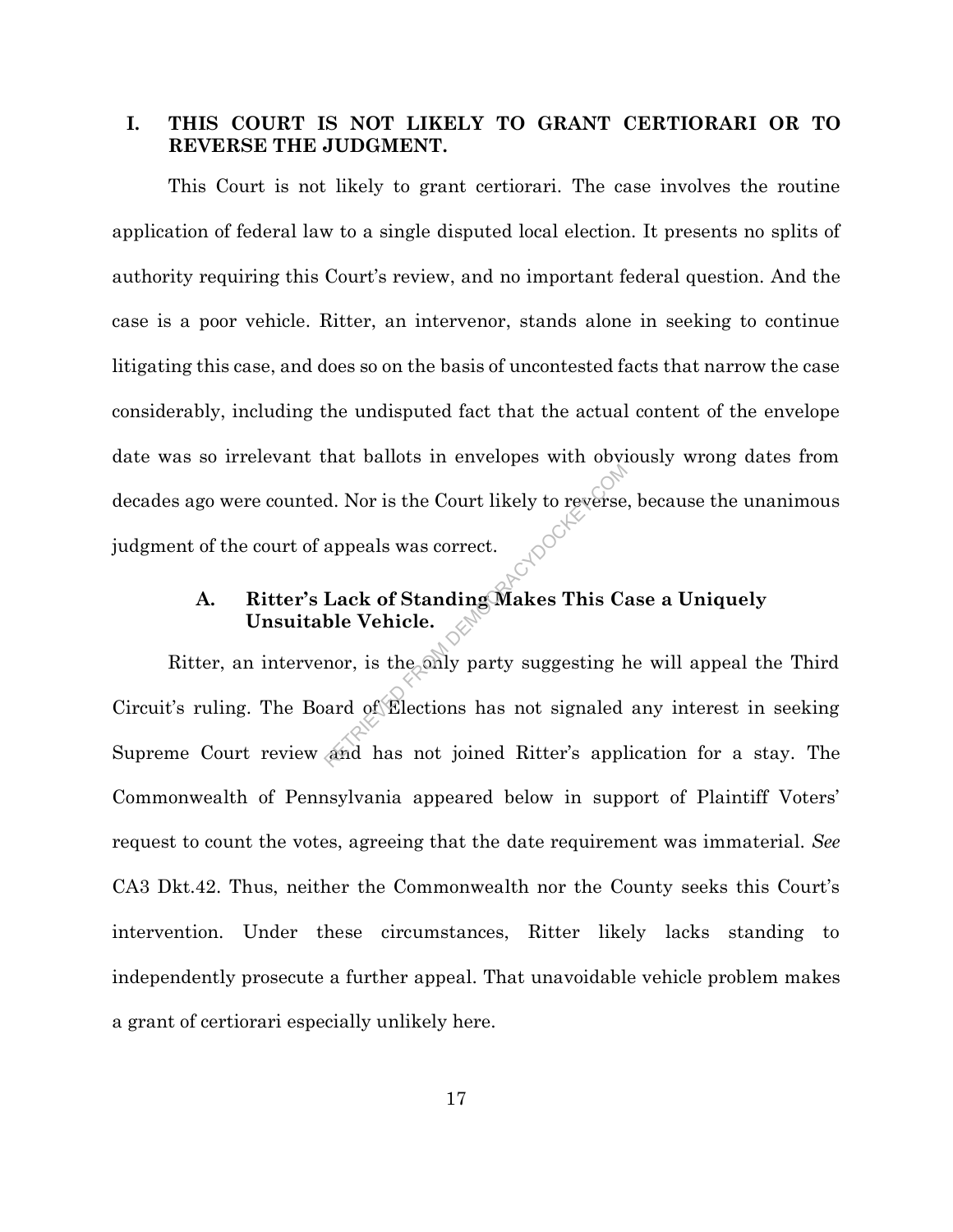"To appeal a decision that the primary party does not challenge, an intervenor must independently demonstrate standing." *Va. House of Delegates v. Bethune-Hill*, 139 S. Ct. 1945, 1951 (2019); *see also Wittman v. Personhuballah*, 578 U.S. 539, 543- 44 (2016). This Court has held that private individuals lack standing to independently defend a challenged governmental policy's validity when the relevant officials "have chosen not to." *Hollingsworth v. Perry*, 570 U.S. 693, 715 (2015). That is precisely the case here: The Board as defendant-in-interest is no longer pursuing this case; it "would rather stop than fight on." *Bethune-Hill*, 139 S. Ct. at 1956. And the Commonwealth of Pennsylvania supports the result below.

Ritter's status as a candidate does not resolve the issue. Once the proper defendants wish to stop litigating, an intervence may lack standing to independently defend challenged electoral arrangements even when those arrangements somehow affect them. *See Bethune-Hill*, 139 S.Ct. at 1951 (holding that intervenor legislative body representing the challenged districts lacked standing to appeal where relevant state officials declined to appeal a redistricting decision that changed the composition of the districts); *see also Wittman*, 578 U.S. at 544 (reserving decision on whether candidate-intervenor might have had standing to sue under different circumstances). That makes sense, as it is voters, not politicians or political entities, who are injured by the loss of the right to vote. ennsylvania supports the result below<br>a candidate does not resolve the<br>itigating, an intervence may lack st<br>ral arrangements even when those<br>.-Hill, 139 SOCt. at 1951 (holding the<br>allenged districts lacked standing to<br>appe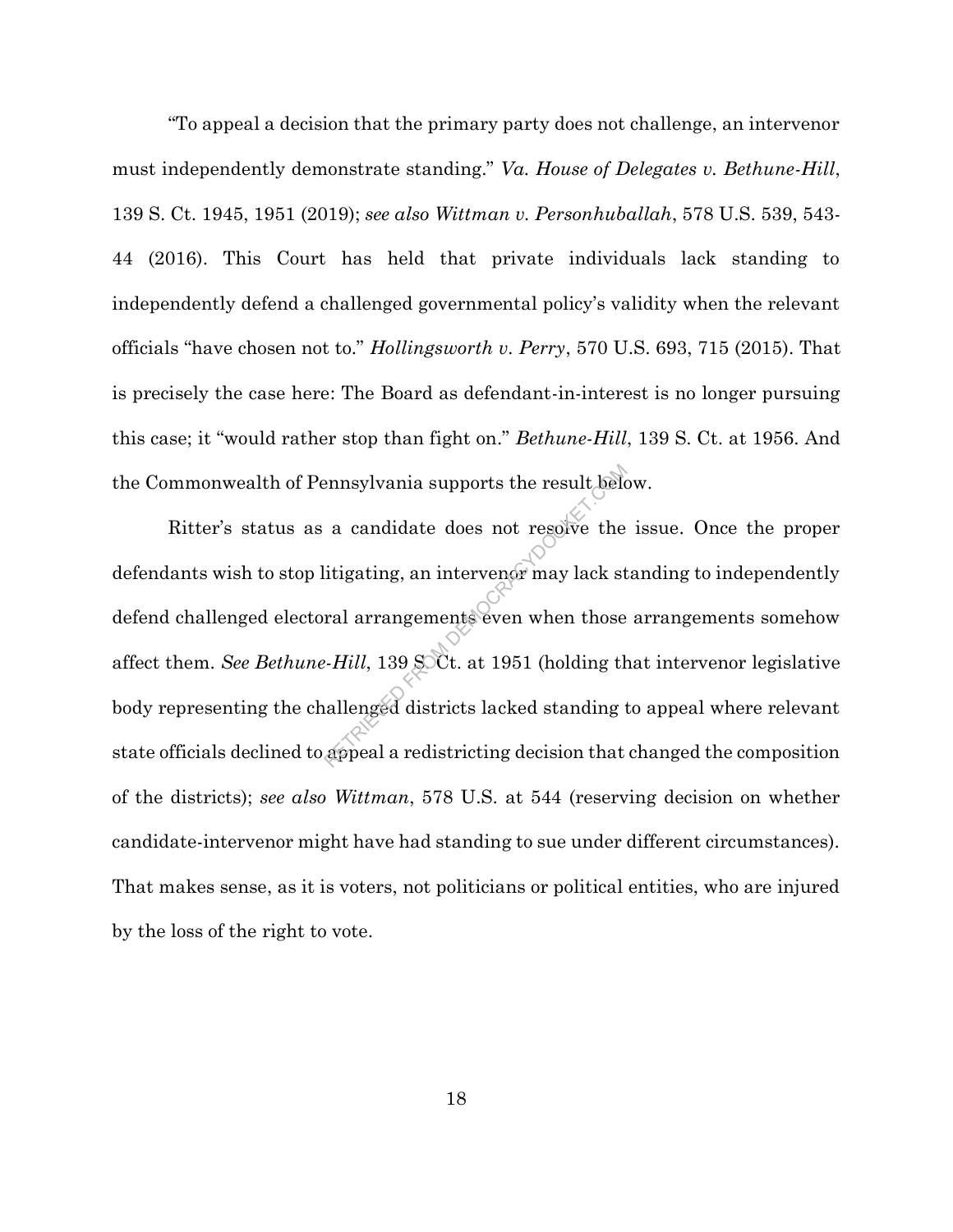Moreover, Ritter has not shown that the counting of the votes would injure him in any way. He baldly asserts that counting the votes will "likely" change the result in the election, but as the votes have not been tabulated, that is rank speculation.

Because Ritter now stands alone, without the Board (or any relevant Commonwealth official) willing to continue defending the exclusion of the disputed ballots, this case presents a flawed vehicle. This Court would be required to needlessly expand the law of candidate standing, potentially opening the appellate courts to a flood of new intervenor-driven appeals, before even getting to the issues Ritter seeks to raise—and all to stop the counting of 257 votes in a single county election. Ritter's serious standing problems make a grant of certiorari especially unlikely and counsel in favor of denying a stay. $\overline{O}$ all to stop the counting of 257<br>
Substitution Sales and Sales and Sales and Sales and Sales School of Action Issue Is Not Worth<br>
Substitution Sales Resolved It Correction<br>
The Sales Resolved It Correction<br>
Computed School

### **B. The Right-of-Action Issue Is Not Worthy of Certiorari and the Unanimous Panel Resolved It Correctly.**

Ritter is unlikely to obtain certiorari—and extremely unlikely to obtain a reversal—on the threshold right-of-action issue here.

Whether private plaintiffs may enforce the rights guaranteed by the Materiality Provision by suing under Section 1983 is not the subject of a welldeveloped, important, or re-occurring circuit split. Two circuits, the Eleventh and now the Third, have applied the established framework governing the availability of Section 1983 relief set forth in *Gonzaga University v. Doe*, 536 U.S. 273 (2002), and its progeny, and determined that such relief is available for violations of "the right of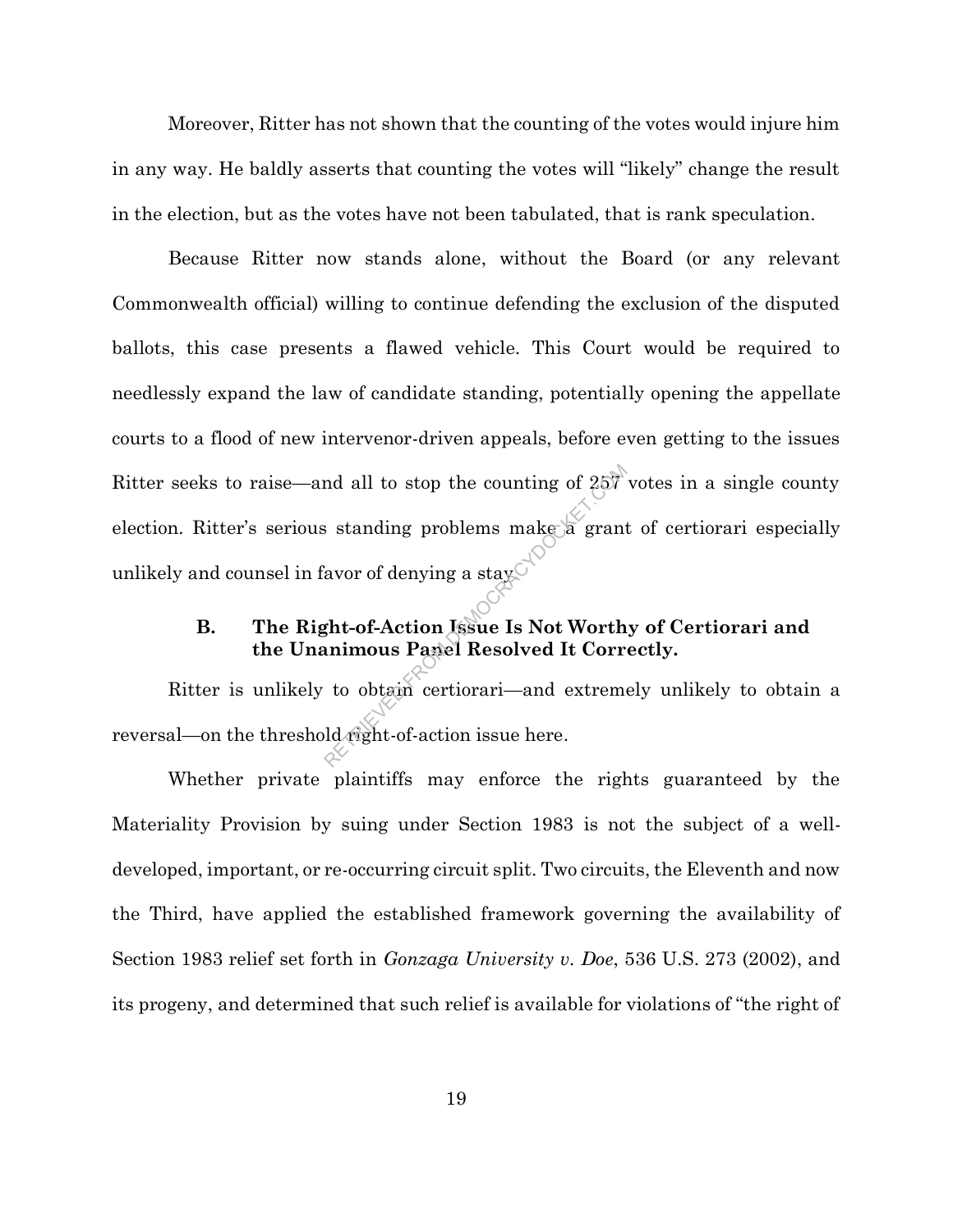any individual to vote in any election" guaranteed in 52 U.S.C. § 10101(a)(2)(B). *See* Appx. 8a-13a; *id*. at 18a-19a (Matey, J., concurring); *Schwier v. Cox*, 340 F.3d 1284, 1294–97 (11th Cir. 2003).

The Sixth Circuit is the only circuit to reach a contrary conclusion, but it did so in a case decided prior to this Court's controlling decision in *Gonzaga*. In *McKay v. Thompson*, 226 F.3d 752 (6th Cir. 2000), the Sixth Circuit held that the Materiality Provision "is enforceable by the Attorney General, not by private citizens." *Id*. at 756. Those ten words (plus a citation to an equally conclusory district court opinion) comprise the entirety of the *McKay* court's analysis. More recently, the Sixth Circuit reaffirmed its stance, but solely because "*McKay* binds this panel." *Ohio Coalition for the Homeless v. Husted*, 837 F.3d 612, 629–30 (6th Cir. 2016), *cert. denied*, 137 S. Ct. 2265 (2017). In sum, there is no split in the circuits that have applied *Gonzaga*, and there is no reason to think any other circuit court might adopt the Sixth Circuit's unexplained, pre-*Gonzaga* position. the *McKay* court's analysis. More re<br>t solely because "*McKay* binds this p<br>837 F.3d 612, 629–30 (6th Cir. 2016<br>re is no split in the circuits that ha<br>ink any other circuit court might as<br>ga position.

For similar reasons, a reversal on the right-of-action issue is exceedingly unlikely. The Third Circuit correctly applied this Court's controlling decisions on that Section 1983 right-of-action issue, including *Gonzaga* as well as the Court's subsequent, unanimous decision in *Fitzgerald v. Barnstable School Committee*, 555 U.S. 246 (2009). Those decisions hold that once a Section 1983 plaintiff demonstrates that Congress "intended to create a federal right," the right is presumptively enforceable in a Section 1983 action. *Gonzaga*, 536 U.S. at 283-284.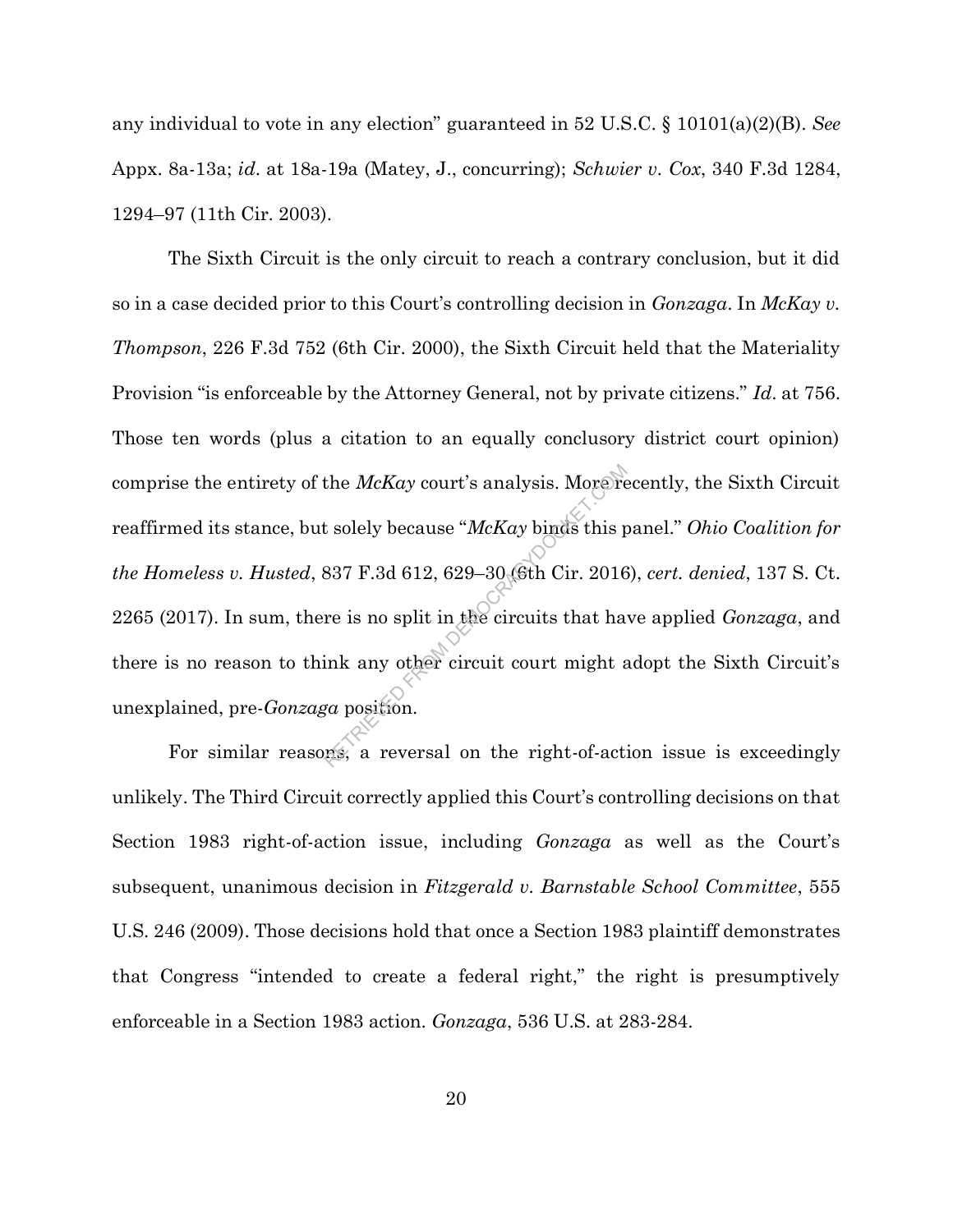The presumption is rarely overcome. To do so, a defendant must show either that Congress expressly foreclosed Section 1983 relief in the text of the statute, or that it implicitly did so by creating an incompatible remedy scheme. *E.g., Gonzaga*, 536 U.S. at 284-85 n.4. As the Court has repeatedly observed, it is "the existence of a more restrictive private remedy," which is necessarily incompatible with Section 1983's broader private remedy scheme, that is "the dividing line" between those cases where a Section 1983 action will lie, and those where the presumption of Section 1983 enforceability is rebutted. *Fitzgerald*, 555 U.S. at 256 (quoting *City of Rancho Palos Verdes, Cal. v. Abrams*, 544 U.S. 113, 121 (2005)).<sup>7</sup> The reason more restrictive *private* remedies define the "dividing line" is that they typically require private plaintiffs "to comply with particular procedures and/or  $t_0$  exhaust particular administrative remedies prior to filing suit," restrictions which could be "circumvent[ed]" if broader Section 1983 relief was available. *Fitzgerald*, 555 U.S. at 254 (citation omitted). 44 U.S. 113, 121 (2005)).<sup>7</sup> The reason<br>iding line" is that they typically req<br>procedures and/or to exhaust pa<br>iuit," restrictions which could be "ci<br>vailable. *Fitzgerald*, 555 U.S. at 25

<sup>7</sup> Ritter's application relies extensively (Stay App. at 17-19) on *Alexander v. Sandoval*, 532 U.S. 275, 286 (2001), confusing the question of a Section 1983 right of action with the availability of an *implied* right of action to sue directly under Section 10101. But whether a statutory violation may be enforced through Section 1983 "is a different inquiry than that involved in determining whether a private right of action can be implied from a particular statute." *Gonzaga*, 536 U.S. at 283. "Plaintiffs suing under § 1983 do not have the burden of showing an intent to create a private remedy because § 1983 generally supplies a remedy for the vindication of rights secured by federal statutes." *Id.* at 284. The Third Circuit expressly withheld any decision on the separate implied-right-of-action analysis under *Sandoval* and that issue thus is not presented here. Appx. 12a n.48.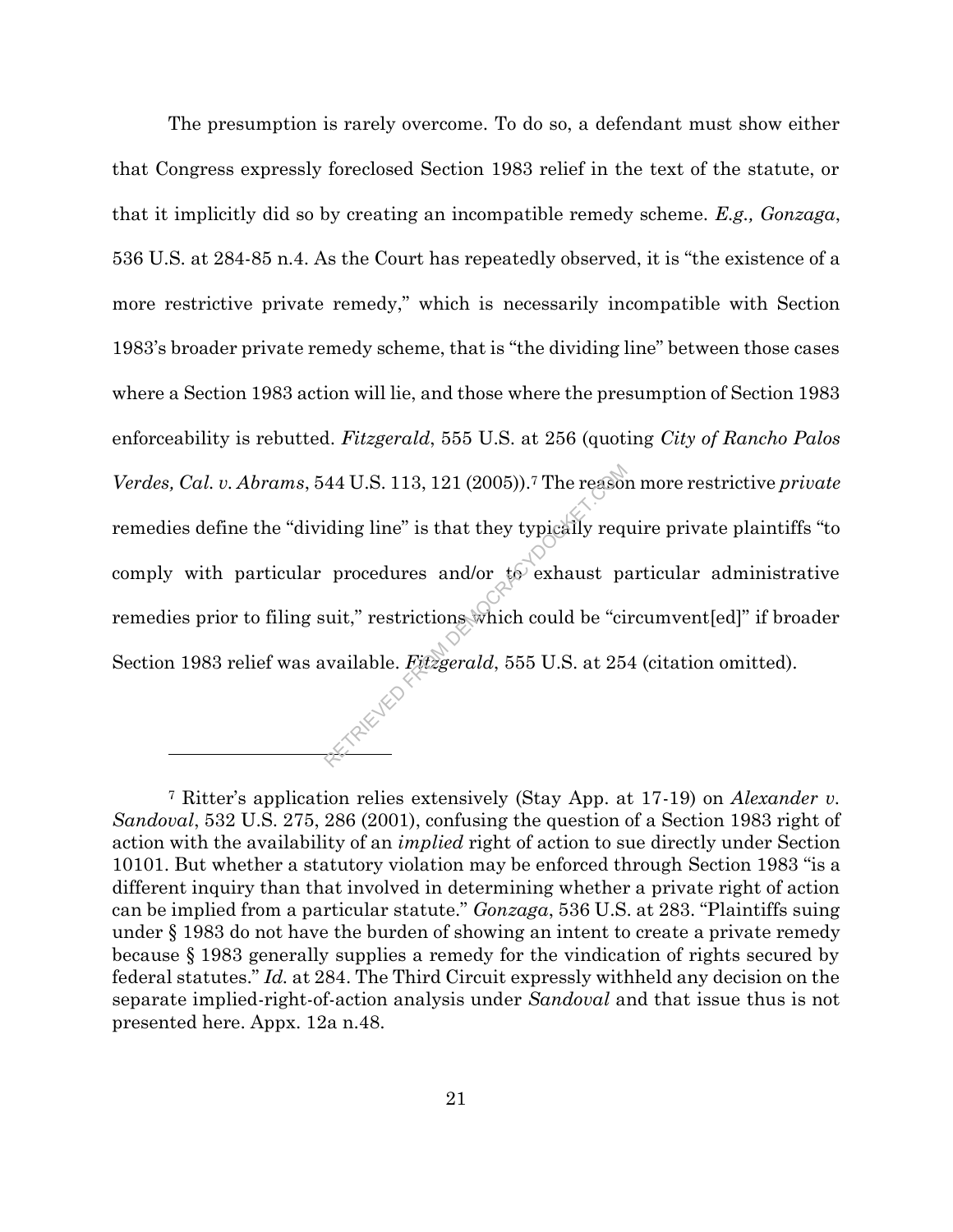Here, the Third Circuit applied the established *Gonzaga* framework and unanimously concluded that the presumption of Section 1983 enforceability was not rebutted—and the question was not close. *See* Appx. 8a-13a; *see also* Appx. 18a-19a (Matey, J., concurring). Ritter conceded that the Materiality Provision creates a federal right. *See* Appx. 19a and n.2 (Matey, J., concurring). He also conceded that the statute nowhere expressly forecloses private suits. *See* Appx 10a. And he never pointed to any more restrictive private remedy scheme in Section 10101 that might be incompatible with Section 1983 relief, because there is none. *See* Appx. 12a (citing *Fitzgerald*, 555 U.S. at 256).

Instead, Ritter points only to a parallel *public* remedy (i.e., enforcement by the U.S. Attorney General) set forth in 52 U.S.C. § 10101(c). (Stay App. at 19). But the mere existence of parallel public remedies is not incompatible with private Section 1983 remedies. *See, e.g., Fitzgerald*, 555 U.S. at 258-59 (affirming 1983 right of action notwithstanding the existence of "parallel" government enforcement authority over Title IX). 56).<br>
ints only to a parallel *public* remedy<br>
set forth in 52 U.S.C. \$10101(c). (S<br>
el public remedies is not incompati<br>
Fitzgerald, 555 U.S. at 258-59 (affir<br>
stence of "parallel" government enf

That is especially true here in light of the statutory text and the legislative history. *See, e.g.*, Appx. 9a-12a. The statute clearly contemplates private suits by, for example, authorizing federal jurisdiction over "proceedings instituted pursuant to this section … by a *party aggrieved*" (i.e., by a disenfranchised voter), and also by abrogating judicially-imposed exhaustion requirements that had previously barred private suits under the predecessor statute to Section 10101—exhaustion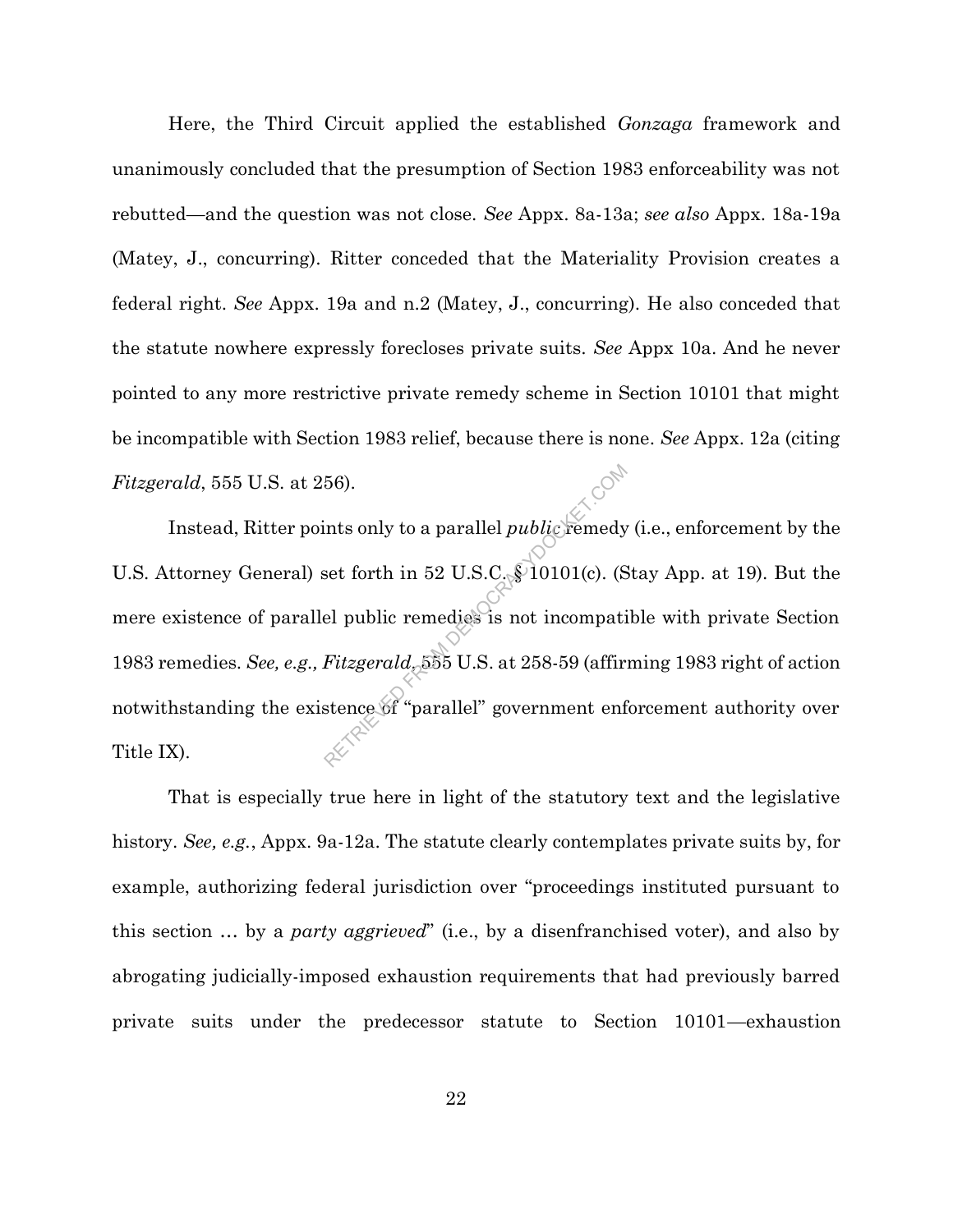requirements that would have no application to Attorney General suits. *See* 52 U.S.C. § 10101(d) (emphasis added); *see also Schwier*, 340 F.3d at 1296. And in adding the Attorney General right-of-action to Section 10101 as part of the 1957 Civil Rights Act, Congress emphasized that it was "supplement[ing] existing law," under which the voting rights guarantees in Section 10101's predecessor statute had long been enforced through private Section 1983 suits. H.R. Rep. No. 85-291 (1957), *reprinted in* 1957 U.S.C.C.A.N. 1966, 1976 (emphasis added); *see also id*. at 1977 ("Section 1983 … has been used to enforce the rights … as contained in section 1971 [now codified at 52 U.S.C. § 10101].") Indeed, the Attorney General, whose office drafted the 1957 Act, assured Congress that "private people will retain the right they have now to sue in their own name" to enforce the rights in Section 10101's predecessor statute. *See Civil Rights Act of 1957: Hearings on S. 83*, 85th Cong. at 67–73 (1957). The Attorney General's right to sue is thus plainly supplemental to, and not a substitute for, private enforcement. Indeed, the Attorney General, whose<br>at "private people will retain the rights<br>inforce the rights in Section 10101's<br>Hearings on S. 83, 85th Cong. at 67-<br>hus plainly supplemental to, and no<br>gega line of cases controls the S

Because the *Gonzaga* line of cases controls the Section 1983 right-of-action question, and because the Third Circuit correctly applied that controlling authority, there is neither a likelihood that certiorari will be granted nor a fair probability that the panel's unanimous conclusion will be reversed.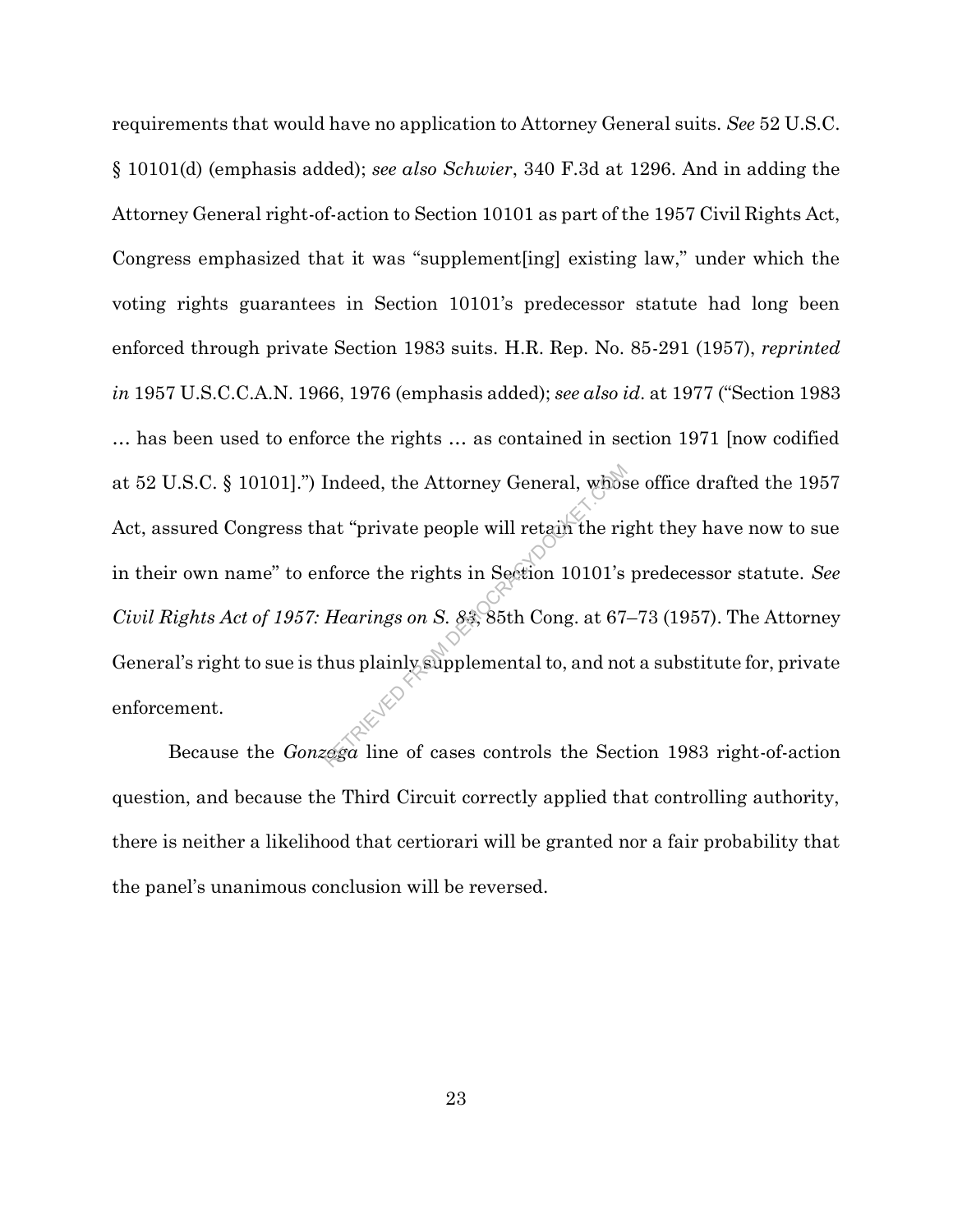#### **C. The Merits Determination Here Is Not Worthy of Certiorari and the Unanimous Panel Resolved It Correctly.**

Ritter's arguments with respect to the application of the Materiality Provision similarly do not merit a stay. There is no split of authority, and the decision below is both fact-bound and entirely correct.

Ritter claims that "state and federal courts in Pennsylvania are split" as to the meaning of the Materiality Provision (Stay App. at 10-11) but he cites no split between the Third Circuit's decision and any other state high court. Instead, he cites only to an unpublished intermediate state appellate court decision. But unpublished decisions of the Pennsylvania Commonwealth Court are *non-precedential*. *See* 210 Pa. Code § 69.414(a) (unreported panel decisions of the Commonwealth Court may not be cited "as binding precedent"). The decision therefore binds no future state courts, and thus augurs no "conflict" whatsoever.<sup>8</sup> vania Commonwealth Court are *n*<br>
reported panel decisions of the Co.<br>
precedent"). The decision therefore<br>
no "conflict" whatsoever.<sup>8</sup><br>
while the one outlier example cite<br>
while the one outlier example cite<br>
while the o

<sup>8</sup> This case is thus unlike the one outlier example cited by Ritter in which the Court granted certiorari from a (binding, precedential) decision of the California Court of Appeal that conflicted with a Ninth Circuit panel opinion, and that involved the important issue of state court enforcement of the Federal Arbitration Act. *See DIRECTV, Inc. v. Imburgia*, 577 U.S. 47, 53 (2015); Pet. For Certiorari at 2, *DirecTV, Inc. v. Imburgia*, 2014 WL 5359805 (2014) ("[B]ecause the Court of Appeal's decision is binding on every state trial court in California, and 'non-severability' clauses of the type at issue here are found in millions of individual consumer arbitration agreements in that State and elsewhere, the scope of the problem is truly monumental."). Not only was the state appellate court decision in *DIRECTV* binding on lower courts, but the conflict at issue there, over the enforcement of arbitration clauses, raised a uniquely important issue of federal law. *See, e.g.*, *Vaden v. Discover Bank*, 556 U.S. 49, 59 (2009) (under the Federal Arbitration Act, "state courts have a prominent role to play as enforcers of agreements to arbitrate.").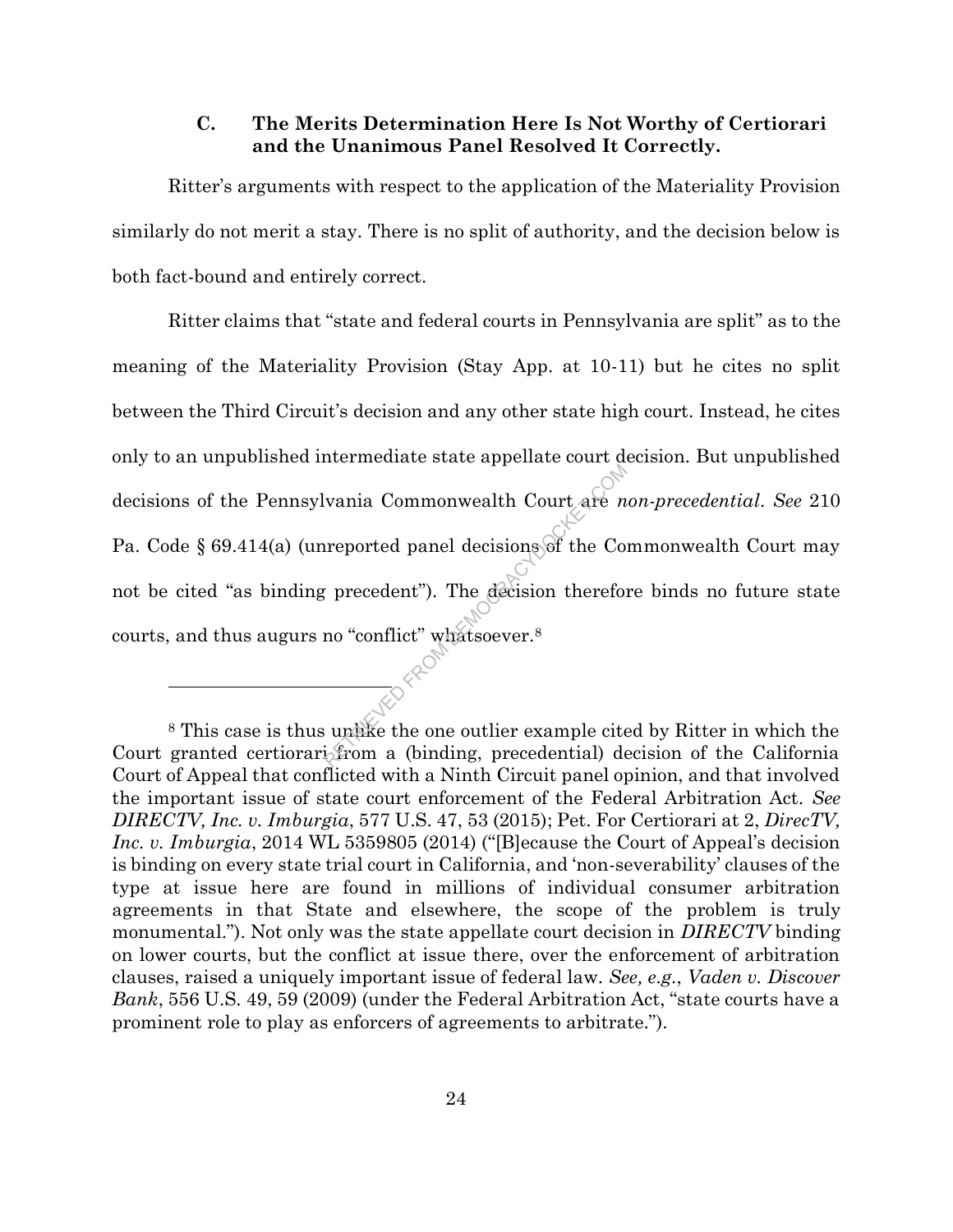In addition to being non-precedential, the *Ritter* state court decision does not meaningfully address the Materiality Provision. It contains two lines of dicta regarding the Materiality Provision in an opinion otherwise addressed exclusively to state law, *see Ritter*, 2022 WL 16577, at \*9—not enough substance to create a certworthy conflict even if it were included in precedential opinion. Moreover, the Commonwealth Court's dicta cannot be reconciled with the view of a majority of the Pennsylvania Supreme Court that the envelope-date requirement, if used to disenfranchise mail-ballot voters, could risk running afoul of federal law. *See In re Canvass*, 241 A.3d at 1074 n.5 (opinion announcing the judgment); *id*. at 1089 n.54 (Wecht, J.).

On the merits, the Third Circuit was correct in unanimously concluding that the Materiality Provision applies here. The "nail in the coffin" in this case is the undisputed fact that *obviously wrong* envelope dates from decades past and even from the future were considered acceptable, while no date was not. Appx. 15a; *accord* Appx. 19a and n.2 (Matey, J., concurring). Even if certiorari were granted, the remarkable fact that the *content* of the envelope date was concededly immaterial would control here—and limit the import of any judicial resolution to that peculiar set of facts. 74 n.5 (opinion announcing the fud<br>
e Third Circuit was correct in unan<br>
n applies here. The "nail in the computer of the "nail in the computer"<br>
divided acceptable, while no date was not.<br>
encurring). Even if certiorari w

Ritter's merits arguments grossly distort both the Materiality Provision and the scope of the decision below. His suggestion that the decision below applies to "*any* law requiring voters to do something before their mail-in vote can be counted" (Stay App. at 11) misrepresents the court's opinion, which relates only to the particular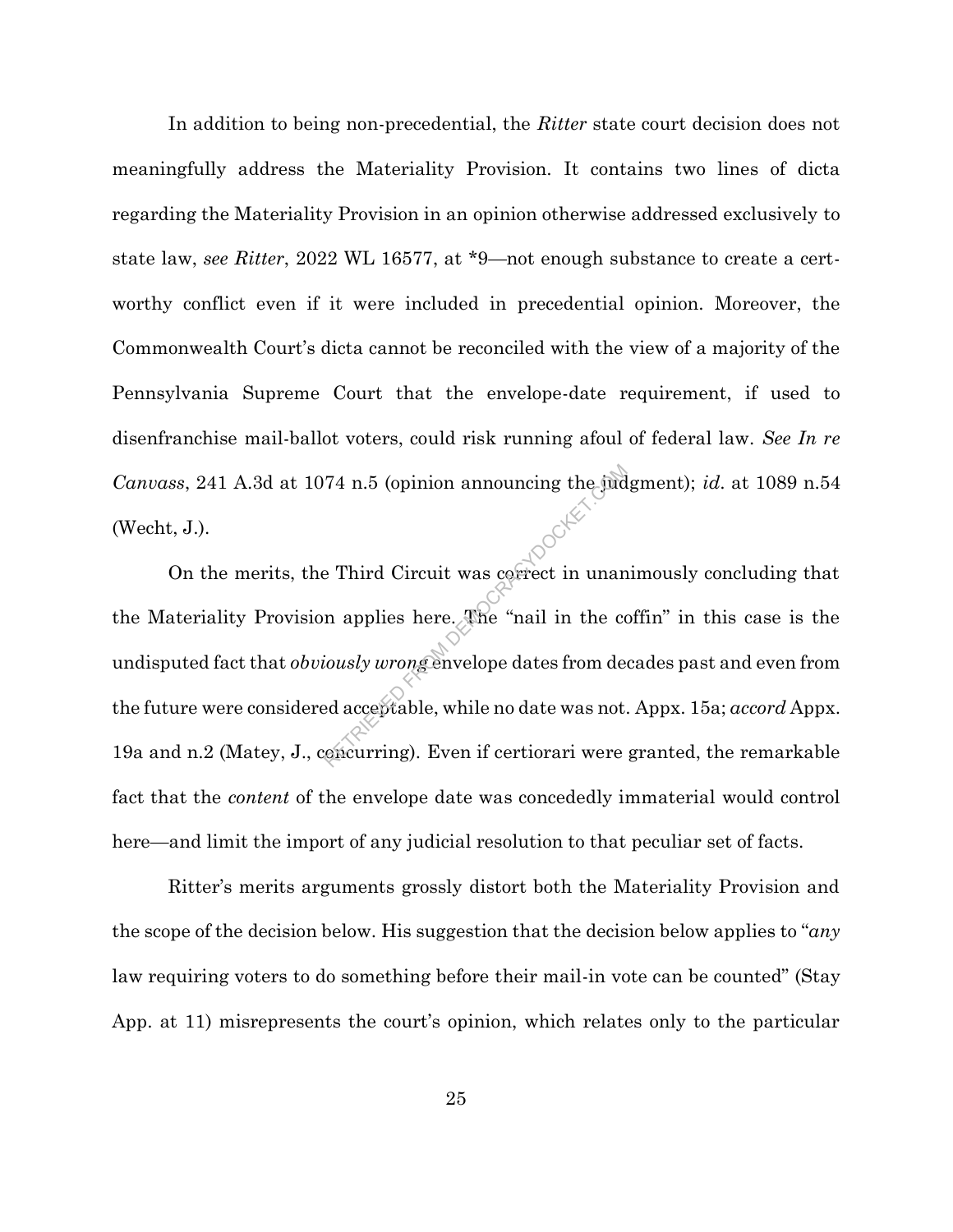dating requirement on the mail ballot envelope in Pennsylvania, where the content of the date makes no difference to eligibility to vote. Appx. 13a-16a.

And Ritter's supposition that the opinion below might be extended more broadly falls flat. The Materiality Provision applies only in narrow, specific circumstances: where the right to vote in an election is denied because of an "error or omission *on a record or paper* relating to" some act that is made "requisite to voting," "if such error or omission is not material in determining whether such individual is qualified under State law to vote in such election." 52 U.S.C.  $\S$  10101(a)(2)(B) (emphasis added). In other words, it applies only where a state actor disenfranchises a voter based on a *minor paperwork error*, if that error is unrelated to their eligibility to vote under state law in the election. *See also, e.g., Fla. State Conf. of N.A.A.C.P. v. Browning*, 522 F.3d 1153, 1175 (11th Cir. 2008). er words, it applies only where asternal properwork error, if that error is unit<br>n the election. See also, e.g., Fla. Sta<br>3, 1175 (11th Cir. 2008).<br>rovision accordingly does not apply to<br>for does it apply to polling place

The Materiality Provision accordingly does not apply to rules concerning when or where to vote at all. Nor does it apply to polling place conduct, or voter assistance, or whether to allow fusion voting or write-in candidates, or numerous other rules concerning the manner of voting itself, by mail or otherwise. It would not apply to a requirement that a mail ballot be placed in a secrecy envelope, because that is not "an error or omission on a record or paper," 52 U.S.C. § 10101(a)(2)(B). Nor would it apply to the failure to sign the voter declaration (at least not on the Pennsylvania mail ballot Return Envelope), because the content of the voter's signature (or the lack thereof) *is* material to determining whether they are qualified to vote. *See, e.g., Diaz*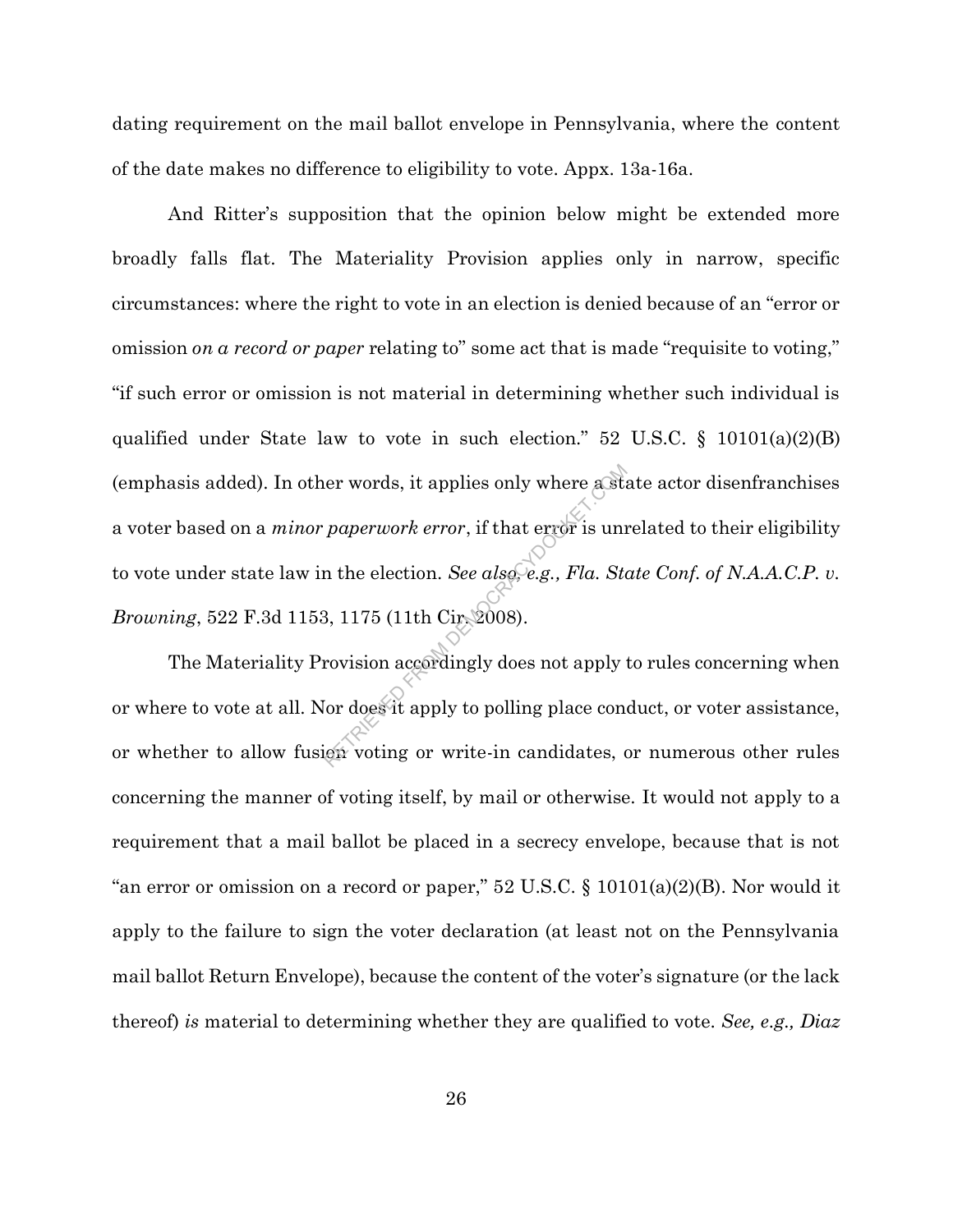*v. Cobb*, 435 F. Supp. 2d 1206, 1213 (S.D. Fla. 2006). Nor (depending on the specifics of state law) would it apply to notarization requirements and the like, if they bear on determining a voter's eligibility to vote.

Instead, the Materiality Provision applies only to legally inconsequential errors on paperwork made requisite to voting. And contrary to Ritter's assertions (Stay App. at 11), courts have applied the statute to such paperwork in the mail ballot context. *See, e.g., Martin v. Crittenden*, 347 F. Supp. 3d 1302, 1308–09 (N.D. Ga. 2018) (requirement to write birth year on mail ballot envelope likely immaterial); *League of Women Voters of Ark. v. Thurston*, No. 5:20-CV-05174, 2021 WL 5312640, at \*4 (W.D. Ark. Nov. 15, 2021) (duplicative information requirement on mail ballot envelope potentially immaterial).

Moreover, whatever the Materiality Provision's particular bounds, it certainly applies in the unique factual circumstances presented here, where the envelope date was concededly so immaterial that *obviously erroneous* dates were considered acceptable, and yet omitting an envelope date resulted in a voter's disenfranchisement. Appx. 15a; *accord* Appx. 19a and n.2 (Matey, J., concurring). v. Thurston, No. 5:20-CV-05174)<br>
(21) (duplicative information requalities)<br>
er the Materiality Provision's partic<br>
tual circumstances presented here,<br>
aterial that *obviously erroneous*<br>
emitting an envelope date referen

Ritter's further arguments offer no basis for a probable reversal. He argues that the Materiality Provision does not govern "ballot validity," suggesting that the problem for the affected Lehigh County voters here was that their "ballots themselves were invalid." (Stay App. at 12-13.) But Plaintiff Voters were disenfranchised because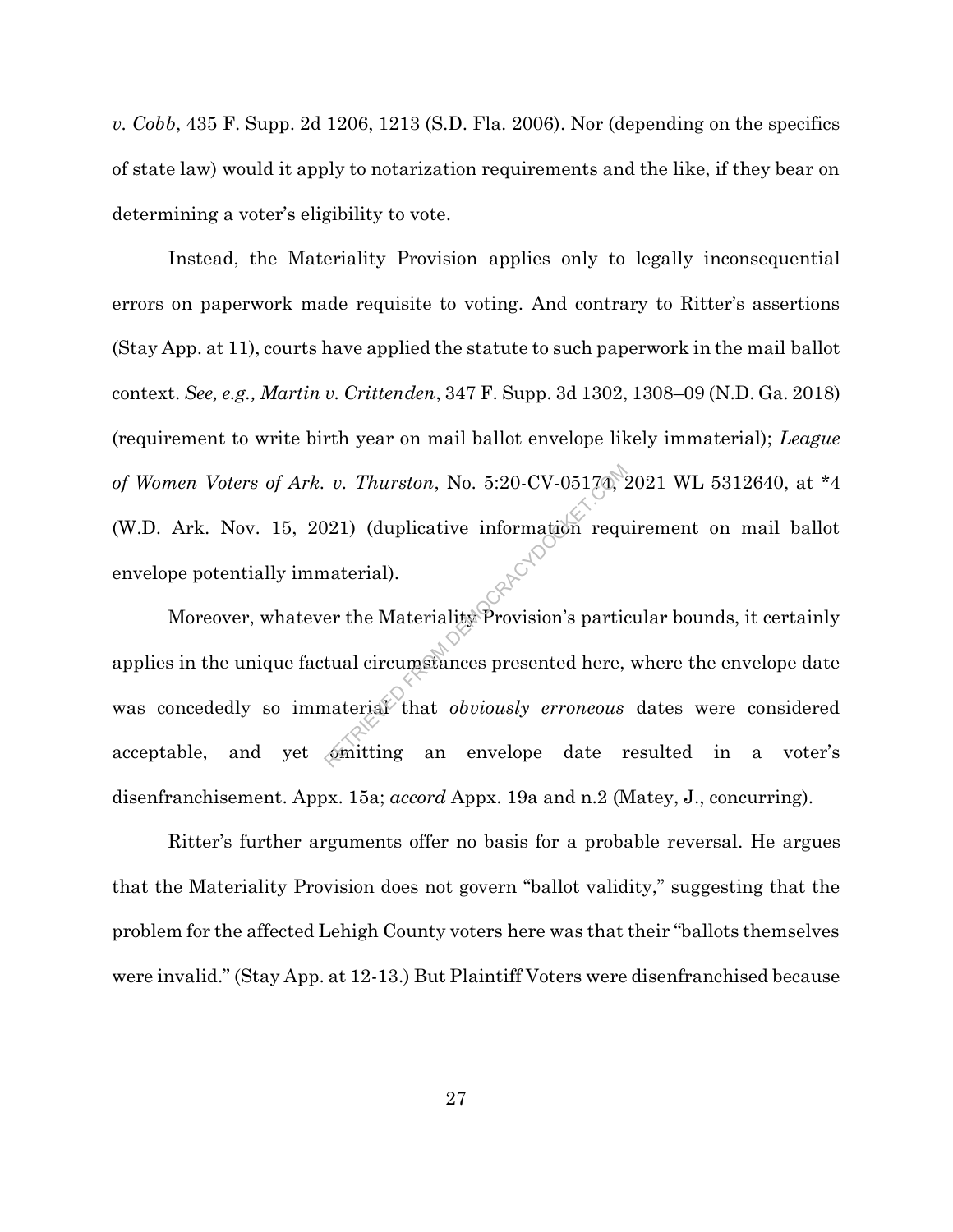of an error on the *Return Envelopes*, not on the ballots themselves.<sup>9</sup> The correct analogy is not to a voter who "shows up to the wrong precinct or tries to vote after election day." (Stay App. at 13-14.) It is to a qualified voter who shows up at the polls on time, makes an inconsequential error on some required but immaterial paperwork while checking in, and is then unlawfully disenfranchised for the error. *See, e.g., Ford v. Tennessee Senate*, No. 06-2031-DV, 2006 WL 8435145, at \*11 (W.D. Tenn. Feb. 1, 2006) (disenfranchisement for immaterial paperwork errors regarding polling place poll book unlawful).

Ritter also argues that the Materiality Provision does not apply to immaterial paperwork errors that are required by a state's "written law," and instead only applies to "ad hoc executive action." (Stay App. at 14-15.) That argument was never raised below, and in any case the distinction has no grounding in the statutory text. The Materiality Provision applies where a voter has been disenfranchised "because of an error or omission on any record or paper relating to any application, registration, that the Materiality Provision does<br>are required by a state's written<br>ive action." (Stay AppCat 14-15.) T<br>case the distinction has no ground:<br>n applies where a voter has been d<br>any record or paper relating to any

<sup>9</sup> That distinction matters under state law, which calls a ballot a "ballot," and calls an envelope an "envelope." 25 P.S. §§ 3146.6(a), *id.* § 3150.16(a). It also matters under the Materiality Provision, which does not apply to the marking of the ballot itself, but rather to errors or omissions on "record[s] or paper[s] relating to" an "act requisite to voting." 52 U.S.C. § 10101(a)(2)(B). Here, because filling out the Return Envelope paperwork was made requisite to voting, the Materiality Provision applies.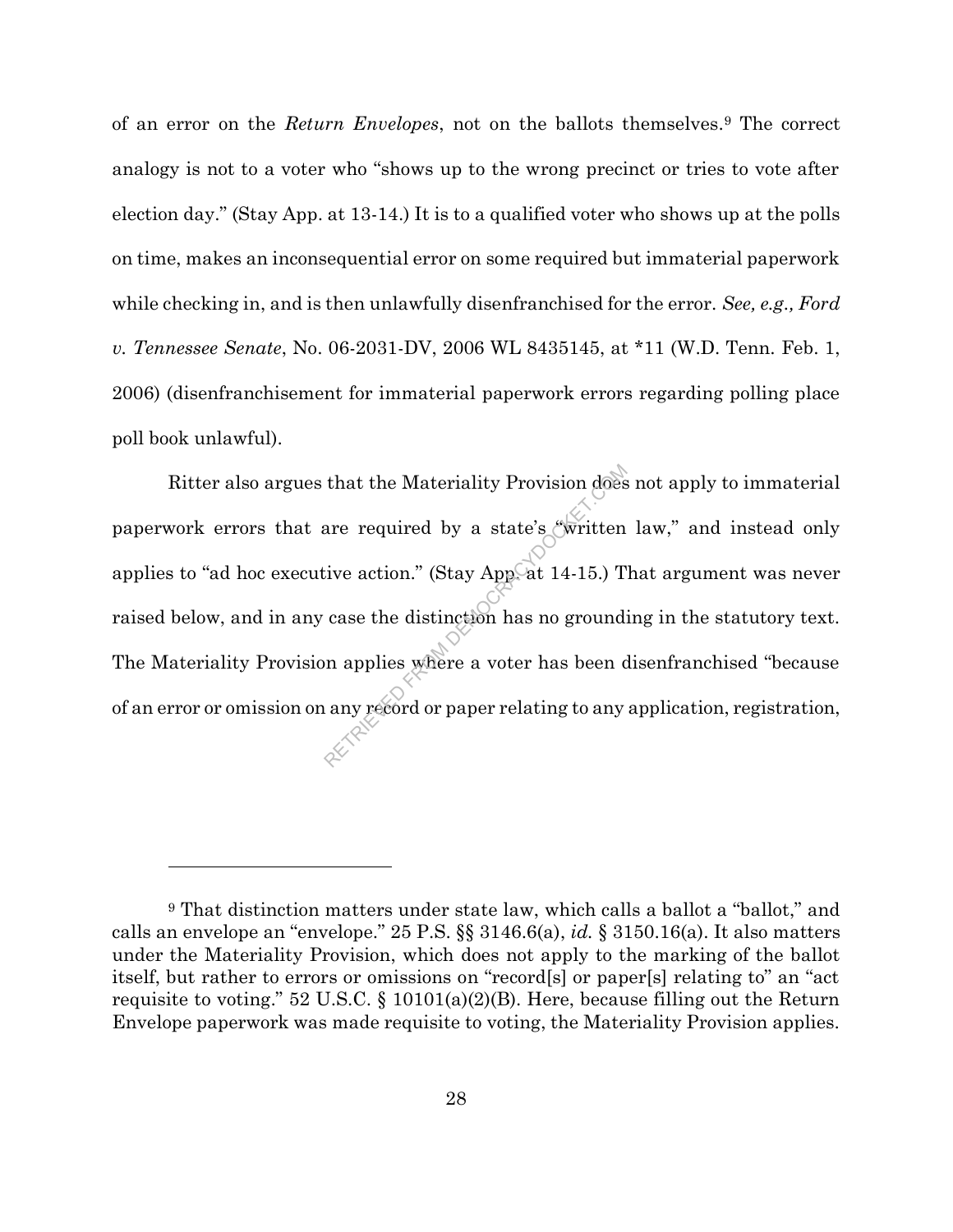or other act requisite to voting," regardless of which state actor generates the "paper" at issue or makes its completion "requisite to voting." 52 U.S.C. § 10101(a)(2)(B). 10

Finally, Ritter belatedly questions whether Congress had constitutional authority in 1964 to enact the Materiality Provision. (Stay App. 15-16.) Ritter did not raise this issue below either. As with his other undeveloped arguments, it is thus unlikely to warrant a grant of certiorari or reversal. *See, e.g., E.E.O.C. v. Fed. Lab. Rels. Auth.*, 476 U.S. 19, 24 (1986) ("Our normal practice, from which we see no reason to depart on this occasion, is to refrain from addressing issues not raised in the Court of Appeals.").

Moreover, Ritter identifies no split of authority or other reason for review, much less reversal, on this point. "Congress may enact so-called prophylactic legislation that proscribes facially constitutional conduct, in order to prevent and deter unconstitutional conduct." *Nev. Dep't of Human Res. v. Hibbs*, 538 U.S. 721, 727–28 (2003). Assuming that (as Ritter suggests) the "congruent and proportional" rubric from *City of Boernev. Flores* applies, the voting rights measures in the 1964 identifies no split of authority or<br>this point. "Congress may enaces facially constitutional conduct,<br>onduct." New Dep't of Human Res.<br>g that (as Ritter suggests) the "congress". Flores applies, the voting right

<sup>10</sup> Ritter argues a materiality plaintiff must allege "that the defendant went *beyond* state law" (Stay App. at 15) by misreading two materiality cases, both of which involved attempts to *enforce* state paperwork requirements. *See Schwier v. Cox*, 412 F. Supp. 2d 1266, 1275 (N.D. Ga. 2005) (describing how Georgia's voter registration form expressly stated that provision of voter social security numbers were "required by" Georgia statutes), *aff'd*, 439 F.3d 1285 (11th Cir. 2006); *Martin*, 347 F. Supp. 3d at 1306 (describing state statute providing that counties could reject mail ballots "if the elector has failed to furnish required information").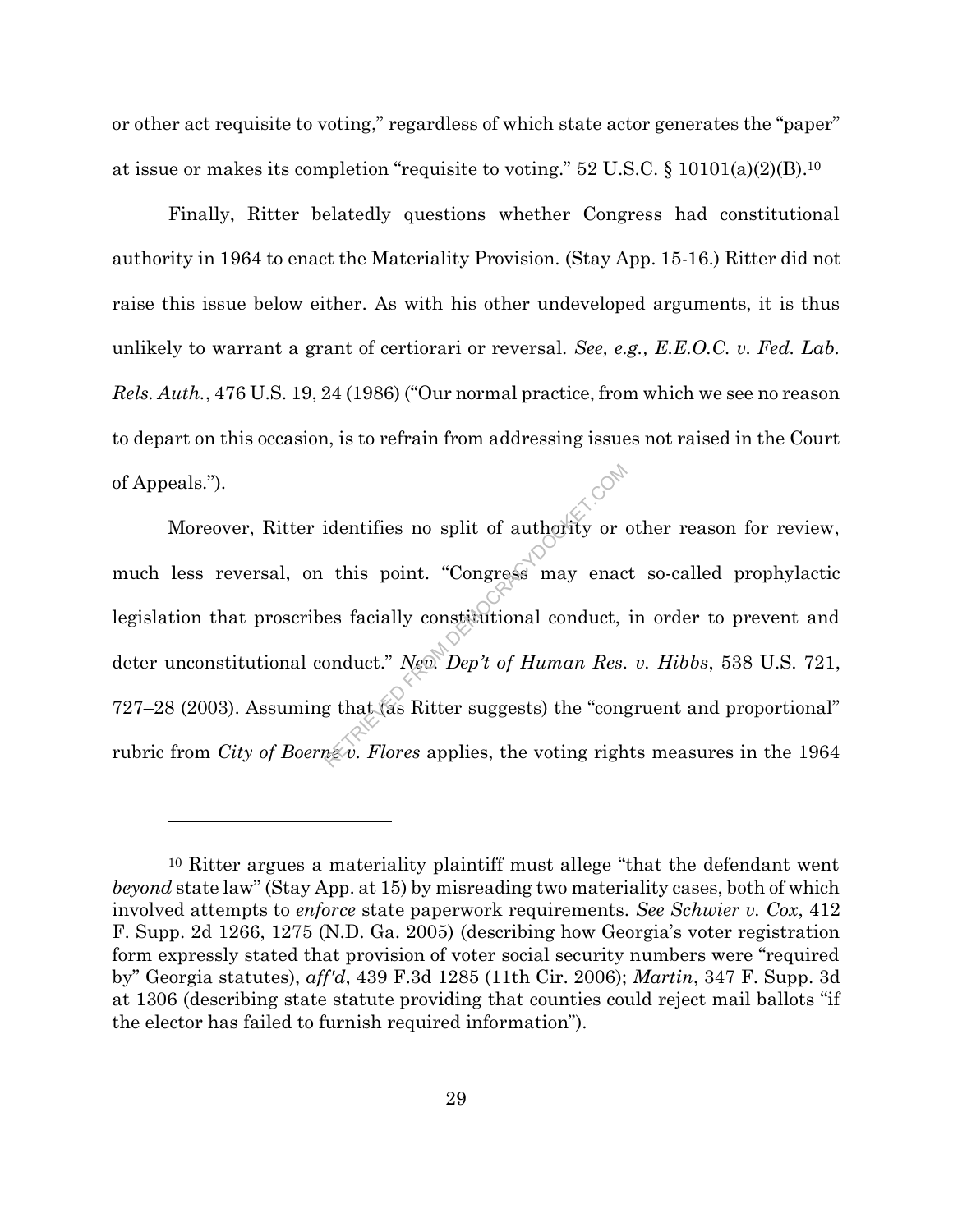Civil Rights Act and 1965 Voting Rights Act, which include the Materiality Provision, are paradigmatic examples of valid remedial legislation, as *City of Boerne* itself said. *See* 521 U.S. 507, 518 (1997) (noting the validity of Congress's "suspension of literacy tests and similar voting requirements" as well as "other measures protecting voting rights" and collecting cases); *see also, e.g., Hibbs*, 538 U.S. at 738 (VRA was a "valid exercise[] of Congress' § 5 power"); *Bd. of Trustees of Univ. of Alabama v. Garrett*, 531 U.S. 356, 373 (2001) (similar).<sup>11</sup> And the legislative record Congress amassed in passing the Materiality Provision contained substantial evidence that minor paperwork errors were being arbitrarily used to deny voting rights to Black citizens. *See, e.g.,* H. Rep. No. 88-914 (1963). 12 eing arbitrarily used to deny voting<br>914 (1963).<sup>12</sup><br>OF HARMS AND THE EQUITIE<br>o show a likelihood of irreparable

# **II. THE BALANCE OF HARMS AND THE EQUITIES WEIGH AGAINST A STAY.**

Ritter also fails to show a likelihood of irreparable harm, and the equities weigh against him.

<sup>11</sup> Congress's authority under the Fourteenth and Fifteenth Amendments is in addition to its power to regulate elections pursuant to the Elections Clause, U.S. Const. Art I, § 4, cl. 1.

<sup>12</sup> For example, Congress found that "[t]estimony shows that … registrars will overlook minor misspelling errors or mistakes in age or length of residence of white applicants, while rejecting a Negro application for the same or more trivial reasons." H. Rep. No. 88-914 (1963), *reprinted at* 1964 U.S.C.C.A.N. 2391, 2491.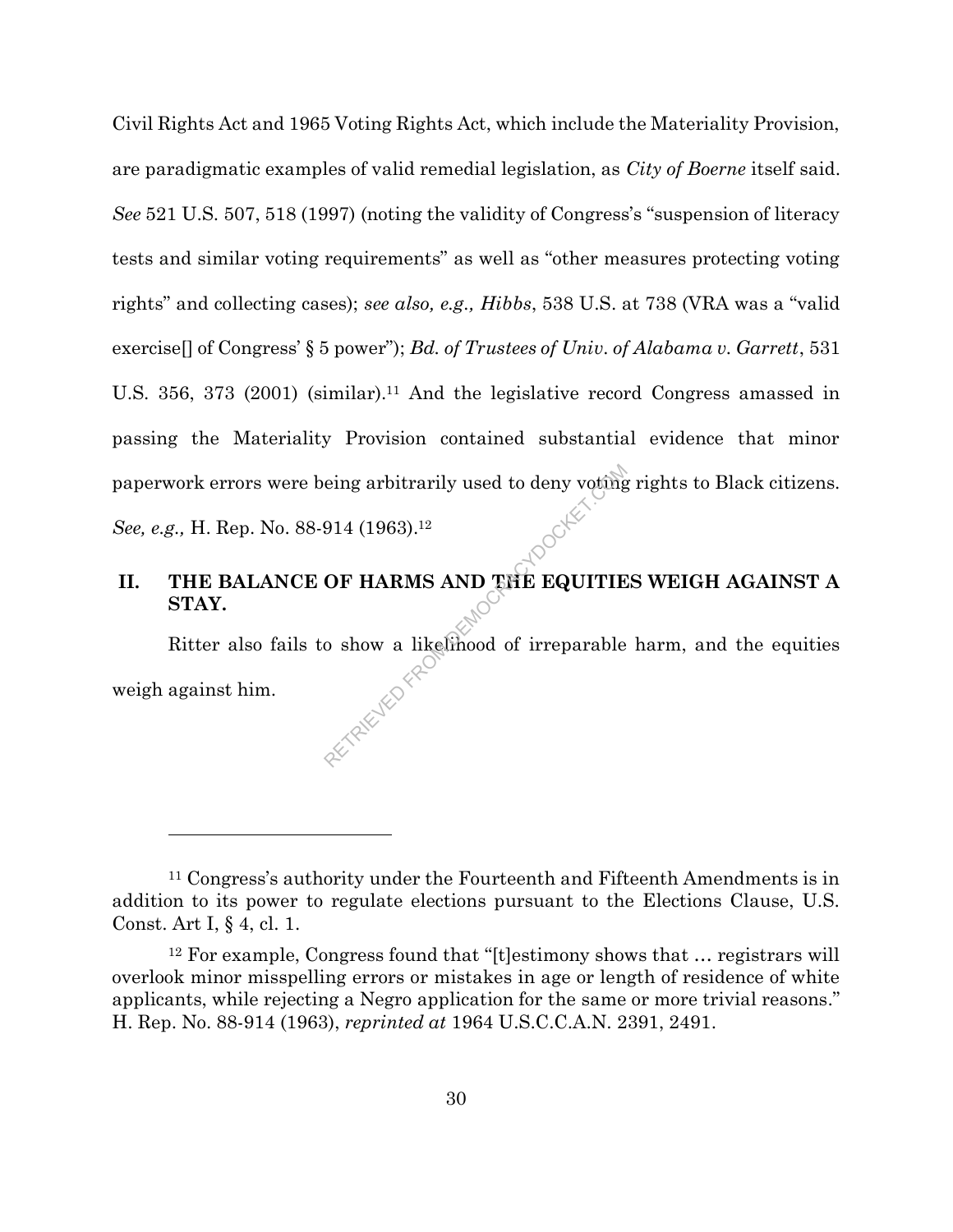#### **A. Ritter's Irreparable Harm Arguments Are Misplaced.**

Ritter's irreparable harm arguments principally rest on harms he claims will be suffered by "others" (Stay App. at 20), not by Ritter. He suggests that counting the timely mail ballots of a few hundred undisputedly registered and eligible voters will harm the "authority of legislatures." (Stay App. at 21 (citations omitted).) But the Commonwealth of Pennsylvania is not asking this Court for a stay. And while the inability of Pennsylvania "to enforce its duly enacted plans" may inflict "irreparable harm *on the State*," *Abbott v. Perez*, 138 S. Ct. 2305, 2324 n.17 (2018) (emphasis added), it does not harm Ritter. Ritter cannot rely on alleged harms experienced by others, or theoretical, generalized harms, to show that *he himself* urgently requires this Court's extraordinary intervention. *See, e.g., Ruckelshaus*, 463 U.S. at 1316 (stay applicant must show "that *the applicant* will suffer irreparable injury if the judgment is not stayed pending his appeal" (emphasis added).) This is especially true where the relevant state authorities have sought no such relief. Ritter. Ritter cannot rely on allege<br>neralized harms, to show that he h<br>ry intervention. See, e.g., Ruckelshat<br>at the applicant will suffer irreparal<br>appeal" (emphasis added).) This is e<br>s have sought no such relief.<br>hims

The only harm to himself that Ritter identifies is his unsupported claim that "there's a strong 'likelihood' that the 257 undated ballots will erase [his] 71-vote lead." (Stay App. at 20.). But that is entirely speculative. No one knows who will win the election once the 257 outstanding ballots are counted—the secrecy envelopes remain unopened—and it could well be Ritter. With a 71-vote lead, the 257 uncounted ballots would need to break almost 2-1 against him in order for him to lose. Even if losing an election after every valid vote is counted could constitute irreparable harm, as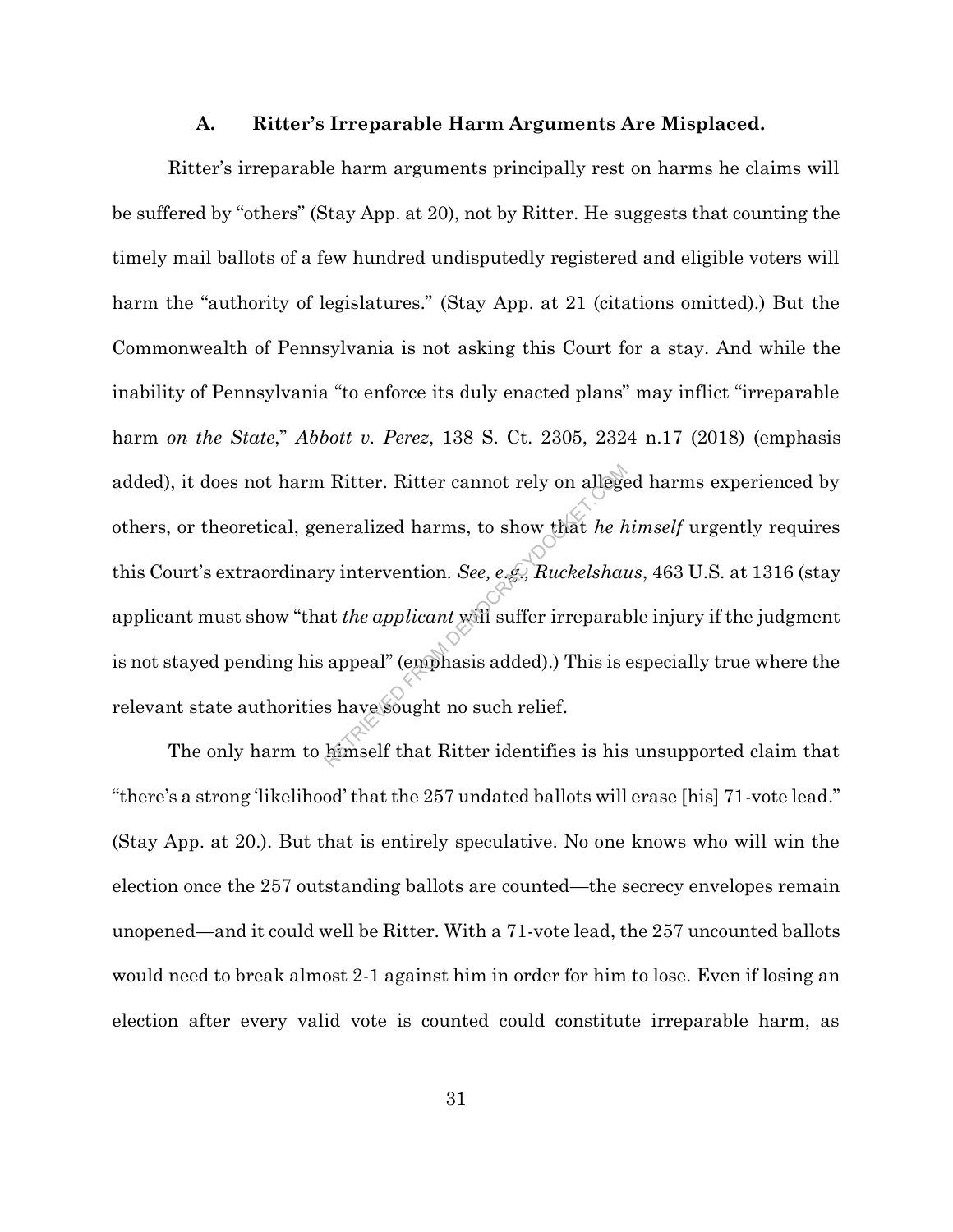opposed to the fair and just result, the theoretical prospect of such a loss is not a sufficient "likelihood" of irreparable harm to justify prolonging this case.

#### **B. The Equities Weigh Against a Stay.**

On the equities and the public interest, denying a stay will return this case to the pre-litigation status quo—namely, the Board's decision to count the disputed ballots. Ritter disrupted that status quo when he initiated post-election litigation. Now, Ritter invokes the Court's "*Purcell* principle." (Stay App. at 22-25.) But this is not a *Purcell* case, and in any event, the concerns underlying *Purcell* weigh *against* Ritter's request, not in favor of it.

To start, Ritter stands alone before the Court—no one entrusted to enforce Pennsylvania's election laws joins his application. That matters, because the *Purcell* principle Ritter calls upon is premised on the "*State's* extraordinarily strong interest in avoiding … changes to its election laws and procedures." *Merrill v. Milligan*, 142 S. Ct. 879, 881 (2022) (Kavanaugh, J., concurring) (emphasis added). *Purcell* is not a tool for private litigants to wield when "no state official has expressed opposition." *Republican Nat'l Comm. v. Common Cause R.I.*, 141 S. Ct. 206, 206 (2022) (Mem.). Accordingly, this Court has distinguished cases involving private plaintiffs from those "where a State defends its own law," *id.*, and Ritter cites no case granting a *Purcell*-type stay where a candidate attempts to usurp the state's supposed interest as his own. Under those circumstances, a stay applicant generally "lack[s] a At tands alone before the Court—no of a was joins his application. That mat<br>aws joins his application. That mat<br>on is premised on the "*State's* extrace<br>o its election laws and procedures."<br>avanaugh, J., concurring) (emph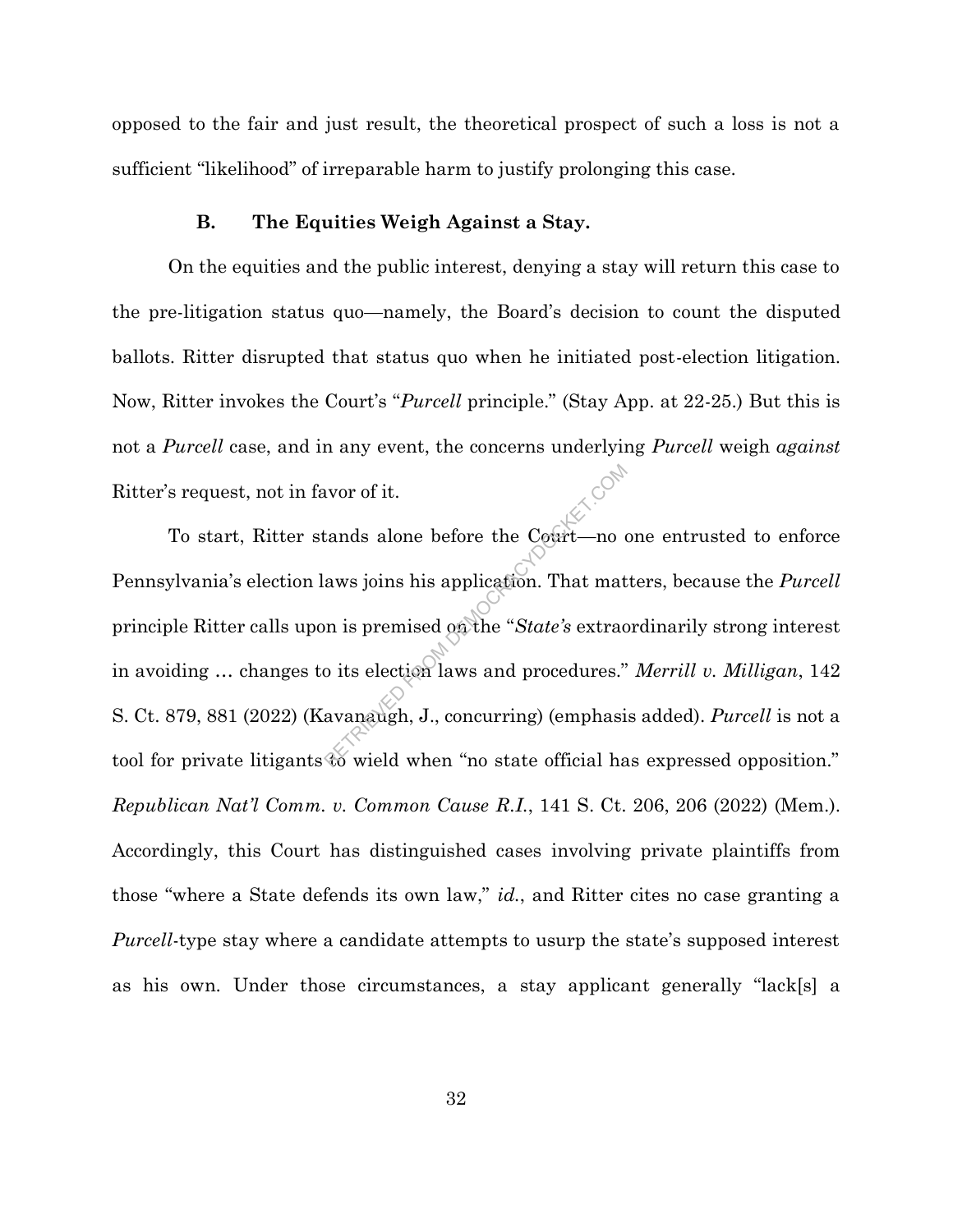cognizable interest in the State's ability to 'enforce its duly enacted laws.'" *Id.* (quoting *Abbott v. Perez*, 138 S. Ct. 2305, 2324 n.17 (2018)).

Moreover, as Ritter acknowledges (Stay App. at 22), *Purcell* principles typically apply to cases involving changes to the law *before* Election Day, when last-minute changes might threaten to tax election administrators or confuse candidates or voters. That is why Justice Kavanaugh's recent concurring opinion in *Milligan* underscored the importance of assessing the feasibility of changes proposed "*before an election*" as part of the *Purcell* analysis. 142 S. Ct. at 881 (emphasis added). None of that is at issue here, and no one has suggested any concrete hardship or burden that might be imposed on the Board or the public by counting 257 mail ballots that the Board itself sought to count back in November of 2021. *Id*. Ritter cannot cite a case where *Purcell* supported the grant of a stay in a dispute over the lawfulness of already-voted ballots, let alone one in which election administrators were not seeking this Court's intervention.<sup>13</sup> and no one has suggested any concern<br>
In the Board or the public by countitive count back in November of 2021<br>
orted the grant of a stay in a disputadore one in which election adminis<br>
...<br>  $^{13}$ 

Moreover, were *Purcell* concerns applicable here, they would counsel against Ritter's stay request. Ritter's claim that the Third Circuit "changed the rules after

<sup>13</sup> The cases Ritter cites (Stay App. at 22-23) are inapposite. For example, in *Trump v. Wisconsin Elections Commission*, 983 F.3d 919 (7th Cir. 2020), the Court discussed laches—not *Purcell*—where the challenges to Wisconsin law were raised well after "election results ha<sup>[d]</sup> been certified as final." *Id.* at 926. And *Carson v. Simon*, 978 F.3d 1051 (8th Cir. 2020), was a pre-election decision, not a post-election one. *Id.* at 1061.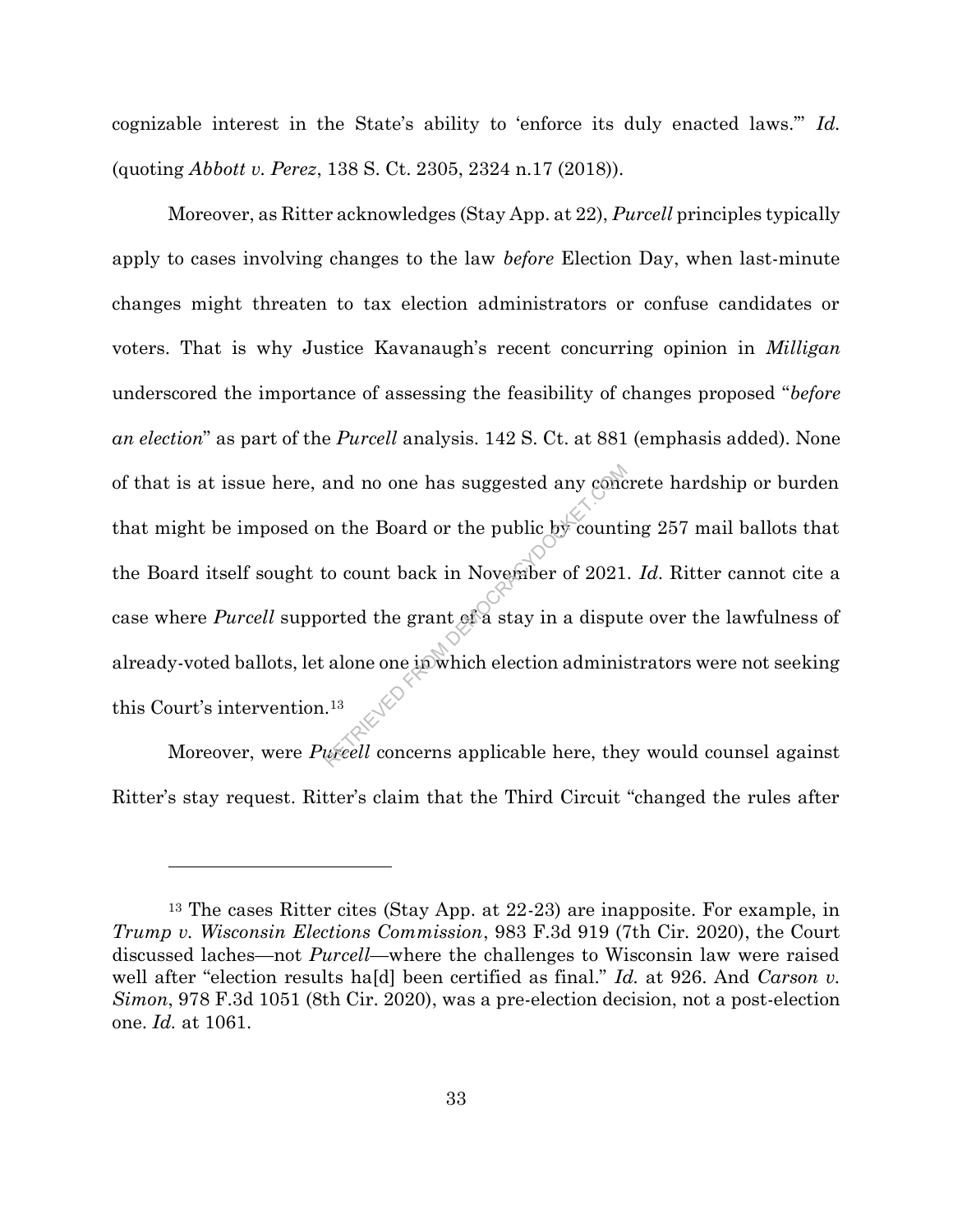Ritter's election had ended" glosses over the fact that it is *Ritter himself* who first sought judicial intervention to alter the status quo. The Board voted to count the ballots at issue, after which Ritter sued the Board. The Third Circuit's decision merely restores the status quo prior to court intervention. Ritter should not be heard to invoke equitable doctrines against judicial intervention when he is the one who sought judicial intervention in the first place. Denying Ritter's stay request would return this case to the pre-litigation status quo and honor the determination of the on-the-ground election administrators whom the state legislature empowered to make the determinations at issue here.<sup>14</sup>

In any case, Ritter's attempt to fit this case into the *Purcell* rubric fails on its own terms. Ritter argues (Stay App. at 24) that Plaintiff Voters delayed in bringing suit, recycling laches arguments that the panel and the district court both rejected. *See* Appx. 13a, 34a-35a. In fact, Plaintiffs filed a timely action within *two business days* after the Board first announced, in late January 2022, after Ritter's state-court litigation concluded, that it would certify the 2021 election without counting their  $R^2$  is attempt to fit this case into the is<br>s (Stay App. at 24) that Plaintiff Vo<br>guments that the panel and the dis<br>In fact, Plantiffs filed a timely ac<br>t annetwiced, in late January 2022,<br>twould certify the 2021 elect

<sup>14</sup> Ritter's suggestion (Stay App. at 23) that the decision here "will alter the outcomes in Pennsylvania's just-finished primaries" is completely speculative, and he cites nothing to indicate that there are a sufficient number of ballots in undated mail ballot Return Envelopes in any close contest to make a difference. The self-serving amicus brief submitted by candidate Dr. Oz is similarly speculative and should be disregarded. Nor does the decision below purport to affect the rules for any future elections, which are determined in the first instance by state and county election administrators.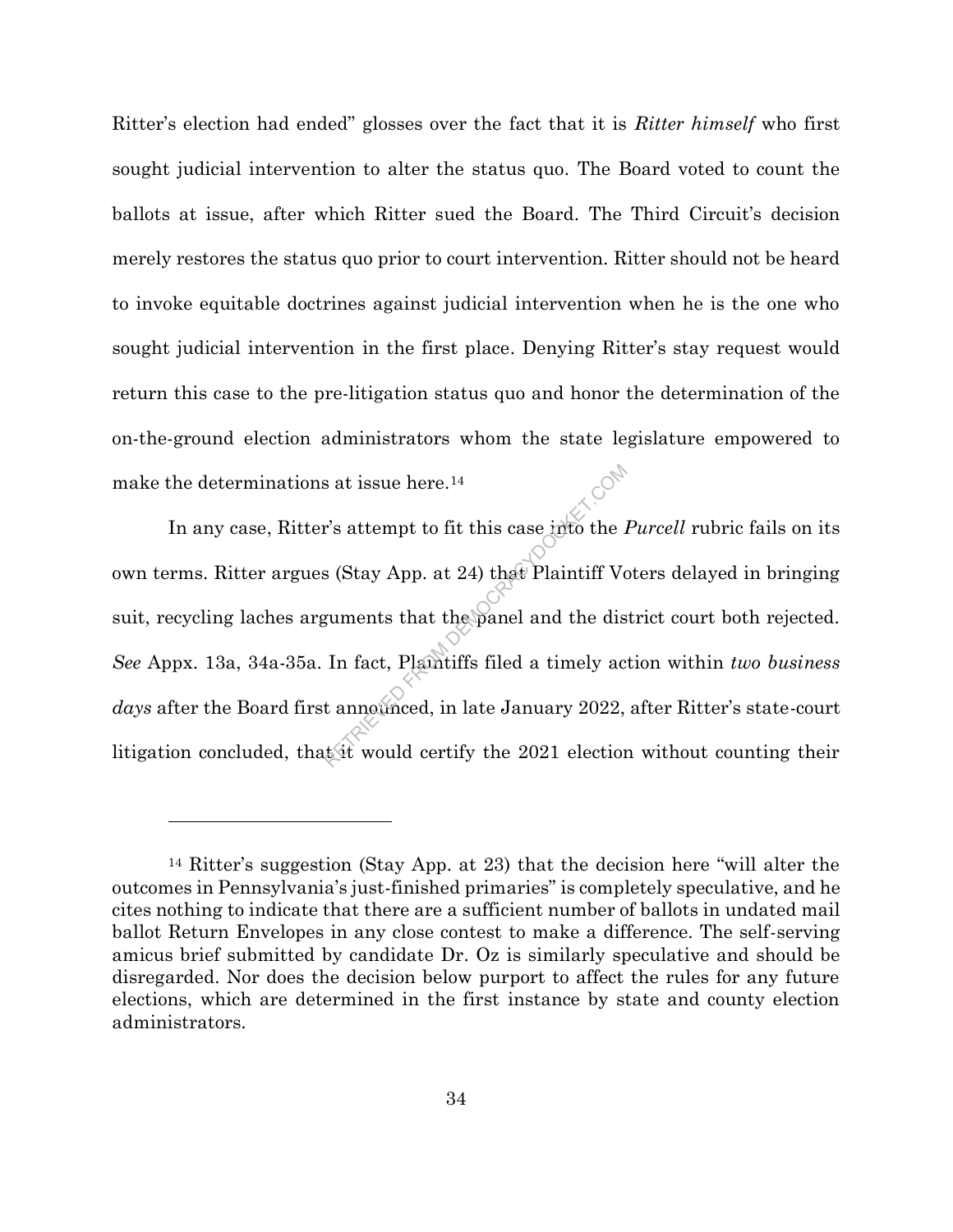ballots. That is not undue delay, especially because—as the district court recognized—until January 2022 "Plaintiffs had every reason to believe their ballots would be counted." Appx. 34a. Indeed, until the Board changed positions and announced that it would not count Plaintiffs' votes, Plaintiffs had no quarrel with the Board—and thus no injury to take to federal court, *see Thomas v. Union Carbide Agr. Prods. Co.*, 473 U.S. 568, 580-81 (1985). 15

Ritter's argument that Plaintiff Voters improperly "s[at] back and "wait[ed]" for his state court litigation to conclude (Stay App. at 24), also runs headlong into the record, which makes clear that at least some of Plaintiff Voters could not have done so even if they had justiciable claims, because they had no way of being notified of their disenfranchisement. *See* CA3 Dkt.33-2, JA 173, ¶ 68 and JA 175, ¶ 92. If anything, it is Ritter's central role in delaying the outcome of this election that strongly disfavors his request of a stay. ar that at least some of Plaintiff  $\sqrt[3]{\circ}$ <br>ciable claims, because they had no<br>it. See CA3 Dkt.33-2. JA 173,  $\P$  (<br>central role in delaying the outcom<br>quest of a stay.

<sup>15</sup> Ritter suggests that Plaintiffs also unduly delayed in their suit because "[t]he dating requirement had been the law for over two years." (Stay App. at 24). Ritter ignores that Plaintiffs had no reason to challenge the Pennsylvania mail ballot statute years before the November 2021 election. *See Trump v. New York*, 141 S. Ct. 530, 534-35 (2020) (discussing "related doctrines" of standing and ripeness). To support the point, Ritter cites *Bowyer v. Ducey*, 506 F. Supp. 3d 699 (D. Ariz. 2020), and *Wood v. Raffensperger*, 501 F. Supp. 3d 1310 (N.D. Ga 2021). But neither case suggests that Plaintiff Voters were required to intervene in Ritter's state court suit against the Board or else forfeit federal statutory claims that had not yet ripened because their votes were being counted.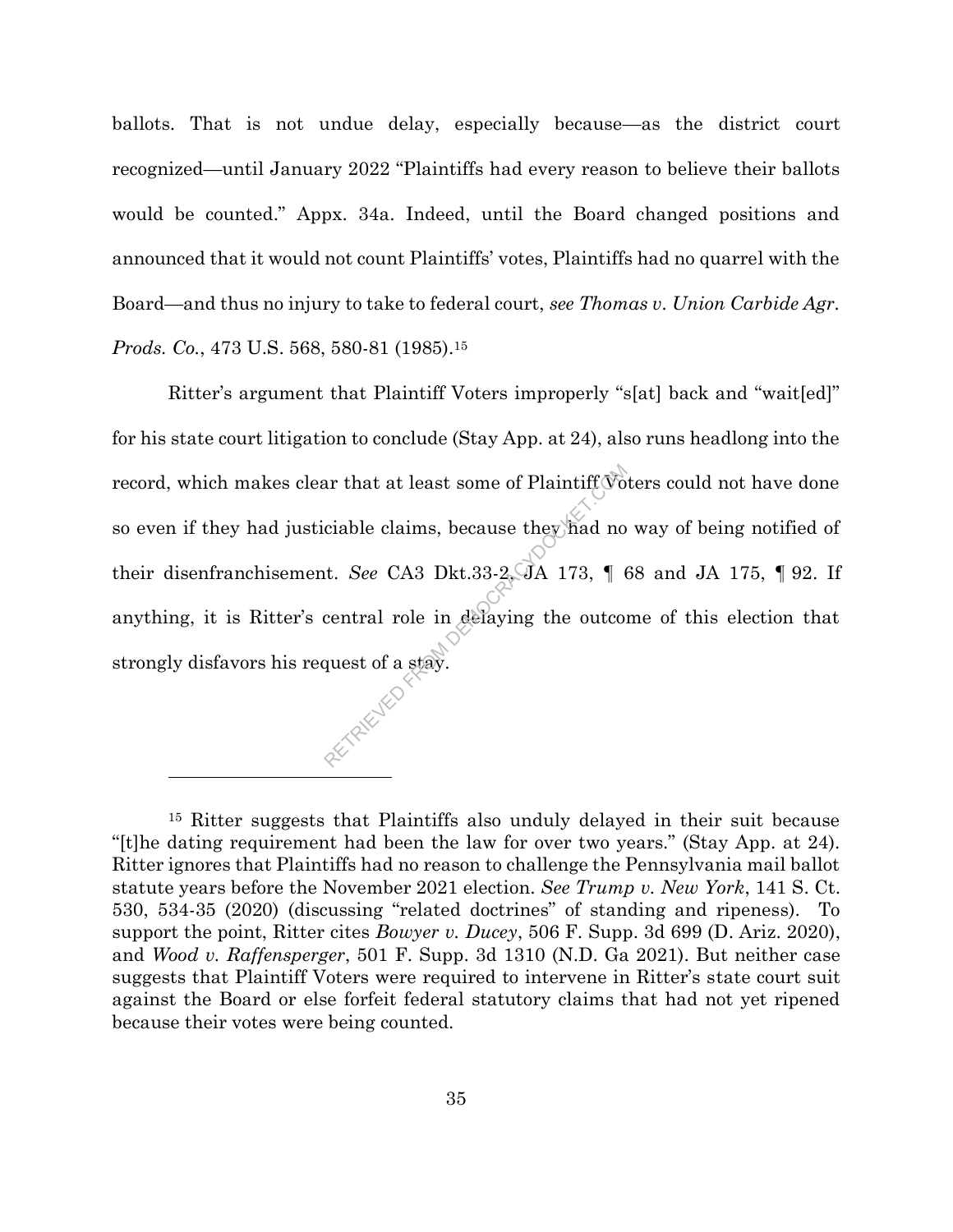Moreover, as Judge Matey's concurring opinion underscores, the merits of Plaintiff Voters' claims are "entirely clearcut." *Milligan*, 142 S. Ct. at 881 (Kavanaugh, J., concurring). Most importantly, Ritter conceded and the record conclusively shows that in this election, the envelope date was so inconsequential that the Board "would even count ballots with birthdates written [on the Return Envelope] instead of the date the voter signed the declaration." Appx. 19a (Matey, J., concurring). That undisputed fact means this is not a case where "the date on the voter declaration might make a difference." *Id*. It is hard to imagine a more clearcut violation of the Materiality Provision than disenfranchising qualified voters for failure to handwrite a concededly irrelevant string of numbers in the general form of a date on a Return Envelope that was timely-received and date-stamped by elections officials. ality Provision than disenfranchis<br>ncededly irrelevant string of number<br>lope that was timely-received and d<br>rong to suggest that voters and the<br>d the November 2021 county counts<br>ands that a stay would not cause "a

Lastly, Ritter is wrong to suggest that voters and the public will be unharmed if a stay is granted and the November 2021 county court election is held open indefinitely. Ritter contends that a stay would not cause "any appreciable harm to the plaintiffs," because most *other* voters have had their ballots counted. (Stay App. at 26.) But as this Court has made clear, "a person's right to vote is 'individual and personal in nature.'" *Gill v. Whitford*, 138 S. Ct. 1916, 1929 (2018) (quoting *Reynolds v. Sims*, 377 U.S. 533, 561 (1964)); *see also Frank v. Walker*, 819 F.3d 384, 386 (7th Cir. 2016) ("The right to vote is personal and is not defeated by the fact that 99% of other people can" comply with a challenged requirement). Ritter elsewhere argues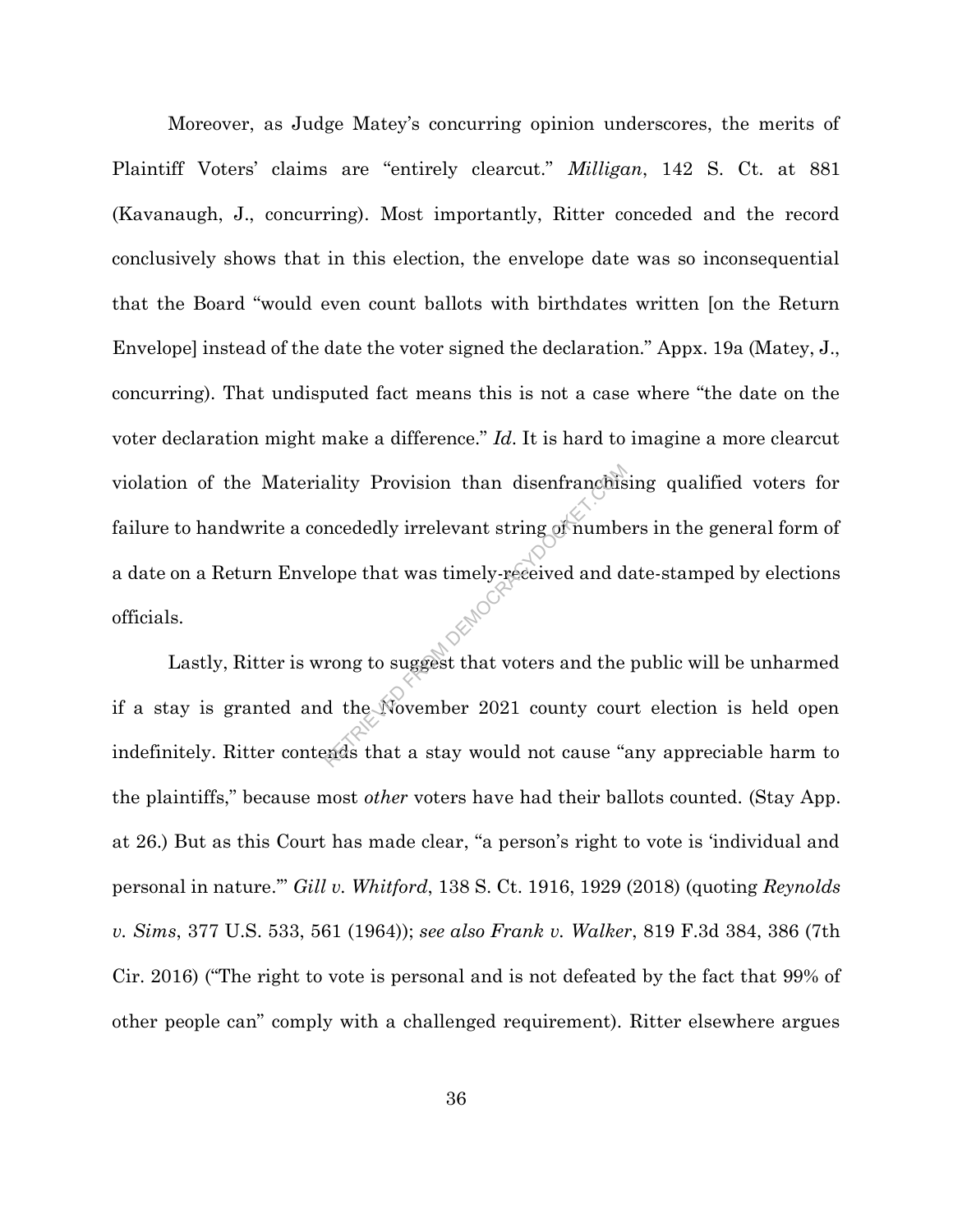(Stay App. at 20-21) that he is irreparably injured because, if Plaintiff Voters prevail and the disputed ballots are counted, he *might* lose the election. But if Ritter prevails, the voters *will* assuredly be disenfranchised, based solely on their inadvertent failure to include an inconsequential date on the mail ballot Return Envelope, even as voters who wrote wrong dates from decades ago had their ballots counted.

Meanwhile, the harm to *all* residents of Lehigh County, including Plaintiff Voters, from leaving the 2021 general election open (and a judgeship unfilled) for another six months or more cannot be discounted. The Board is no longer pursuing this case. In attempting to seal a victory through litigation rather than earn it by the ballot, Ritter alone now seeks to hold a public office hostage, threatening even more delay unless the timely-received ballots of 257 registered Lehigh County voters are excluded, contrary to the Board's original determination. It is time for this controversy to end. Ritter's stay request should be denied. to seal a victory through litigation r<br>seeks to hold a public office hostage<br>received ballots of 257 registered L<br>the Board's original determinatic<br>r's stay request should be denied.<br>ATIVE STAY SHOULD ISSUE.<br>Rat the Court

## **III. NO ADMINISTRATIVE STAY SHOULD ISSUE.**

Ritter suggests that the Court should grant an administrative stay to "give itself time" to consider his emergency application. (Stay App. at 2, 27.) But there is no need to do so here, because even after the mandate issues on June 3, the Board's process for certifying the election result will likely take at least one additional week, and perhaps longer—enough time to resolve the stay application.

Once the mandate issues, the Board will need to schedule a public meeting to officially canvass the remaining ballots, consistent with the Pennsylvania Sunshine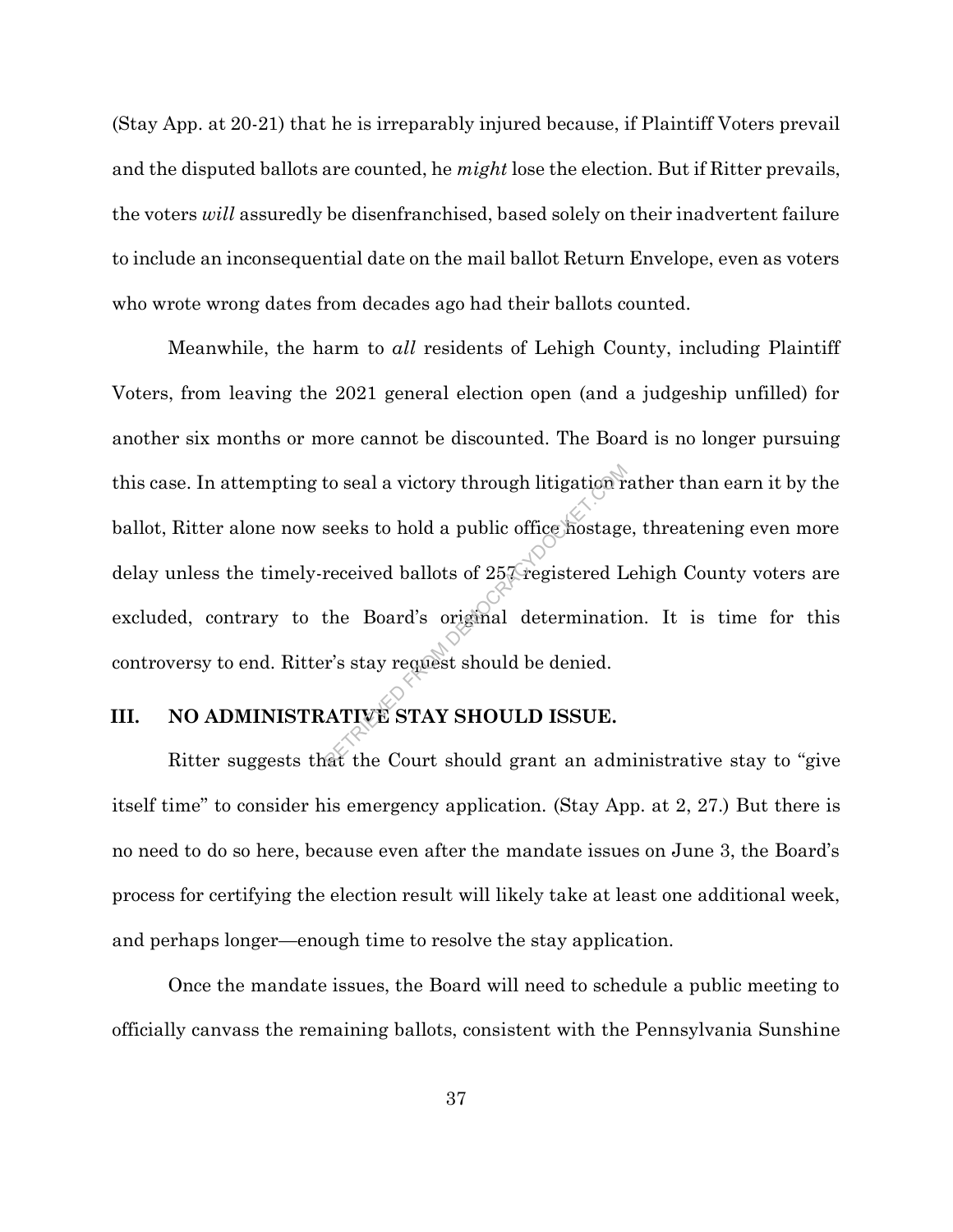Act's notice requirements. *See* 65 Pa C.S.A § 709. That section requires advance notice of at least 24 hours for a special meeting. Alternatively, the Board may post a change in the agenda of any regularly scheduled meeting, but again only if it does so 24 hours in advance. Here, because June 3 is a Friday, the very earliest that the public canvass could take place would be Monday, June 6 (and it could be later).

Once that public canvass of the ballots occurs, the Election Code requires the Board to wait another five days before final certification, 25 P.S. § 3154(f). The earliest this period would be complete would be Friday, June 10, and if there is even minimal delay, certification would be held over to the following week of June 13. At the expiration of the five-day period, and in the event no petition for a recount has been filed, the Board then would certify the results. *Id*. Because state law already builds at least six days of pre-certification process into the timeline (and given the calendar here, it is likely more than that), an administrative stay is unnecessary and should be denied. should be denied. From would be held over to the follow<br>B-day period, and in the event no p<br>en would certify the results. Id. Be<br>of pre-certification process into the<br>more than that), an administrative